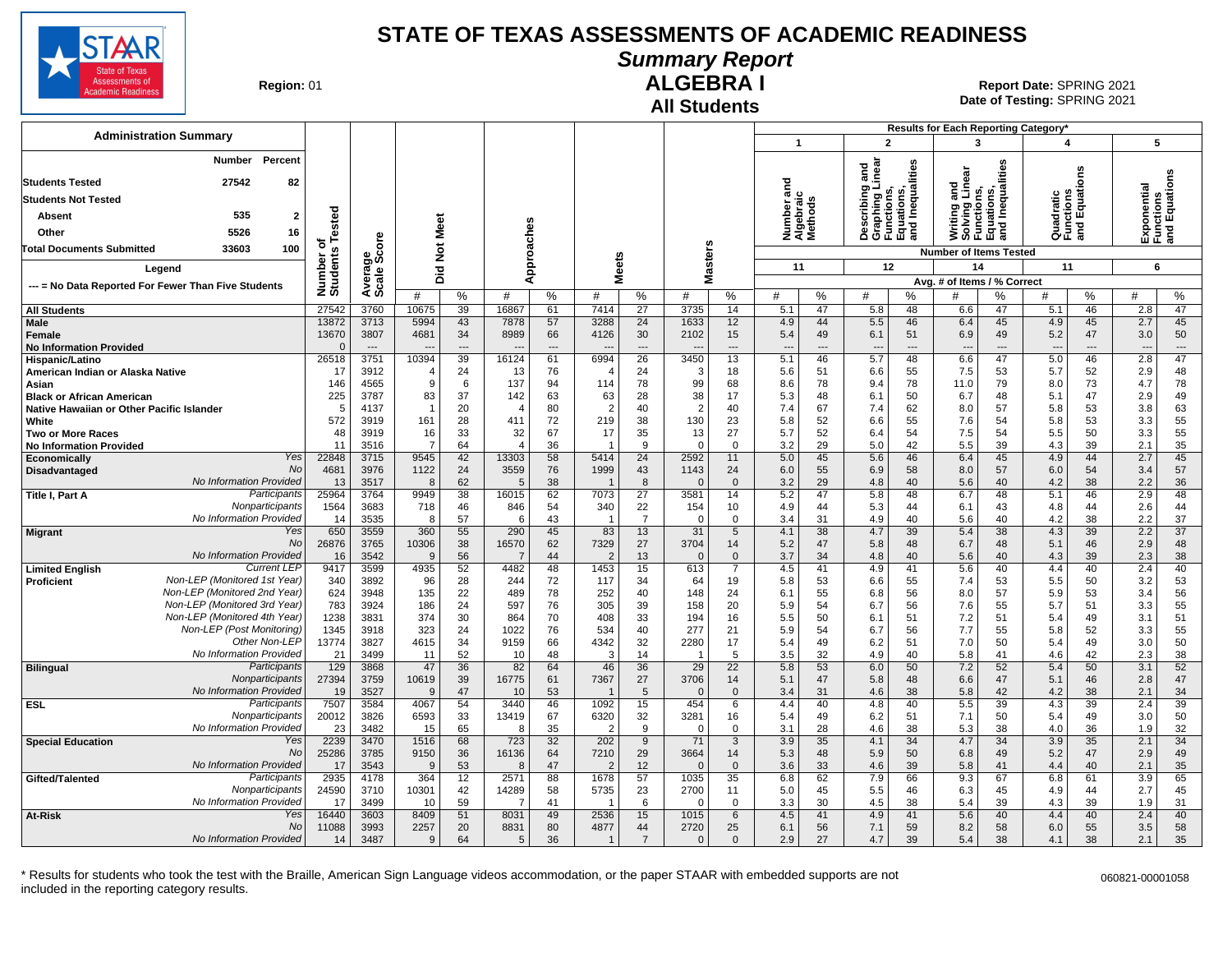

**Summary Report**

**Region: 01** 

#### **First-Time Tested Students ALGEBRA I** 01 **Report Date:** SPRING 2021

**Date of Testing:**  SPRING 2021

|                                                              |                              |                          |                         |                          |                |                |                               |                          |                  |                   |                               |                          |                                                                                   |          | Results for Each Reporting Category*                                          |          |            |                                      |            |                  |
|--------------------------------------------------------------|------------------------------|--------------------------|-------------------------|--------------------------|----------------|----------------|-------------------------------|--------------------------|------------------|-------------------|-------------------------------|--------------------------|-----------------------------------------------------------------------------------|----------|-------------------------------------------------------------------------------|----------|------------|--------------------------------------|------------|------------------|
| <b>Administration Summary</b>                                |                              |                          |                         |                          |                |                |                               |                          |                  |                   | $\mathbf{1}$                  |                          | $\overline{2}$                                                                    |          | 3                                                                             |          |            | 4                                    | 5          |                  |
| <b>Number</b><br>Percent                                     |                              |                          |                         |                          |                |                |                               |                          |                  |                   |                               |                          |                                                                                   |          |                                                                               |          |            |                                      |            |                  |
| 26481<br><b>Students Tested</b><br>83                        |                              |                          |                         |                          |                |                |                               |                          |                  |                   | ਠ                             |                          | Describing and<br>Graphing Linear<br>Functions,<br>Equations,<br>and Inequalities |          | Writing and<br>Solving Linear<br>Functions,<br>Equations,<br>and Inequalities |          |            | gns                                  |            |                  |
| <b>Students Not Tested</b>                                   |                              |                          |                         |                          |                |                |                               |                          |                  |                   | ي ڇ                           |                          |                                                                                   |          |                                                                               |          |            | Quadratic<br>Functions<br>and Equati | ponential  | quation          |
| 474<br>Absent                                                |                              |                          |                         |                          |                |                |                               |                          |                  |                   | Number<br>Algebrai<br>Methods |                          |                                                                                   |          |                                                                               |          |            |                                      |            | ctions<br>Equati |
|                                                              |                              |                          | Meet                    |                          |                |                |                               |                          |                  |                   |                               |                          |                                                                                   |          |                                                                               |          |            |                                      |            | Ξτ               |
| 4877<br>15<br>Other                                          |                              |                          |                         |                          |                |                |                               |                          |                  |                   |                               |                          |                                                                                   |          |                                                                               |          |            |                                      | 꼬달 뜻       |                  |
| 31832<br>100<br><b>Total Documents Submitted</b>             |                              | ge<br>Score              | $\breve{\mathbf{z}}$    |                          |                |                |                               |                          |                  |                   |                               |                          |                                                                                   |          | <b>Number of Items Tested</b>                                                 |          |            |                                      |            |                  |
| Leaend                                                       | Number of<br>Students Tested |                          | Did                     |                          |                | Approaches     | <b>Meets</b>                  |                          |                  | <b>Masters</b>    | 11                            |                          | 12                                                                                |          | 14                                                                            |          | 11         |                                      | 6          |                  |
| --- = No Data Reported For Fewer Than Five Students          |                              | Averag<br>Scale          |                         |                          |                |                |                               |                          |                  |                   |                               |                          |                                                                                   |          | Avg. # of Items / % Correct                                                   |          |            |                                      |            |                  |
|                                                              |                              |                          | #                       | %                        | #              | %              | #                             | %                        | #                | %                 | #                             | %                        | #                                                                                 | ℅        |                                                                               | %        |            | $\%$                                 | #          | $\%$             |
| <b>All Students</b>                                          | 26481                        | 3775                     | 9851                    | 37                       | 16630          | 63             | 7390                          | 28                       | 3731             | 14                | 5.2                           | 47                       | 5.9                                                                               | 49       | 6.7                                                                           | 48       | 5.1        | 47                                   | 2.9        | 48               |
| <b>Male</b><br>Female                                        | 13213<br>13268               | 3730<br>3820             | 5470<br>4381            | 41<br>33                 | 7743<br>8887   | 59<br>67       | 3272<br>4118                  | 25<br>31                 | 1630<br>2101     | 12<br>16          | 4.9<br>5.5                    | 45<br>50                 | 5.6<br>6.1                                                                        | 47<br>51 | 6.5<br>7.0                                                                    | 46<br>50 | 5.0<br>5.3 | 46<br>48                             | 2.7<br>3.0 | 46<br>51         |
| <b>No Information Provided</b>                               | $\Omega$                     | $\overline{\phantom{a}}$ |                         | $\overline{\phantom{a}}$ |                | $\overline{a}$ |                               | $\overline{\phantom{a}}$ |                  | $\overline{a}$    |                               | $\overline{\phantom{a}}$ | $\overline{\phantom{a}}$                                                          |          | $\overline{a}$                                                                | ---      |            | ---                                  |            | $---$            |
| Hispanic/Latino                                              | 25475                        | 3766                     | 9585                    | $\overline{38}$          | 15890          | 62             | 6970                          | $\overline{27}$          | 3446             | 14                | 5.2                           | 47                       | 5.8                                                                               | 49       | 6.7                                                                           | 48       | 5.1        | 46                                   | 2.9        | 48               |
| American Indian or Alaska Native                             | 16                           | 3934                     |                         | 25                       | 12             | 75             | $\overline{4}$                | 25                       | 3                | 19                | 5.8                           | 53                       | 6.7                                                                               | 56       | 7.6                                                                           | 54       | 5.7        | 52                                   | 3.0        | 50               |
| Asian                                                        | 146                          | 4565                     | <sub>9</sub>            | 6                        | 137            | 94             | 114                           | 78                       | 99               | 68                | 8.6                           | 78                       | 9.4                                                                               | 78       | 11.0                                                                          | 79       | 8.0        | 73                                   | 4.7        | 78               |
| <b>Black or African American</b>                             | 221                          | 3805                     | 79                      | 36                       | 142            | 64             | 63                            | 29                       | 38               | 17                | 5.4                           | 49                       | 6.1                                                                               | 51       | 6.8                                                                           | 48       | 5.2        | 47                                   | 3.0        | 49               |
| Native Hawaiian or Other Pacific Islander                    | 5                            | 4137                     | $\overline{\mathbf{1}}$ | 20                       | 4              | 80             | $\overline{2}$                | 40                       | 2                | 40                | 7.4                           | 67                       | 7.4                                                                               | 62       | 8.0                                                                           | 57       | 5.8        | 53                                   | 3.8        | 63               |
| White                                                        | 565                          | 3927<br>3948             | 155<br>14               | 27<br>30                 | 410            | 73<br>70       | 219<br>17                     | 39<br>37                 | 130<br>13        | 23<br>28          | 5.8<br>5.7                    | 53<br>52                 | 6.7<br>6.7                                                                        | 56<br>55 | 7.6                                                                           | 55<br>55 | 5.8<br>5.6 | 53<br>51                             | 3.3<br>3.4 | 55<br>57         |
| <b>Two or More Races</b><br><b>No Information Provided</b>   | 46<br>$\overline{7}$         | 3567                     | $\overline{4}$          | 57                       | 32<br>3        | 43             |                               | 14                       | $\Omega$         | $\Omega$          | 3.1                           | 29                       | 5.7                                                                               | 48       | 7.7<br>5.9                                                                    | 42       | 4.6        | 42                                   | 2.0        | 33               |
| Yes<br>Economically                                          | 21867                        | 3731                     | 8785                    | 40                       | 13082          | 60             | 5392                          | 25                       | 2589             | 12                | 5.0                           | 46                       | 5.6                                                                               | 47       | 6.5                                                                           | 46       | 5.0        | 45                                   | 2.8        | 46               |
| No<br>Disadvantaged                                          | 4605                         | 3986                     | 1061                    | 23                       | 3544           | 77             | 1997                          | 43                       | 1142             | 25                | 6.1                           | 55                       | 7.0                                                                               | 58       | 8.0                                                                           | 57       | 6.0        | 55                                   | 3.5        | 58               |
| No Information Provided                                      | 9                            | 3557                     | $\overline{5}$          | 56                       | $\overline{4}$ | 44             | $\overline{1}$                | 11                       | $\Omega$         | $\mathbf{0}$      | 3.1                           | 28                       | 5.2                                                                               | 44       | 6.0                                                                           | 43       | 4.4        | 40                                   | 2.1        | 35               |
| Participants<br>Title I, Part A                              | 24951                        | 3780                     | 9164                    | $\overline{37}$          | 15787          | 63             | 7050                          | 28                       | 3577             | 14                | 5.2                           | 48                       | 5.9                                                                               | 49       | 6.8                                                                           | 48       | 5.1        | 47                                   | 2.9        | 48               |
| Nonparticipants                                              | 1520                         | 3693                     | 682                     | 45                       | 838            | 55             | 339                           | 22                       | 154              | 10                | 4.9                           | 45                       | 5.3                                                                               | 45       | 6.1                                                                           | 44       | 4.9        | 44                                   | 2.6        | 44               |
| No Information Provided<br>Yes                               | 10<br>610                    | 3577<br>3576             | -5<br>324               | 50<br>53                 | 5<br>286       | 50<br>47       | $\overline{\mathbf{1}}$<br>82 | 10<br>13                 | $\Omega$<br>31   | $\Omega$<br>5     | 3.5<br>4.2                    | 32<br>38                 | 5.3<br>4.8                                                                        | 44<br>40 | 6.0<br>5.5                                                                    | 43<br>39 | 4.4<br>4.3 | 40<br>40                             | 2.2<br>2.3 | 37<br>38         |
| <b>Migrant</b><br><b>No</b>                                  | 25859                        | 3780                     | 9521                    | 37                       | 16338          | 63             | 7306                          | 28                       | 3700             | 14                | 5.2                           | 48                       | 5.9                                                                               | 49       | 6.8                                                                           | 48       | 5.2        | 47                                   | 2.9        | 48               |
| No Information Provided                                      | 12                           | 3580                     | 6                       | 50                       | 6              | 50             | -2                            | 17                       | $\Omega$         | $\mathbf 0$       | 3.8                           | 35                       | 5.1                                                                               | 42       | 5.9                                                                           | 42       | 4.5        | 41                                   | 2.3        | 38               |
| <b>Current LEP</b><br><b>Limited English</b>                 | 8885                         | 3613                     | 4510                    | 51                       | 4375           | 49             | 1445                          | 16                       | 612              | $\overline{7}$    | 4.5                           | 41                       | 5.0                                                                               | 41       | 5.7                                                                           | 41       | 4.5        | 41                                   | 2.4        | 41               |
| Non-LEP (Monitored 1st Year)<br>Proficient                   | 336                          | 3899                     | 93                      | 28                       | 243            | 72             | 117                           | 35                       | 64               | 19                | 5.8                           | 53                       | 6.6                                                                               | 55       | 7.5                                                                           | 53       | 5.5        | 50                                   | 3.2        | 53               |
| Non-LEP (Monitored 2nd Year)                                 | 610                          | 3959                     | 126                     | 21                       | 484            | 79             | 252                           | 41                       | 148              | 24                | 6.1                           | 56                       | 6.8                                                                               | 57       | 8.1                                                                           | 58       | 5.9        | 53                                   | 3.4        | 57               |
| Non-LEP (Monitored 3rd Year)<br>Non-LEP (Monitored 4th Year) | 767                          | 3932                     | 177                     | 23                       | 590            | 77             | 303                           | 40                       | 158              | 21                | 6.0                           | 54                       | 6.8                                                                               | 56       | 7.7                                                                           | 55       | 5.7        | 52                                   | 3.3        | 56               |
| Non-LEP (Post Monitoring)                                    | 1187<br>1309                 | 3848<br>3932             | 339<br>300              | 29<br>23                 | 848<br>1009    | 71<br>77       | 406<br>532                    | 34<br>41                 | 194<br>277       | 16<br>21          | 5.6                           | 51<br>54                 | 6.2                                                                               | 52       | 7.3<br>7.8                                                                    | 52<br>56 | 5.5        | 50<br>53                             | 3.1        | 52<br>56         |
| Other Non-LEP                                                | 13371                        | 3840                     | 4299                    | 32                       | 9072           | 68             | 4332                          | 32                       | 2277             | 17                | 6.0<br>5.5                    | 50                       | 6.8<br>6.2                                                                        | 56<br>52 | 7.1                                                                           | 51       | 5.8<br>5.4 | 49                                   | 3.4<br>3.1 | 51               |
| No Information Provided                                      | 16                           | 3645                     | $\overline{7}$          | 44                       | 9              | 56             | 3                             | 19                       |                  | 6                 | 3.8                           | 35                       | 5.4                                                                               | 45       | 6.4                                                                           | 46       | 5.1        | 46                                   | 2.4        | 41               |
| Participants<br><b>Bilingual</b>                             | 127                          | 3878                     | 45                      | 35                       | 82             | 65             | 46                            | 36                       | 29               | $\overline{23}$   | 5.9                           | 53                       | 6.1                                                                               | 51       | 7.3                                                                           | 52       | 5.5        | 50                                   | 3.1        | 52               |
| Nonparticipants                                              | 26339                        | 3774                     | 9800                    | 37                       | 16539          | 63             | 7343                          | 28                       | 3702             | 14                | 5.2                           | 47                       | 5.9                                                                               | 49       | 6.7                                                                           | 48       | 5.1        | 47                                   | 2.9        | 48               |
| No Information Provideo                                      | 15                           | 3554                     | 6                       | 40                       | 9              | 60             | - 1                           | $\overline{7}$           | $\Omega$         | $\mathbf{0}$      | 3.5                           | 32                       | 4.8                                                                               | 40       | 6.1                                                                           | 44       | 4.3        | 39                                   | 2.0        | 33               |
| Participants<br><b>ESL</b><br>Nonparticipants                | 7003                         | 3600                     | 3666                    | 52                       | 3337           | 48             | 1084                          | 15                       | 453              | 6                 | 4.5                           | 41                       | 4.9                                                                               | 41       | 5.6                                                                           | 40       | 4.4        | 40                                   | 2.4        | 40               |
| No Information Provideo                                      | 19462<br>16                  | 3838<br>3515             | 6176<br><sub>9</sub>    | 32<br>56                 | 13286<br>7     | 68<br>44       | 6304<br>-2                    | 32<br>13                 | 3278<br>$\Omega$ | 17<br>$\mathbf 0$ | 5.5<br>3.2                    | 50<br>29                 | 6.2<br>4.7                                                                        | 52<br>39 | 7.1<br>5.7                                                                    | 51<br>41 | 5.4<br>4.3 | 49<br>39                             | 3.1<br>2.0 | 51<br>33         |
| Yes<br><b>Special Education</b>                              | 2101                         | 3479                     | 1401                    | 67                       | 700            | 33             | 200                           | 10                       | 71               | 3                 | 3.9                           | 36                       | 4.1                                                                               | 34       | 4.8                                                                           | 34       | 3.9        | 36                                   | 2.1        | 35               |
| <b>No</b>                                                    | 24367                        | 3800                     | 8444                    | 35                       | 15923          | 65             | 7188                          | 29                       | 3660             | 15                | 5.3                           | 48                       | 6.0                                                                               | 50       | 6.9                                                                           | 49       | 5.2        | 48                                   | 3.0        | 49               |
| No Information Provided                                      | 13                           | 3578                     | 6                       | 46                       | $\overline{7}$ | 54             | $\overline{2}$                | 15                       | $\Omega$         | $\mathbf{0}$      | 3.8                           | 34                       | 4.9                                                                               | 41       | 6.1                                                                           | 43       | 4.6        | 42                                   | 2.1        | 35               |
| Participants<br>Gifted/Talented                              | 2918                         | 4181                     | 357                     | 12                       | 2561           | 88             | 1676                          | 57                       | 1034             | 35                | 6.8                           | 62                       | 7.9                                                                               | 66       | 9.4                                                                           | 67       | 6.8        | 62                                   | 3.9        | 66               |
| Nonparticipants                                              | 23550                        | 3725                     | 9487                    | 40                       | 14063          | 60             | 5713                          | 24                       | 2697             | 11                | 5.0                           | 46                       | 5.6                                                                               | 47       | 6.4                                                                           | 46       | 4.9        | 45                                   | 2.8        | 46               |
| No Information Provided                                      | 13                           | 3521                     | 7                       | 54                       | 6              | 46             | $\overline{\mathbf{1}}$       | 8                        | $\Omega$         | $\mathbf 0$       | 3.3                           | 30                       | 4.8                                                                               | 40       | 5.6                                                                           | 40       | 4.5        | 41                                   | 1.8        | 29               |
| At-Risk<br>Yes<br>No                                         | 15512<br>10959               | 3617<br>3999             | 7676<br>2169            | 49<br>20                 | 7836<br>8790   | 51<br>80       | 2520<br>4869                  | 16<br>44                 | 1013<br>2718     | 25                | 4.6<br>6.2                    | 41<br>56                 | 5.0<br>7.1                                                                        | 42<br>59 | 5.7<br>8.2                                                                    | 41<br>59 | 4.5<br>6.1 | 41<br>55                             | 2.5<br>3.5 | 41<br>58         |
| No Information Provided                                      | 10                           | 3511                     | 6                       | 60                       | $\overline{4}$ | 40             |                               | 10                       | $\Omega$         | $\Omega$          | 2.8                           | 25                       | 5.1                                                                               | 43       | 5.6                                                                           | 40       | 4.3        | 39                                   | 2.0        | 33               |
|                                                              |                              |                          |                         |                          |                |                |                               |                          |                  |                   |                               |                          |                                                                                   |          |                                                                               |          |            |                                      |            |                  |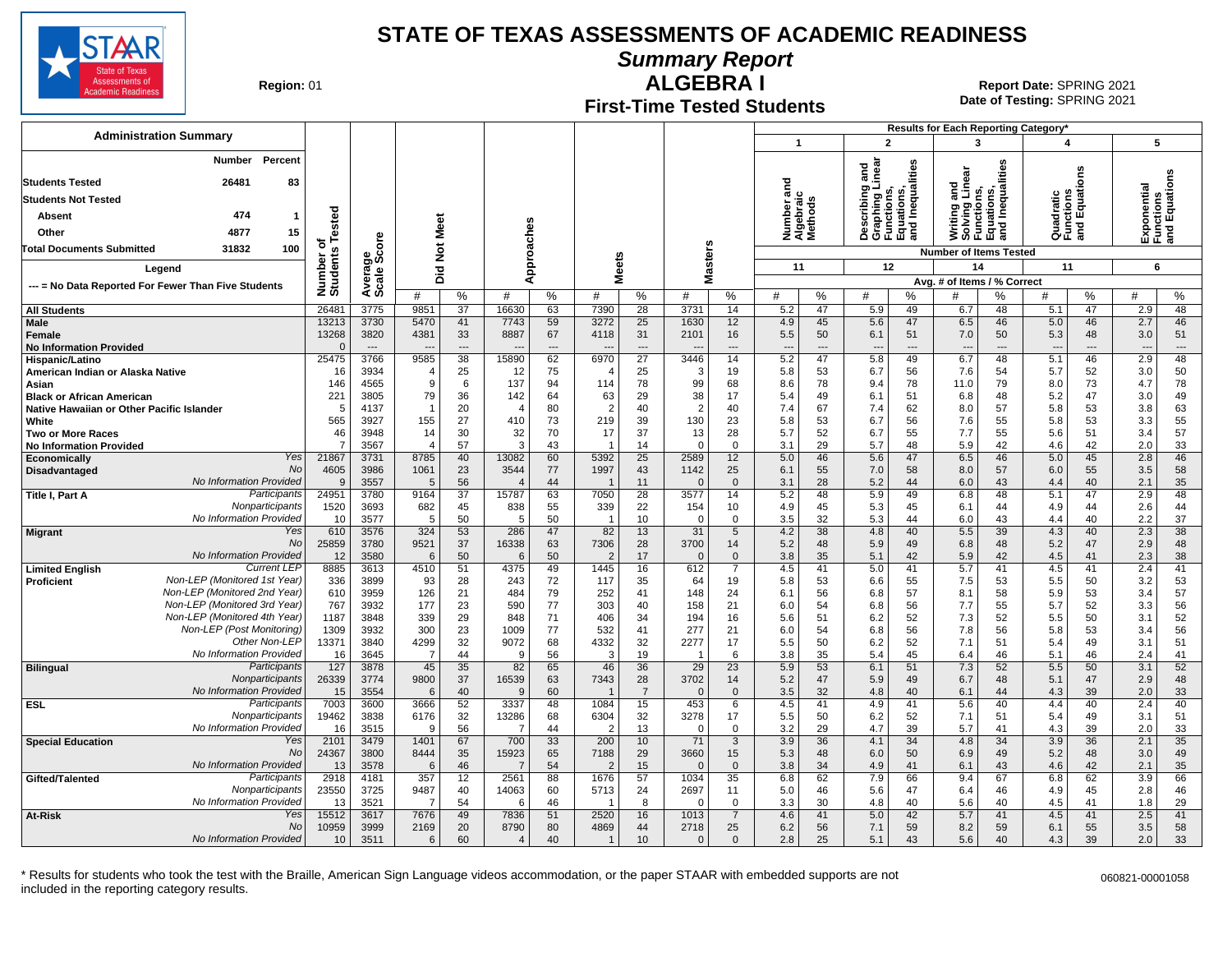

# **Summary Report**

**Region: 01** 

#### **Retested Students ALGEBRA I**

**Date of Testing:**  SPRING 2021 01 **Report Date:** SPRING 2021

|                                                                               |                                     |                                          |                                 |                          |                                        |                                            |                               |                                               |                                                      |                                            |                                        |                      |                                                                                                   |                       | Results for Each Reporting Category*                   |                                      |                                        |                                                  |                                           |                                |
|-------------------------------------------------------------------------------|-------------------------------------|------------------------------------------|---------------------------------|--------------------------|----------------------------------------|--------------------------------------------|-------------------------------|-----------------------------------------------|------------------------------------------------------|--------------------------------------------|----------------------------------------|----------------------|---------------------------------------------------------------------------------------------------|-----------------------|--------------------------------------------------------|--------------------------------------|----------------------------------------|--------------------------------------------------|-------------------------------------------|--------------------------------|
| <b>Administration Summary</b>                                                 |                                     |                                          |                                 |                          |                                        |                                            |                               |                                               |                                                      |                                            | $\mathbf{1}$                           |                      | $\overline{2}$                                                                                    |                       | $\mathbf{3}$                                           |                                      | $\boldsymbol{\Lambda}$                 |                                                  |                                           | 5                              |
| <b>Number</b><br>Percent                                                      |                                     |                                          |                                 |                          |                                        |                                            |                               |                                               |                                                      |                                            |                                        |                      | inear<br>and                                                                                      | Inequalities          |                                                        | Inequalities                         |                                        | ons                                              |                                           |                                |
| <b>Students Tested</b><br>1061<br>60                                          |                                     |                                          |                                 |                          |                                        |                                            |                               |                                               |                                                      |                                            | ᇃ                                      |                      |                                                                                                   |                       | and<br>Linear                                          |                                      |                                        |                                                  | Exponential<br>Functions<br>and Equations |                                |
| <b>Students Not Tested</b>                                                    |                                     |                                          |                                 |                          |                                        |                                            |                               |                                               |                                                      |                                            | 등                                      |                      |                                                                                                   |                       |                                                        |                                      |                                        |                                                  |                                           |                                |
| 61<br>$\overline{\mathbf{3}}$<br>Absent                                       |                                     |                                          |                                 |                          |                                        |                                            |                               |                                               |                                                      |                                            | Number an<br>Algebraic<br>Methods      |                      | )escribing a<br>anching Li<br>Describing<br>Graphing L<br>Functions,<br>Equations,<br>and Inequal |                       | Writing anc<br>Solving Lin<br>Functions,<br>Equations, |                                      |                                        | Quadratic<br>Functions<br>and Equatic            |                                           |                                |
| 37<br>Other<br>649                                                            |                                     |                                          |                                 | Meet                     |                                        |                                            |                               |                                               |                                                      |                                            |                                        |                      |                                                                                                   |                       |                                                        | 룹                                    |                                        |                                                  |                                           |                                |
| 100<br>1771                                                                   |                                     |                                          |                                 |                          |                                        |                                            |                               |                                               |                                                      |                                            |                                        |                      |                                                                                                   |                       |                                                        |                                      |                                        |                                                  |                                           |                                |
| <b>Total Documents Submitted</b>                                              | Number of<br>Students Tested        | Average<br>Scale Score                   | $\frac{5}{2}$                   |                          |                                        | Approaches                                 |                               |                                               | asters                                               |                                            |                                        |                      |                                                                                                   |                       | <b>Number of Items Tested</b>                          |                                      |                                        |                                                  |                                           |                                |
| Legend                                                                        |                                     |                                          | Did                             |                          |                                        |                                            |                               | <b>Meets</b>                                  |                                                      |                                            | 11                                     |                      | 12                                                                                                |                       | 14                                                     |                                      | 11                                     |                                                  |                                           | 6                              |
| --- = No Data Reported For Fewer Than Five Students                           |                                     |                                          |                                 |                          |                                        |                                            |                               |                                               | Σ                                                    |                                            |                                        |                      |                                                                                                   |                       | Avg. # of Items / % Correct                            |                                      |                                        |                                                  |                                           |                                |
|                                                                               |                                     |                                          |                                 | %                        | #                                      | %                                          | #                             | %                                             | #                                                    | %                                          | #                                      | %                    | #                                                                                                 | $\frac{0}{0}$         | #                                                      | %                                    | #                                      | %                                                | #                                         | %                              |
| <b>All Students</b>                                                           | 1061                                | 3379                                     | 824                             | 78                       | 237                                    | 22                                         | 24                            | $\overline{2}$                                | $\overline{4}$                                       | $\Omega$                                   | 3.3                                    | $\overline{30}$      | 3.6                                                                                               | 30                    | 4.1                                                    | 30                                   | 3.5                                    | $\overline{32}$                                  | 1.8                                       | 30                             |
| Male<br>Female<br><b>No Information Provided</b>                              | 659<br>402<br>$\Omega$              | 3365<br>3402<br>$\hspace{0.05cm} \ldots$ | 524<br>300                      | 80<br>75<br>---          | 135<br>102<br>$\overline{\phantom{a}}$ | 20<br>25<br>$\qquad \qquad \cdots$         | 16<br>8<br>---                | $\overline{2}$<br>2<br>$\qquad \qquad \cdots$ | 3                                                    | $\mathbf 0$<br>$\Omega$<br>---             | 3.2<br>3.3<br>$\overline{\phantom{a}}$ | 29<br>30<br>$---$    | 3.5<br>3.8<br>$\overline{\phantom{a}}$                                                            | 29<br>32<br>---       | 4.1<br>4.3<br>$\overline{\phantom{a}}$                 | 29<br>30<br>$\overline{\phantom{a}}$ | 3.5<br>3.5<br>$\overline{\phantom{a}}$ | 32<br>32<br>$\cdots$                             | 1.7<br>1.9<br>$\overline{\phantom{a}}$    | 28<br>31<br>$\cdots$           |
| Hispanic/Latino                                                               | 1043                                | 3382                                     | 809                             | 78                       | 234                                    | $\overline{22}$                            | $\overline{24}$               | 2                                             | $\Delta$                                             | $\Omega$                                   | 3.3                                    | $\overline{30}$      | 3.6                                                                                               | $\overline{30}$       | 4.1                                                    | $\overline{30}$                      | 3.5                                    | $\overline{32}$                                  | 1.8                                       | 30                             |
| American Indian or Alaska Native                                              | -1                                  | $\overline{a}$                           | $\overline{\phantom{a}}$        | $\overline{a}$           | ---                                    | $\hspace{0.05cm} \ldots$                   | $\overline{\phantom{a}}$      | $\overline{\phantom{a}}$                      | $\overline{a}$                                       | $\overline{a}$                             | $\overline{\phantom{a}}$               | ---                  | ---                                                                                               | ---                   | $\overline{a}$                                         | $\overline{\phantom{a}}$             | $\overline{\phantom{a}}$               | $\scriptstyle\cdots$                             | $\overline{\phantom{a}}$                  | $\overline{\phantom{a}}$       |
| Asian                                                                         | $\Omega$<br>$\overline{\mathbf{4}}$ | $\overline{a}$<br>$\overline{a}$         | ---<br>---                      | $\overline{a}$<br>---    | ---<br>---                             | $\overline{a}$<br>$\overline{\phantom{a}}$ | ---<br>---                    | $\overline{\phantom{a}}$<br>$- - -$           | $\overline{\phantom{a}}$<br>$\overline{\phantom{a}}$ | ---<br>---                                 | ---<br>---                             | ---<br>---           | ---<br>---                                                                                        | $\overline{a}$<br>--- | ---<br>---                                             | $\overline{\phantom{a}}$<br>$\sim$   | $\overline{\phantom{a}}$<br>---        | $\scriptstyle\cdots$<br>$\overline{\phantom{a}}$ | $\overline{\phantom{a}}$<br>$\sim$        | $\sim$<br>---                  |
| <b>Black or African American</b><br>Native Hawaiian or Other Pacific Islander | $\Omega$                            | $\sim$                                   | $\overline{\phantom{a}}$        | $\overline{a}$           | ---                                    | $---$                                      | ---                           | $\overline{\phantom{a}}$                      | $\sim$                                               | $\overline{a}$                             | $---$                                  | $---$                | $\overline{a}$                                                                                    | ---                   | ---                                                    | $\sim$                               | $\sim$                                 | $---$                                            | ---                                       | $---$                          |
| White                                                                         | $\overline{7}$                      | 3295                                     | 6                               | 86                       | $\mathbf 1$                            | 14                                         | $\overline{0}$                | $\Omega$                                      | $\Omega$                                             | $\mathbf 0$                                | 1.6                                    | 14                   | 3.7                                                                                               | 31                    | 3.9                                                    | 28                                   | 3.4                                    | 31                                               | 1.6                                       | 26                             |
| <b>Two or More Races</b>                                                      | $\overline{2}$                      | $-$                                      | $\overline{\phantom{a}}$        | $\sim$                   | ---                                    | $---$                                      | ---                           | $-$                                           | $\sim$                                               | $\overline{a}$                             | $---$                                  | $\overline{a}$       | ---                                                                                               | ---                   | ---                                                    | $\sim$                               | ---                                    | $---$                                            | ---                                       | $\sim$                         |
| <b>No Information Provided</b>                                                | $\overline{4}$                      | $\overline{a}$                           | $\overline{a}$                  | $---$                    |                                        | $---$                                      | $\overline{a}$                | $\overline{a}$                                | $\overline{\phantom{a}}$                             | $---$                                      | $\overline{a}$                         | $\overline{a}$       | ---                                                                                               | ---                   | $\overline{a}$                                         | $\sim$                               | ---                                    | $---$                                            | $\overline{a}$                            | $\sim$                         |
| Yes<br>Economically                                                           | 981                                 | 3378                                     | 760                             | 77                       | 221                                    | 23                                         | $\overline{22}$               | 2                                             | 3                                                    | $\mathbf{0}$                               | 3.3                                    | 30                   | 3.6                                                                                               | 30                    | 4.1                                                    | 29                                   | 3.5                                    | 32                                               | 1.8                                       | 29                             |
| <b>No</b><br><b>Disadvantaged</b><br>No Information Provided                  | 76                                  | 3386                                     | 61                              | 80                       | 15                                     | 20                                         | $\overline{2}$                | 3<br>$\overline{a}$                           |                                                      | $\mathbf{1}$                               | 3.0                                    | 27                   | 3.8                                                                                               | 32                    | 4.1                                                    | 29<br>$\overline{a}$                 | 3.7                                    | 34                                               | 1.8                                       | 30                             |
| Participants<br>Title I, Part A                                               | $\overline{4}$<br>1013              | $---$<br>3382                            | $\overline{\phantom{a}}$<br>785 | ---<br>77                | 228                                    | $---$<br>23                                | $\overline{a}$<br>23          | 2                                             | $\Delta$                                             | $---$<br>$\Omega$                          | $\overline{a}$<br>3.3                  | $---$<br>30          | $\overline{a}$<br>3.6                                                                             | ---<br>30             | $\overline{\phantom{a}}$<br>4.2                        | 30                                   | $\overline{a}$<br>3.5                  | $---$<br>$\overline{32}$                         | --<br>1.8                                 | $---$<br>30                    |
| Nonparticipants                                                               | 44                                  | 3311                                     | 36                              | 82                       | 8                                      | 18                                         | $\overline{1}$                | $\overline{2}$                                | $\mathbf 0$                                          | 0                                          | 3.3                                    | 30                   | 3.7                                                                                               | 31                    | 3.6                                                    | 26                                   | 3.3                                    | 30                                               | 1.4                                       | 23                             |
| No Information Provided                                                       | $\overline{4}$                      | $\overline{\phantom{a}}$                 | $\overline{\phantom{a}}$        | ---                      | ---                                    | ---                                        | ---                           | ---                                           |                                                      | ---                                        | ---                                    | $\overline{a}$       | $\overline{a}$                                                                                    | ---                   | $\overline{a}$                                         | $\overline{\phantom{a}}$             | ÷.,                                    | $\overline{a}$                                   | $\overline{\phantom{a}}$                  | $\overline{\phantom{a}}$       |
| Yes<br><b>Migrant</b>                                                         | 40                                  | 3300                                     | 36                              | 90                       | $\overline{4}$                         | 10                                         | $\overline{1}$                | 3                                             | $\mathbf{0}$                                         | $\Omega$                                   | 2.8                                    | 25                   | 3.3                                                                                               | 28                    | 3.5                                                    | 25                                   | 3.3                                    | 30                                               | 1.7                                       | 29                             |
| <b>No</b>                                                                     | 1017                                | 3382                                     | 785                             | 77                       | 232                                    | 23                                         | 23                            | $\overline{2}$                                | $\overline{4}$                                       | $\Omega$                                   | 3.3                                    | 30                   | 3.6                                                                                               | 30                    | 4.2                                                    | 30                                   | 3.5                                    | 32                                               | 1.8                                       | 30                             |
| No Information Provided<br><b>Current LEP</b><br><b>Limited English</b>       | $\overline{4}$<br>532               | $---$<br>3356                            | 425                             | ---<br>80                | 107                                    | $\overline{a}$<br>$\overline{20}$          | $\overline{a}$<br>8           | $---$<br>2                                    |                                                      | ---<br>$\Omega$                            | 3.2                                    | $\overline{a}$<br>29 | $\overline{a}$<br>3.4                                                                             | $\overline{a}$<br>29  | $\overline{a}$<br>3.9                                  | $\overline{\phantom{a}}$<br>28       | 3.4                                    | $\overline{a}$<br>$\overline{31}$                | --<br>1.7                                 | $\overline{\phantom{a}}$<br>29 |
| Non-LEP (Monitored 1st Year)<br>Proficient                                    | $\overline{4}$                      | $---$                                    | $\overline{\phantom{a}}$        | $\overline{\phantom{a}}$ | ---                                    | $\overline{\phantom{a}}$                   | ---                           | $\overline{\phantom{a}}$                      | ---                                                  | $\overline{\phantom{a}}$                   | $\overline{\phantom{a}}$               | ---                  | $\overline{\phantom{a}}$                                                                          | ---                   | $\overline{\phantom{a}}$                               | $\overline{\phantom{a}}$             | ---                                    | $---$                                            | $\sim$                                    | $\overline{\phantom{a}}$       |
| Non-LEP (Monitored 2nd Year)                                                  | 14                                  | 3469                                     | 9                               | 64                       | 5                                      | 36                                         | $\mathbf 0$                   | $\Omega$                                      | $\Omega$                                             | $\Omega$                                   | 3.5                                    | 32                   | 4.0                                                                                               | 33                    | 4.4                                                    | 31                                   | 4.6                                    | 42                                               | 1.9                                       | 31                             |
| Non-LEP (Monitored 3rd Year)                                                  | 16                                  | 3546                                     | 9                               | 56                       | $\overline{7}$                         | 44                                         | $\overline{2}$                | 13                                            | $\Omega$                                             | $\mathbf 0$                                | 4.7                                    | 43                   | 5.1                                                                                               | 42                    | 4.7                                                    | 33                                   | 3.9                                    | 36                                               | 2.1                                       | 34                             |
| Non-LEP (Monitored 4th Year)                                                  | 51                                  | 3430                                     | 35                              | 69                       | 16                                     | 31                                         | $\overline{2}$                | $\Delta$                                      | $\Omega$                                             | $\Omega$                                   | 3.2                                    | 29                   | 4.0                                                                                               | 33                    | 4.9                                                    | 35                                   | 3.7                                    | 33                                               | 1.8                                       | 30                             |
| Non-LEP (Post Monitoring)                                                     | 36                                  | 3426                                     | 23                              | 64                       | 13                                     | 36                                         | $\overline{2}$                | 6                                             | $\Omega$                                             | $\Omega$                                   | 3.3                                    | 30                   | 3.9                                                                                               | 33                    | 4.3                                                    | 31                                   | 4.0                                    | 36                                               | 2.0                                       | 34                             |
| Other Non-LEP<br>No Information Provided                                      | 403<br>5                            | 3393<br>3031                             | 316<br>$\overline{4}$           | 78<br>80                 | 87<br>$\overline{1}$                   | 22<br>20                                   | 10<br>$\mathbf 0$             | 2<br>$\mathbf 0$                              | 3<br>$\Omega$                                        | $\mathbf 1$<br>$\Omega$                    | 3.3<br>2.6                             | 30<br>24             | 3.7<br>3.0                                                                                        | 31<br>25              | 4.2<br>3.8                                             | 30<br>27                             | 3.6<br>3.0                             | 32<br>27                                         | 1.8<br>1.8                                | 29<br>30                       |
| Participants<br><b>Bilingual</b>                                              | $\overline{2}$                      | $\overline{\phantom{a}}$                 | $\overline{\phantom{a}}$        | $\cdots$                 | $\overline{a}$                         | $\cdots$                                   | $\overline{\phantom{a}}$      | $\cdots$                                      | $\overline{a}$                                       | $\overline{\phantom{a}}$                   | $\overline{\phantom{a}}$               | ---                  | $\overline{\phantom{a}}$                                                                          | ---                   | $\overline{\phantom{a}}$                               | $\overline{\phantom{a}}$             | $\overline{\phantom{a}}$               | $\cdots$                                         | $\overline{\phantom{a}}$                  | $\overline{\phantom{a}}$       |
| Nonparticipants                                                               | 1055                                | 3379                                     | 819                             | 78                       | 236                                    | 22                                         | 24                            | $\overline{2}$                                | $\overline{4}$                                       | $\mathbf{0}$                               | 3.3                                    | 30                   | 3.6                                                                                               | 30                    | 4.1                                                    | 30                                   | 3.5                                    | 32                                               | 1.8                                       | 30                             |
| No Information Provided                                                       | $\overline{4}$                      | $\hspace{0.05cm} \ldots$                 |                                 | $\overline{\phantom{a}}$ |                                        | $---$                                      | $\overline{\phantom{a}}$      | $---$                                         |                                                      | ---                                        | $\overline{\phantom{a}}$               | ---                  | $\overline{\phantom{a}}$                                                                          | $\overline{a}$        | $\overline{\phantom{a}}$                               | $---$                                | $\overline{\phantom{a}}$               | $\cdots$                                         | щ.                                        | $\cdots$                       |
| Participants<br><b>ESL</b>                                                    | 504                                 | 3357                                     | 401                             | 80                       | 103                                    | $\overline{20}$                            | 8                             | $\overline{2}$                                |                                                      | $\Omega$                                   | 3.2                                    | 29                   | 3.5                                                                                               | 29                    | 4.0                                                    | 28                                   | 3.4                                    | 31                                               | 1.7                                       | 29                             |
| Nonparticipants                                                               | 550                                 | 3399                                     | 417                             | 76                       | 133                                    | 24                                         | 16                            | 3                                             | 3                                                    | $\mathbf{1}$                               | 3.3                                    | 30                   | 3.8                                                                                               | 31                    | 4.3                                                    | 30                                   | 3.6                                    | 33                                               | 1.8                                       | 30                             |
| No Information Provided<br>Yes                                                | $\overline{7}$<br>138               | 3407<br>3334                             | 6                               | 86                       | $\overline{1}$                         | 14                                         | $\overline{0}$                | $\Omega$<br>$\mathbf{1}$                      | $\Omega$<br>$\Omega$                                 | $\Omega$<br>$\mathbf{0}$                   | 3.0                                    | 27                   | 4.3                                                                                               | 36                    | 4.6                                                    | 33                                   | 3.4                                    | 31<br>30                                         | 1.7                                       | 29<br>26                       |
| <b>Special Education</b><br>No                                                | 919                                 | 3385                                     | 115<br>706                      | 83<br>77                 | 23<br>213                              | 17<br>23                                   | $\overline{2}$<br>22          | 2                                             | $\Delta$                                             | $\Omega$                                   | 3.2<br>3.3                             | 29<br>30             | 3.3<br>3.7                                                                                        | 27<br>31              | 3.9<br>4.2                                             | 28<br>30                             | 3.3<br>3.6                             | 32                                               | 1.6<br>1.8                                | 30                             |
| No Information Provided                                                       | $\overline{4}$                      | $---$                                    | $\overline{a}$                  | $---$                    | $\overline{a}$                         | $\overline{a}$                             | $\overline{a}$                | $\overline{a}$                                | $\overline{\phantom{a}}$                             | $\overline{a}$                             | $\overline{\phantom{a}}$               | $\sim$               | $\overline{\phantom{a}}$                                                                          | $\overline{a}$        | $\overline{\phantom{a}}$                               | $\overline{\phantom{a}}$             | $\overline{\phantom{a}}$               | $---$                                            | ---                                       | $---$                          |
| Participants<br>Gifted/Talented                                               | 17                                  | 3640                                     | $\overline{7}$                  | 41                       | 10                                     | 59                                         | $\overline{2}$                | 12                                            |                                                      | 6                                          | 4.5                                    | 41                   | 5.1                                                                                               | 43                    | 6.1                                                    | 44                                   | 4.7                                    | 43                                               | 2.4                                       | 40                             |
| Nonparticipants                                                               | 1040                                | 3374                                     | 814                             | 78                       | 226                                    | 22                                         | 22                            | 2                                             | 3                                                    | 0                                          | 3.2                                    | 30                   | 3.6                                                                                               | 30                    | 4.1                                                    | 29                                   | 3.5                                    | 32                                               | 1.8                                       | 29                             |
| No Information Provided                                                       | $\overline{4}$                      | $\sim$                                   | $\overline{a}$                  | ---                      | $\sim$                                 | $\sim$                                     | $\overline{a}$                | $\overline{\phantom{a}}$                      | $\overline{\phantom{a}}$                             | ---                                        | $\overline{a}$                         | $\overline{a}$       | ---                                                                                               | $\overline{a}$        | $\overline{a}$                                         | $\overline{\phantom{a}}$             | $\sim$                                 | $\overline{a}$                                   | ---                                       | $\overline{\phantom{a}}$       |
| At-Risk<br>Yes<br>No                                                          | 928                                 | 3365                                     | 733                             | 79                       | 195                                    | 21                                         | 16                            | 2                                             | $\overline{2}$                                       | $\Omega$                                   | 3.2                                    | 29                   | 3.5                                                                                               | 29                    | 4.1                                                    | 29                                   | 3.5                                    | 32                                               | 1.7                                       | 29                             |
| No Information Provided                                                       | 129<br>$\overline{4}$               | 3478<br>$---$                            | 88<br>$\cdots$                  | 68<br>$---$              | 41<br>---                              | 32<br>$\sim$                               | 8<br>$\overline{\phantom{a}}$ | 6<br>$\overline{\phantom{a}}$                 | 2<br>$\overline{\phantom{a}}$                        | $\overline{2}$<br>$\overline{\phantom{a}}$ | 3.6<br>$\qquad \qquad \cdots$          | 33<br>$---$          | 4.5<br>---                                                                                        | 37<br>$\sim$          | 4.7<br>$\overline{\phantom{a}}$                        | 33<br>$\overline{\phantom{a}}$       | 3.9<br>---                             | 35<br>$---$                                      | 2.0<br>$\overline{\phantom{a}}$           | 34<br>$\overline{a}$           |
|                                                                               |                                     |                                          |                                 |                          |                                        |                                            |                               |                                               |                                                      |                                            |                                        |                      |                                                                                                   |                       |                                                        |                                      |                                        |                                                  |                                           |                                |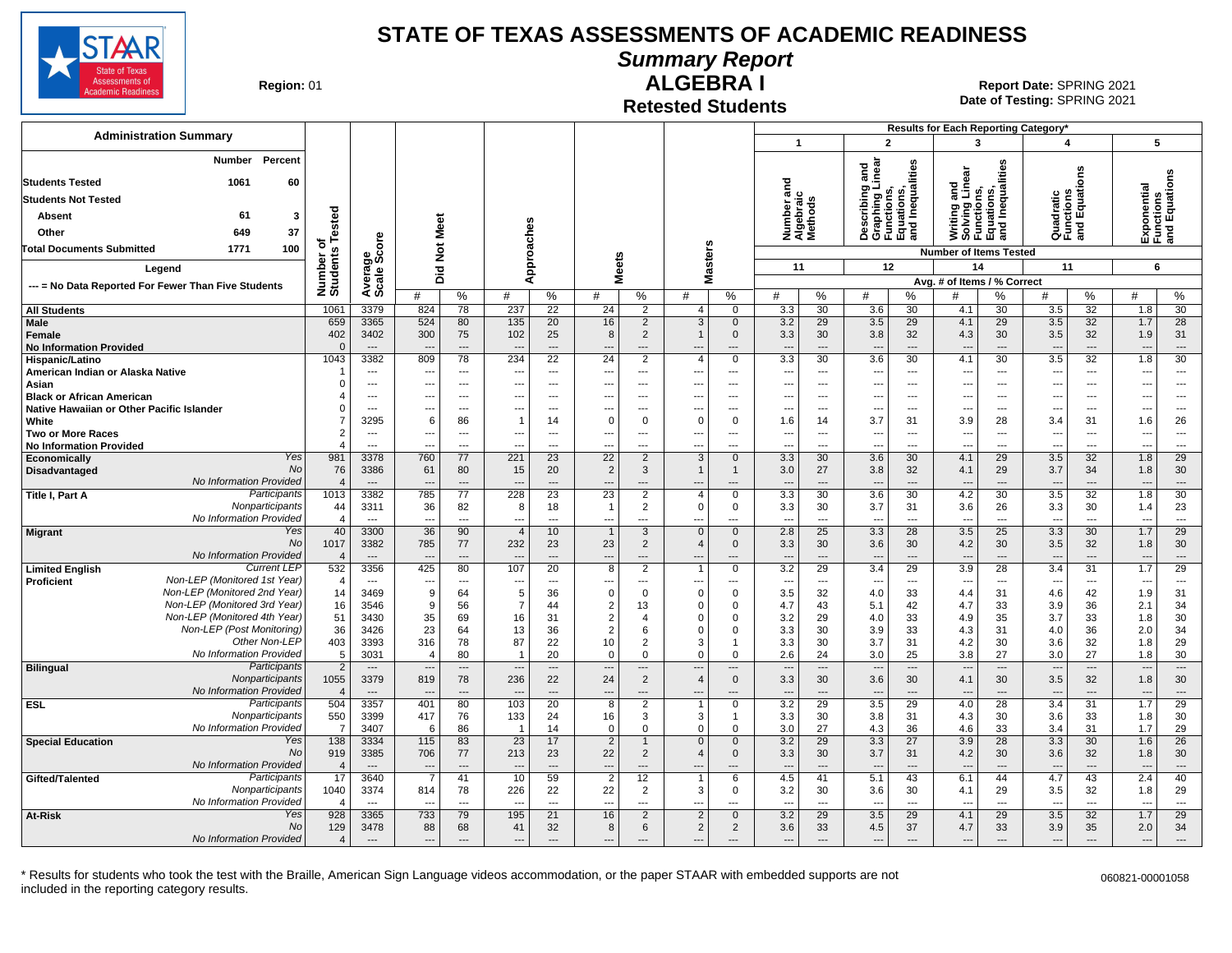

**Summary Report**

**Region: 01** 

# **All Students**

**BIOLOGY** 01 **Report Date:** SPRING 2021 **Date of Testing:**  SPRING 2021

|                                                              |                              |                                |                                   |                      |               |                   |                                |                                      |                  |                      |                                        |                            |                                        |                                      | Results for Each Reporting Category*          |                   |                                                            |                   |                                                       |                   |
|--------------------------------------------------------------|------------------------------|--------------------------------|-----------------------------------|----------------------|---------------|-------------------|--------------------------------|--------------------------------------|------------------|----------------------|----------------------------------------|----------------------------|----------------------------------------|--------------------------------------|-----------------------------------------------|-------------------|------------------------------------------------------------|-------------------|-------------------------------------------------------|-------------------|
| <b>Administration Summary</b>                                |                              |                                |                                   |                      |               |                   |                                |                                      |                  |                      | $\mathbf{1}$                           |                            | $\overline{2}$                         |                                      | 3                                             |                   | 4                                                          |                   |                                                       | 5                 |
| Percent<br>Number<br><b>Students Tested</b><br>26988<br>81   |                              |                                |                                   |                      |               |                   |                                |                                      |                  |                      | Structure<br>Function                  |                            |                                        |                                      | iiological<br>:volution and<br>:lassification |                   | and                                                        |                   | Interdependence<br>within<br>Environmental<br>Systems |                   |
| <b>Students Not Tested</b>                                   |                              |                                |                                   |                      |               |                   |                                |                                      |                  |                      |                                        |                            |                                        |                                      |                                               |                   |                                                            |                   |                                                       |                   |
| 690                                                          |                              |                                |                                   |                      |               |                   |                                |                                      |                  |                      |                                        |                            | lechanisms<br>f Genetics               |                                      |                                               |                   | iological<br>rocesses<br>Biologica<br>Processe:<br>Systems |                   |                                                       |                   |
| $\mathbf{2}$<br><b>Absent</b>                                |                              |                                | <b>Meet</b>                       |                      |               |                   |                                |                                      |                  |                      |                                        |                            |                                        |                                      |                                               |                   |                                                            |                   |                                                       |                   |
| 5585<br>17<br>Other                                          |                              |                                |                                   |                      |               |                   |                                |                                      |                  |                      | <b>ខិ</b> ខ្លី                         |                            | ই ১                                    |                                      | ¤úō                                           |                   |                                                            |                   |                                                       |                   |
| 33263<br>100<br>Total Documents Submitted                    |                              |                                | $\boldsymbol{\breve{\mathrm{p}}}$ |                      |               |                   |                                |                                      |                  |                      |                                        |                            |                                        |                                      | <b>Number of Items Tested</b>                 |                   |                                                            |                   |                                                       |                   |
| Legend                                                       | Number of<br>Students Tested | Average<br>Scale Score         | Did                               |                      |               | pproaches         |                                | <b>Meets</b>                         | Masters          |                      | 10                                     |                            |                                        | 10                                   | 10                                            |                   | 10                                                         |                   |                                                       | 10                |
| --- = No Data Reported For Fewer Than Five Students          |                              |                                |                                   |                      |               | ⋖                 |                                |                                      |                  |                      |                                        |                            |                                        |                                      | Avg. # of Items / % Correct                   |                   |                                                            |                   |                                                       |                   |
|                                                              |                              |                                | #                                 | %                    | #             | %                 | #                              | $\%$                                 | #                | %                    | #                                      | %                          | #                                      | %                                    | #                                             | $\%$              | #                                                          | $\%$              | #                                                     | %                 |
| <b>All Students</b>                                          | 26988                        | 3928                           | 7048                              | 26                   | 19940         | 74                | 10969                          | 41                                   | 3179             | 12                   | 4.9                                    | 49                         | 4.7                                    | 47                                   | 5.9                                           | 59                | 5.9                                                        | 59                | 6.4                                                   | 64                |
| <b>Male</b><br>Female<br><b>No Information Provided</b>      | 13484<br>13504<br>$\Omega$   | 3907<br>3948<br>$\overline{a}$ | 3870<br>3178<br>$\overline{a}$    | 29<br>24<br>$---$    | 9614<br>10326 | 71<br>76<br>$---$ | 5376<br>5593<br>$\overline{a}$ | 40<br>41<br>$\overline{\phantom{a}}$ | 1554<br>1625     | 12<br>12<br>$---$    | 4.9<br>5.0<br>$\overline{\phantom{a}}$ | 49<br>50<br>$\overline{a}$ | 4.6<br>4.9<br>$\overline{\phantom{a}}$ | 46<br>49<br>$\overline{\phantom{a}}$ | 5.7<br>6.1<br>$\overline{a}$                  | 57<br>61<br>$---$ | 5.9<br>6.0<br>$\overline{\phantom{a}}$                     | 59<br>60<br>$---$ | 6.4<br>6.3<br>---                                     | 64<br>63<br>$---$ |
| Hispanic/Latino                                              | 26070                        | 3916                           | 6912                              | $\overline{27}$      | 19158         | 73                | 10387                          | 40                                   | 2913             | 11                   | 4.9                                    | 49                         | 4.7                                    | 47                                   | 5.8                                           | 58                | 5.9                                                        | 59                | 6.3                                                   | 63                |
| American Indian or Alaska Native                             | 10                           | 4057                           | $\overline{2}$                    | 20                   | -8            | 80                | -5                             | 50                                   | -2<br>87         | 20                   | 5.9                                    | 59                         | 5.1                                    | 51                                   | 6.4                                           | 64                | 6.6                                                        | 66                | 6.6                                                   | 66                |
| Asian<br><b>Black or African American</b>                    | 141<br>181                   | 4794<br>4063                   | $\overline{4}$<br>38              | 3<br>21              | 137<br>143    | 97<br>79          | 124<br>91                      | 88<br>50                             | 35               | 62<br>19             | 7.8<br>5.7                             | 78<br>57                   | 7.8<br>5.2                             | 78<br>52                             | 8.5<br>6.2                                    | 85<br>62          | 8.7<br>6.4                                                 | 87<br>64          | 8.6<br>6.7                                            | 86<br>67          |
| Native Hawaiian or Other Pacific Islander                    | 6                            | 4179                           |                                   | 17                   | .5            | 83                | $\overline{4}$                 | 67                                   | $\Omega$         | $\mathbf 0$          | 5.8                                    | 58                         | 6.2                                    | 62                                   | 7.3                                           | 73                | 6.8                                                        | 68                | 7.5                                                   | 75                |
| White                                                        | 540                          | 4201                           | 82                                | 15                   | 458           | 85                | 338                            | 63                                   | 133              | 25                   | 5.9                                    | 59                         | 5.8                                    | 58                                   | 6.9                                           | 69                | 7.0                                                        | 70                | 7.3                                                   | 73                |
| <b>Two or More Races</b>                                     | 34                           | 4225                           | 5                                 | 15                   | 29            | 85                | 19                             | 56                                   | <b>g</b>         | 26                   | 6.1                                    | 61                         | 5.7                                    | 57                                   | 6.8                                           | 68                | 6.7                                                        | 67                | 7.3                                                   | 73                |
| <b>No Information Provided</b>                               | 6                            | 3445                           | $\overline{4}$                    | 67                   | -2            | 33                | $\overline{1}$                 | 17                                   | $\Omega$         | 0                    | 2.5                                    | 25                         | 3.2                                    | 32                                   | 3.7                                           | 37                | 4.3                                                        | 43                | 4.0                                                   | 40                |
| Yes<br>Economically<br><b>No</b>                             | 22584                        | 3874<br>4205                   | 6526                              | 29<br>12             | 16058         | 71<br>88          | 8232<br>2735                   | 36<br>62                             | 2122             | 9<br>24              | 4.7                                    | 47<br>59                   | 4.5<br>5.7                             | 45<br>57                             | 5.7                                           | 57<br>70          | 5.7                                                        | 57<br>71          | 6.1<br>7.4                                            | 61<br>74          |
| Disadvantaged<br>No Information Provided                     | 4395<br>$\mathbf{Q}$         | 3559                           | 518<br>$\overline{4}$             | 44                   | 3877<br>.5    | 56                | $\overline{2}$                 | 22                                   | 1057<br>$\Omega$ | $\Omega$             | 5.9<br>3.6                             | 36                         | 3.6                                    | 36                                   | 7.0<br>3.9                                    | 39                | 7.1<br>4.8                                                 | 48                | 4.6                                                   | 46                |
| Participants<br>Title I, Part A                              | 25094                        | 3925                           | 6604                              | 26                   | 18490         | 74                | 10111                          | 40                                   | 2935             | 12 <sup>2</sup>      | 4.9                                    | 49                         | 4.7                                    | 47                                   | 5.9                                           | 59                | 5.9                                                        | 59                | 6.3                                                   | 63                |
| Nonparticipants                                              | 1884                         | 3971                           | 440                               | 23                   | 1444          | 77                | 855                            | 45                                   | 244              | 13                   | 5.0                                    | 50                         | 4.7                                    | 47                                   | 6.0                                           | 60                | 6.3                                                        | 63                | 6.7                                                   | 67                |
| No Information Provided                                      | 10                           | 3638                           | $\overline{4}$                    | 40                   | 6             | 60                | 3                              | 30                                   | $\Omega$         | $\Omega$             | 3.9                                    | 39                         | 3.9                                    | 39                                   | 4.3                                           | 43                | 5.0                                                        | 50                | 5.0                                                   | 50                |
| Yes<br><b>Migrant</b><br><b>No</b>                           | 690<br>26283                 | 3686<br>3934                   | 300<br>6743                       | 43<br>26             | 390<br>19540  | 57<br>74          | 146<br>10820                   | 21<br>41                             | 25<br>3154       | $\overline{4}$<br>12 | 4.1<br>5.0                             | 41<br>50                   | 3.8<br>4.7                             | 38<br>47                             | 4.9<br>5.9                                    | 49<br>59          | 4.8<br>6.0                                                 | 48<br>60          | 5.3<br>6.4                                            | 53<br>64          |
| No Information Provided                                      | 15                           | 3658                           | 5                                 | 33                   | 10            | 67                | 3                              | 20                                   | $\overline{0}$   | $\mathbf 0$          | 3.9                                    | 39                         | 3.8                                    | 38                                   | 4.8                                           | 48                | 5.1                                                        | 51                | 5.1                                                   | 51                |
| <b>Current LEF</b><br><b>Limited English</b>                 | 9195                         | 3657                           | 4264                              | 46                   | 4931          | 54                | 1733                           | 19                                   | 297              | 3                    | 4.0                                    | 40                         | 3.8                                    | 38                                   | 4.6                                           | 46                | 4.7                                                        | 47                | 5.1                                                   | 51                |
| Non-LEP (Monitored 1st Year)<br><b>Proficient</b>            | 365                          | 4130                           | 37                                | 10                   | 328           | 90                | 206                            | 56                                   | 66               | 18                   | 5.6                                    | 56                         | 5.4                                    | 54                                   | 6.8                                           | 68                | 6.8                                                        | 68                | 7.4                                                   | 74                |
| Non-LEP (Monitored 2nd Year)                                 | 523                          | 4090                           | 66                                | 13                   | 457           | 87                | 253                            | 48                                   | 88               | 17                   | 5.4                                    | 54                         | 5.2                                    | 52                                   | 6.6                                           | 66                | 6.6                                                        | 66                | 7.1                                                   | 71                |
| Non-LEP (Monitored 3rd Year)<br>Non-LEP (Monitored 4th Year) | 744<br>1197                  | 4112<br>4069                   | 78<br>137                         | 10                   | 666<br>1060   | 90                | 412<br>624                     | 55<br>52                             | 123<br>163       | 17                   | 5.5                                    | 55                         | 5.3<br>5.1                             | 53<br>51                             | 6.8                                           | 68<br>66          | 6.8<br>6.7                                                 | 68<br>67          | 7.4                                                   | 74<br>72          |
| Non-LEP (Post Monitoring)                                    | 1370                         | 4157                           | 101                               | 11<br>$\overline{7}$ | 1269          | 89<br>93          | 817                            | 60                                   | 269              | 14<br>20             | 5.4<br>5.6                             | 54<br>56                   | 5.5                                    | 55                                   | 6.6<br>7.0                                    | 70                | 6.9                                                        | 69                | 7.2<br>7.5                                            | 75                |
| Other Non-LEP                                                | 13579                        | 4054                           | 2359                              | 17                   | 11220         | 83                | 6921                           | 51                                   | 2173             | 16                   | 5.4                                    | 54                         | 5.2                                    | 52                                   | 6.4                                           | 64                | 6.5                                                        | 65                | 6.9                                                   | 69                |
| No Information Provided                                      | 15                           | 3618                           | 6                                 | 40                   | 9             | 60                | 3                              | 20                                   | $\Omega$         | $\mathbf 0$          | 3.8                                    | 38                         | 3.7                                    | 37                                   | 4.3                                           | 43                | 4.7                                                        | 47                | 5.1                                                   | 51                |
| Participants<br><b>Bilingual</b>                             | 117                          | 3748                           | 47                                | 40                   | 70            | 60                | 27                             | 23                                   | 12               | 10                   | 4.4                                    | 44                         | 3.9                                    | 39                                   | 4.8                                           | 48                | 5.3                                                        | 53                | 5.5                                                   | 55                |
| Nonparticipants<br>No Information Provided                   | 26854                        | 3929                           | 6996<br>.5                        | 26                   | 19858         | 74                | 10938<br>$\overline{4}$        | 41                                   | 3167<br>$\cap$   | 12                   | 4.9                                    | 49<br>41                   | 4.7                                    | 47                                   | 5.9                                           | 59                | 5.9                                                        | 59                | 6.4                                                   | 64                |
| Participants<br>ESL                                          | 17<br>7393                   | 3711<br>3613                   | 3700                              | 29<br>50             | 12<br>3693    | 71<br>50          | 1139                           | 24<br>15                             | 149              | $\mathbf 0$<br>2     | 4.1<br>3.9                             | 39                         | 3.9<br>3.6                             | 39<br>36                             | 4.9<br>4.4                                    | 49<br>44          | 5.4<br>4.5                                                 | 54<br>45          | 5.3<br>4.9                                            | 53<br>49          |
| Nonparticipants                                              | 19579                        | 4047                           | 3342                              | 17                   | 16237         | 83                | 9827                           | 50                                   | 3030             | 15                   | 5.3                                    | 53                         | 5.1                                    | 51                                   | 6.4                                           | 64                | 6.5                                                        | 65                | 6.9                                                   | 69                |
| No Information Provided                                      | 16                           | 3621                           | 6                                 | 38                   | 10            | 63                | 3                              | 19                                   | $\Omega$         | 0                    | 4.0                                    | 40                         | 3.4                                    | 34                                   | 4.3                                           | 43                | 5.0                                                        | 50                | 5.0                                                   | 50                |
| Yes<br><b>Special Education</b>                              | 2183                         | 3526                           | 1350                              | 62                   | 833           | 38                | 247                            | 11                                   | 46               | $\overline{2}$       | 3.6                                    | 36                         | 3.3                                    | 33                                   | 3.9                                           | 39                | 4.1                                                        | 41                | 4.4                                                   | 44                |
| <b>No</b><br>No Information Provided                         | 24792                        | 3963                           | 5693                              | 23                   | 19099         | 77                | 10719                          | 43                                   | 3133             | 13                   | 5.0                                    | 50                         | 4.8                                    | 48                                   | 6.0                                           | 60                | 6.1                                                        | 61                | 6.5                                                   | 65                |
| Participants<br>Gifted/Talented                              | 13<br>2889                   | 3646<br>4440                   | 5<br>65                           | 38<br>2              | 8<br>2824     | 62<br>98          | 3<br>2349                      | 23<br>81                             | $\Omega$<br>1050 | $\mathbf{0}$<br>36   | 4.0<br>6.6                             | 40<br>66                   | 3.8<br>6.6                             | 38<br>66                             | 4.5<br>7.9                                    | 45<br>79          | 5.0<br>8.0                                                 | 50<br>80          | 4.8<br>8.5                                            | 48<br>85          |
| Nonparticipants                                              | 24084                        | 3867                           | 6977                              | 29                   | 17107         | 71                | 8616                           | 36                                   | 2129             | 9                    | 4.7                                    | 47                         | 4.5                                    | 45                                   | 5.6                                           | 56                | 5.7                                                        | 57                | 6.1                                                   | 61                |
| No Information Provided                                      | 15                           | 3640                           | 6                                 | 40                   | <b>q</b>      | 60                | $\overline{4}$                 | 27                                   | $\Omega$         | $\Omega$             | 3.9                                    | 39                         | 3.7                                    | 37                                   | 4.5                                           | 45                | 4.9                                                        | 49                | 5.2                                                   | 52                |
| Yes<br>At-Risk                                               | 16106                        | 3706                           | 6402                              | 40                   | 9704          | 60                | 3508                           | 22                                   | 563              | 3                    | 4.2                                    | 42                         | 3.9                                    | 39                                   | 4.9                                           | 49                | 5.0                                                        | 50                | 5.4                                                   | 54                |
| No                                                           | 10871                        | 4258                           | 642                               | 6                    | 10229         | 94                | 7459                           | 69                                   | 2616             | 24                   | 6.1                                    | 61                         | 5.9                                    | 59                                   | 7.3                                           | 73                | 7.4                                                        | 74                | 7.8                                                   | 78                |
| No Information Provided                                      | 11                           | 3584                           | $\overline{4}$                    | 36                   | 7             | 64                | $\mathcal{P}$                  | 18                                   | $\Omega$         | $\Omega$             | 3.6                                    | 36                         | 3.5                                    | 35                                   | 4.2                                           | 42                | 5.0                                                        | 50                | 4.6                                                   | 46                |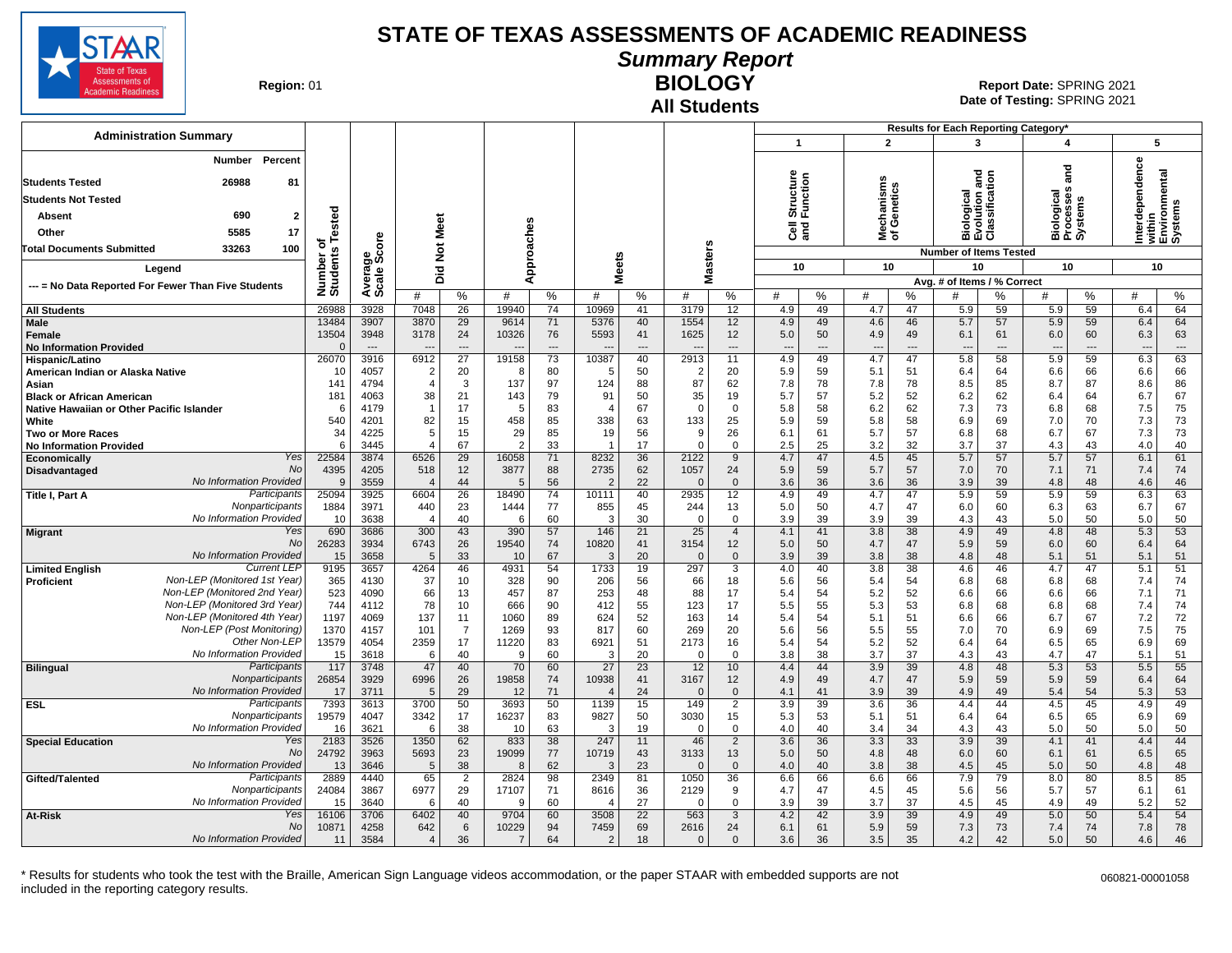

**Summary Report**

**Region: 01** 

#### **First-Time Tested Students**

**BIOLOGY** 01 **Report Date:** SPRING 2021 **Date of Testing:**  SPRING 2021

|                                                                            |                            |                       |                                  |                                      |                      |                                      |                        |                                      |                                          |                                      |                                        |                   |                                        |                       | Results for Each Reporting Category*   |                   |                                        |                            |                                        |                                    |
|----------------------------------------------------------------------------|----------------------------|-----------------------|----------------------------------|--------------------------------------|----------------------|--------------------------------------|------------------------|--------------------------------------|------------------------------------------|--------------------------------------|----------------------------------------|-------------------|----------------------------------------|-----------------------|----------------------------------------|-------------------|----------------------------------------|----------------------------|----------------------------------------|------------------------------------|
| <b>Administration Summary</b>                                              |                            |                       |                                  |                                      |                      |                                      |                        |                                      |                                          |                                      | $\mathbf{1}$                           |                   | $\overline{2}$                         |                       | 3                                      |                   | 4                                      |                            | 5                                      |                                    |
| Percent<br>Number<br><b>Students Tested</b><br>25641<br>83                 |                            |                       |                                  |                                      |                      |                                      |                        |                                      |                                          |                                      | η<br>Structure<br>Function             |                   | Mechanisms<br>of Genetics              |                       | gue                                    |                   | ត<br>ត                                 |                            | Interdependence                        | within<br>Environmental<br>Systems |
| <b>Students Not Tested</b>                                                 |                            |                       |                                  |                                      |                      |                                      |                        |                                      |                                          |                                      |                                        |                   |                                        |                       | iological<br>volution a<br>lassificati |                   | Biological<br>Processes<br>Systems     |                            |                                        |                                    |
| 591<br>$\overline{2}$<br>Absent                                            | Tested                     |                       |                                  |                                      |                      |                                      |                        |                                      |                                          |                                      |                                        |                   |                                        |                       |                                        |                   |                                        |                            |                                        |                                    |
| Other<br>4823<br>16                                                        |                            |                       | Meet                             |                                      |                      |                                      |                        |                                      |                                          |                                      | and<br>ا∎c                             |                   |                                        |                       | mάō                                    |                   |                                        |                            |                                        |                                    |
| 100<br><b>Total Documents Submitted</b><br>31055                           | ৳                          | ore                   | $\frac{5}{2}$                    |                                      |                      |                                      |                        |                                      |                                          |                                      |                                        |                   |                                        |                       | <b>Number of Items Tested</b>          |                   |                                        |                            |                                        |                                    |
| Legend                                                                     | Number of<br>Students      | န္တပ္ကိ               |                                  |                                      |                      | Approaches                           | <b>Meets</b>           |                                      | asters                                   |                                      | 10                                     |                   | 10                                     |                       | 10                                     |                   | 10                                     |                            | 10                                     |                                    |
| --- = No Data Reported For Fewer Than Five Students                        |                            | Averag<br>Scale       | Did                              |                                      |                      |                                      |                        |                                      | ż                                        |                                      |                                        |                   |                                        |                       | Avg. # of Items / % Correct            |                   |                                        |                            |                                        |                                    |
|                                                                            |                            |                       | #                                | %                                    | #                    | %                                    | #                      | %                                    | #                                        | %                                    | #                                      | %                 | #                                      | %                     | #                                      | %                 | #                                      | %                          | #                                      | %                                  |
| <b>All Students</b>                                                        | 25641                      | 3955                  | 6027                             | 24                                   | 19614                | 76                                   | 10945                  | 43                                   | 3179                                     | 12                                   | 5.0                                    | 50                | 4.8                                    | 48                    | 6.0                                    | 60                | 6.1                                    | 61                         | 6.5                                    | 65                                 |
| Male<br>Female<br><b>No Information Provided</b>                           | 12717<br>12924<br>$\Omega$ | 3939<br>3972<br>$---$ | 3269<br>2758<br>---              | 26<br>21<br>$\overline{\phantom{a}}$ | 9448<br>10166        | 74<br>79<br>$\overline{\phantom{a}}$ | 5360<br>5585<br>$---$  | 42<br>43<br>$\overline{\phantom{a}}$ | 1554<br>1625<br>$\overline{\phantom{a}}$ | 12<br>13<br>$\overline{\phantom{a}}$ | 5.0<br>5.1<br>$\overline{\phantom{a}}$ | 50<br>51<br>$---$ | 4.7<br>4.9<br>$\overline{\phantom{a}}$ | 47<br>49<br>---       | 5.8<br>6.2<br>$\overline{\phantom{a}}$ | 58<br>62<br>$---$ | 6.0<br>6.1<br>$\overline{\phantom{a}}$ | 60<br>61<br>$\overline{a}$ | 6.6<br>6.4<br>$\overline{\phantom{a}}$ | 66<br>64<br>$\cdots$               |
| Hispanic/Latino                                                            | 24733                      | 3944                  | 5900                             | $\overline{24}$                      | 18833                | 76                                   | 10363                  | 42                                   | 2913                                     | 12                                   | 5.0                                    | 50                | 4.8                                    | 48                    | 6.0                                    | 60                | 6.0                                    | 60                         | 6.5                                    | 65                                 |
| American Indian or Alaska Native<br>Asian                                  | 10<br>141                  | 4057<br>4794          | $\overline{2}$<br>$\overline{4}$ | 20<br>3                              | -8<br>137            | 80<br>97                             | 5<br>124               | 50<br>88                             | $\overline{2}$<br>87                     | 20<br>62                             | 5.9<br>7.8                             | 59<br>78          | 5.1<br>7.8                             | 51<br>78              | 6.4<br>8.5                             | 64<br>85          | 6.6<br>8.7                             | 66<br>87                   | 6.6<br>8.6                             | 66<br>86                           |
| <b>Black or African American</b>                                           | 179                        | 4070                  | 36                               | 20                                   | 143                  | 80                                   | 91                     | 51                                   | 35                                       | 20                                   | 5.7                                    | 57                | 5.2                                    | 52                    | 6.2                                    | 62                | 6.5                                    | 65                         | 6.7                                    | 67                                 |
| Native Hawaiian or Other Pacific Islander                                  | 6                          | 4179                  | $\overline{1}$                   | 17                                   | .5                   | 83                                   | $\overline{4}$         | 67                                   | $\Omega$                                 | $\mathbf 0$                          | 5.8                                    | 58                | 6.2                                    | 62                    | 7.3                                    | 73                | 6.8                                    | 68                         | 7.5                                    | 75                                 |
| White                                                                      | 533                        | 4212                  | 76                               | 14                                   | 457                  | 86                                   | 338                    | 63                                   | 133                                      | 25                                   | 6.0                                    | 60                | 5.9                                    | 59                    | 6.9                                    | 69                | 7.1                                    | 71                         | 7.4                                    | 74                                 |
| <b>Two or More Races</b><br><b>No Information Provided</b>                 | 33<br>6                    | 4257<br>3445          | $\overline{4}$                   | 12<br>67                             | 29<br>$\overline{2}$ | 88<br>33                             | 19<br>-1               | 58<br>17                             | 9<br>$\Omega$                            | 27<br>$\Omega$                       | 6.1<br>2.5                             | 61<br>25          | 5.8<br>3.2                             | 58<br>32              | 6.9<br>3.7                             | 69<br>37          | 6.8<br>4.3                             | 68<br>43                   | 7.4<br>4.0                             | 74<br>40                           |
| Yes<br>Economically                                                        | 21328                      | 3902                  | 5563                             | $\overline{26}$                      | 15765                | 74                                   | 8211                   | 38                                   | 2122                                     | 10                                   | 4.8                                    | 48                | 4.6                                    | 46                    | 5.8                                    | 58                | 5.8                                    | 58                         | 6.3                                    | 63                                 |
| No<br>Disadvantaged                                                        | 4304                       | 4221                  | 460                              | 11                                   | 3844                 | 89                                   | 2732                   | 63                                   | 1057                                     | 25                                   | 6.0                                    | 60                | 5.8                                    | 58                    | 7.1                                    | 71                | 7.1                                    | 71                         | 7.5                                    | 75                                 |
| No Information Provided<br>Participants<br>Title I, Part A                 | 9<br>23803                 | 3559<br>3953          | $\overline{4}$<br>5627           | 44<br>24                             | 5<br>18176           | 56<br>76                             | -2<br>10087            | 22<br>42                             | $\Omega$<br>2935                         | $\Omega$<br>12                       | 3.6<br>5.0                             | 36<br>50          | 3.6<br>4.8                             | 36<br>48              | 3.9<br>6.0                             | 39<br>60          | 4.8<br>6.0                             | 48<br>60                   | 4.6<br>6.5                             | 46<br>65                           |
| Nonparticipants                                                            | 1828                       | 3988                  | 396                              | 22                                   | 1432                 | 78                                   | 855                    | 47                                   | 244                                      | 13                                   | 5.1                                    | 51                | 4.8                                    | 48                    | 6.1                                    | 61                | 6.4                                    | 64                         | 6.8                                    | 68                                 |
| No Information Provided                                                    | 10                         | 3638                  | $\overline{4}$                   | 40                                   | 6                    | 60                                   | $\mathcal{R}$          | 30                                   | $\Omega$                                 | $\mathbf 0$                          | 3.9                                    | 39                | 3.9                                    | 39                    | 4.3                                    | 43                | 5.0                                    | 50                         | 5.0                                    | 50                                 |
| Yes<br><b>Migrant</b><br><b>No</b>                                         | 639<br>24987               | 3706<br>3962          | 264<br>5758                      | 41<br>23                             | 375<br>19229         | 59<br>77                             | 145<br>10797           | 23<br>43                             | 25<br>3154                               | $\overline{4}$<br>13                 | 4.1<br>5.0                             | 41<br>50          | 3.8<br>4.8                             | 38<br>48              | 5.1<br>6.0                             | 51<br>60          | 4.9<br>6.1                             | 49<br>61                   | 5.4<br>6.5                             | 54<br>65                           |
| <b>No Information Provided</b>                                             | 15                         | 3658                  | -5                               | 33                                   | 10                   | 67                                   | 3                      | 20                                   | $\Omega$                                 | $\Omega$                             | 3.9                                    | 39                | 3.8                                    | 38                    | 4.8                                    | 48                | 5.1                                    | 51                         | 5.1                                    | 51                                 |
| <b>Current LEP</b><br><b>Limited English</b>                               | 8304                       | 3688                  | 3541                             | 43                                   | 4763                 | 57                                   | 1722                   | $\overline{21}$                      | 297                                      | $\overline{4}$                       | 4.1                                    | 41                | 3.9                                    | 39                    | 4.8                                    | 48                | 4.9                                    | 49                         | 5.2                                    | 52                                 |
| Non-LEP (Monitored 1st Year)<br>Proficient<br>Non-LEP (Monitored 2nd Year) | 357                        | 4148                  | 29                               | 8                                    | 328<br>444           | 92                                   | 206<br>253             | 58                                   | 66                                       | 18                                   | 5.6                                    | 56                | 5.5                                    | 55                    | 6.9                                    | 69                | 6.9                                    | 69                         | 7.5                                    | 75                                 |
| Non-LEP (Monitored 3rd Year)                                               | 497<br>723                 | 4119<br>4128          | 53<br>67                         | 11<br>9                              | 656                  | 89<br>91                             | 410                    | 51<br>57                             | 88<br>123                                | 18<br>17                             | 5.4<br>5.5                             | 54<br>55          | 5.3<br>5.4                             | 53<br>54              | 6.7<br>6.8                             | 67<br>68          | 6.8<br>6.9                             | 68<br>69                   | 7.2<br>7.4                             | 72<br>74                           |
| Non-LEP (Monitored 4th Year)                                               | 1170                       | 4082                  | 120                              | 10                                   | 1050                 | 90                                   | 624                    | 53                                   | 163                                      | 14                                   | 5.4                                    | 54                | 5.1                                    | 51                    | 6.7                                    | 67                | 6.7                                    | 67                         | 7.3                                    | 73                                 |
| Non-LEP (Post Monitoring)                                                  | 1348                       | 4167                  | 91                               | $\overline{7}$                       | 1257                 | 93                                   | 815                    | 60                                   | 269                                      | 20                                   | 5.7                                    | 57                | 5.6                                    | 56                    | 7.1                                    | 71                | 7.0                                    | 70                         | 7.6                                    | 76                                 |
| Other Non-LEP<br>No Information Provided                                   | 13227<br>15                | 4070<br>3618          | 2120<br>-6                       | 16<br>40                             | 11107<br>9           | 84<br>60                             | 6912<br>3              | 52<br>20                             | 2173<br>$\Omega$                         | 16<br>0                              | 5.4<br>3.8                             | 54<br>38          | 5.2<br>3.7                             | 52<br>37              | 6.5<br>4.3                             | 65<br>43          | 6.6<br>4.7                             | 66<br>47                   | 7.0<br>5.1                             | 70<br>51                           |
| Participants<br><b>Bilingual</b>                                           | 113                        | 3763                  | 44                               | 39                                   | 69                   | 61                                   | $\overline{27}$        | 24                                   | 12                                       | 11                                   | 4.4                                    | 44                | 4.0                                    | 40                    | 4.9                                    | 49                | 5.5                                    | 55                         | 5.5                                    | 55                                 |
| Nonparticipants                                                            | 25512                      | 3956                  | 5979                             | 23                                   | 19533                | 77                                   | 10914                  | 43                                   | 3167                                     | 12                                   | 5.0                                    | 50                | 4.8                                    | 48                    | 6.0                                    | 60                | 6.1                                    | 61                         | 6.5                                    | 65                                 |
| No Information Provideo<br>Participants                                    | 16<br>6534                 | 3728                  | $\overline{4}$<br>3003           | 25<br>46                             | 12<br>3531           | 75<br>54                             | 1129                   | 25<br>17                             | $\Omega$<br>149                          | $\Omega$<br>$\overline{2}$           | 4.2<br>4.0                             | 42<br>40          | 4.1<br>$\overline{3.7}$                | 41<br>$\overline{37}$ | 5.1<br>4.6                             | 51<br>46          | 5.6                                    | 56<br>47                   | 5.3                                    | 53<br>51                           |
| ESL<br>Nonparticipants                                                     | 19091                      | 3644<br>4062          | 3018                             | 16                                   | 16073                | 84                                   | 9813                   | 51                                   | 3030                                     | 16                                   | 5.4                                    | 54                | 5.2                                    | 52                    | 6.5                                    | 65                | 4.7<br>6.5                             | 65                         | 5.1<br>7.0                             | 70                                 |
| No Information Provided                                                    | 16                         | 3621                  | 6                                | 38                                   | 10                   | 63                                   | 3                      | 19                                   | $\Omega$                                 | $\mathbf 0$                          | 4.0                                    | 40                | 3.4                                    | 34                    | 4.3                                    | 43                | 5.0                                    | 50                         | 5.0                                    | 50                                 |
| Yes<br><b>Special Education</b>                                            | 2022                       | 3538                  | 1218                             | 60                                   | 804                  | 40                                   | 246                    | 12                                   | 46                                       | 2                                    | 3.6                                    | 36                | 3.3                                    | 33                    | 4.0                                    | 40                | 4.2                                    | 42                         | 4.4                                    | 44                                 |
| No<br>No Information Provided                                              | 23606<br>13                | 3991<br>3646          | 4804<br>5                        | 20<br>38                             | 18802<br>8           | 80<br>62                             | 10696<br>3             | 45<br>23                             | 3133<br>$\mathbf{0}$                     | 13<br>$\Omega$                       | 5.1<br>4.0                             | 51<br>40          | 4.9<br>3.8                             | 49<br>38              | 6.2<br>4.5                             | 62<br>45          | 6.2<br>5.0                             | 62<br>50                   | 6.7<br>4.8                             | 67<br>48                           |
| Participants<br>Gifted/Talented                                            | 2884                       | 4441                  | 61                               | $\overline{2}$                       | 2823                 | 98                                   | 2348                   | 81                                   | 1050                                     | 36                                   | 6.6                                    | 66                | 6.6                                    | 66                    | 7.9                                    | 79                | 8.0                                    | 80                         | 8.5                                    | 85                                 |
| Nonparticipants                                                            | 22742                      | 3894                  | 5960                             | 26                                   | 16782                | 74                                   | 8593                   | 38                                   | 2129                                     | 9                                    | 4.8                                    | 48                | 4.6                                    | 46                    | 5.8                                    | 58                | 5.8                                    | 58                         | 6.3                                    | 63                                 |
| No Information Provided<br>Yes<br><b>At-Risk</b>                           | 15<br>14836                | 3640<br>3732          | 6<br>5420                        | 40<br>37                             | <sub>9</sub><br>9416 | 60<br>63                             | $\overline{4}$<br>3486 | 27<br>23                             | $\Omega$<br>563                          | $\Omega$<br>$\overline{4}$           | 3.9<br>4.2                             | 39<br>42          | 3.7<br>4.0                             | 37<br>40              | 4.5<br>5.0                             | 45<br>50          | 4.9<br>5.1                             | 49<br>51                   | 5.2<br>5.5                             | 52<br>55                           |
| No                                                                         | 10794                      | 4263                  | 603                              | 6                                    | 10191                | 94                                   | 7457                   | 69                                   | 2616                                     | 24                                   | 6.1                                    | 61                | 5.9                                    | 59                    | 7.3                                    | 73                | 7.4                                    | 74                         | 7.8                                    | 78                                 |
| <b>No Information Provided</b>                                             | 11                         | 3584                  | $\overline{4}$                   | 36                                   | $\overline{7}$       | 64                                   | $\overline{2}$         | 18                                   | $\mathbf{0}$                             | $\Omega$                             | 3.6                                    | 36                | 3.5                                    | 35                    | 4.2                                    | 42                | 5.0                                    | 50                         | 4.6                                    | 46                                 |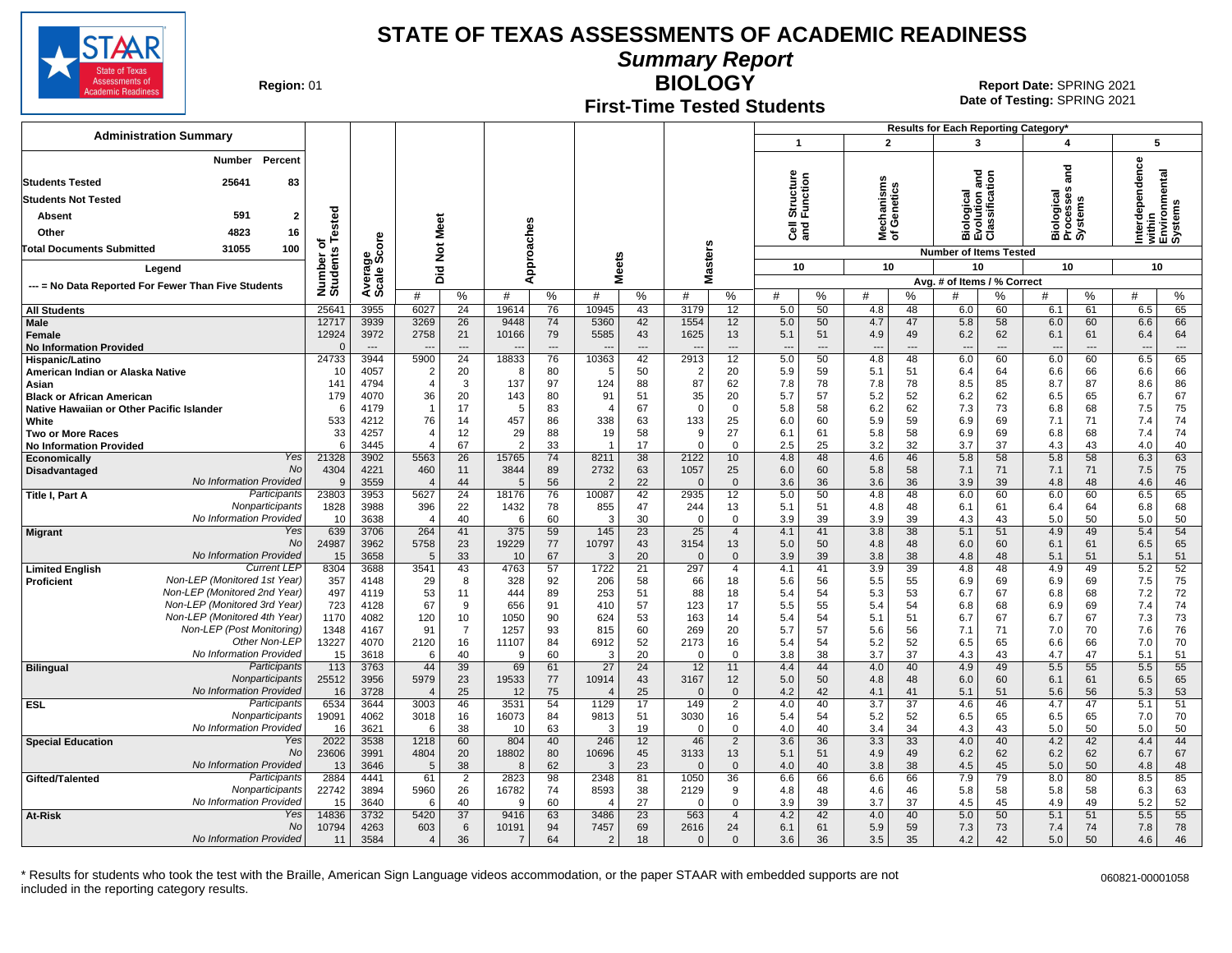

# **Summary Report**

**Region: 01** 

#### **Retested Students BIOLOGY**

**Date of Testing:**  SPRING 2021 01 **Report Date:** SPRING 2021

|                                                                               |                              |                          |                                  |                                |                          |                                   |                                  |                          |                                          |                             |                                 |                      |                                 |                                |                                 |                                 | Results for Each Reporting Category* |                          |                                                       |                                |
|-------------------------------------------------------------------------------|------------------------------|--------------------------|----------------------------------|--------------------------------|--------------------------|-----------------------------------|----------------------------------|--------------------------|------------------------------------------|-----------------------------|---------------------------------|----------------------|---------------------------------|--------------------------------|---------------------------------|---------------------------------|--------------------------------------|--------------------------|-------------------------------------------------------|--------------------------------|
| <b>Administration Summary</b>                                                 |                              |                          |                                  |                                |                          |                                   |                                  |                          |                                          |                             | $\mathbf{1}$                    |                      |                                 | $\overline{2}$                 |                                 | $\mathbf{3}$                    | 4                                    |                          |                                                       | 5                              |
| Percent<br><b>Number</b>                                                      |                              |                          |                                  |                                |                          |                                   |                                  |                          |                                          |                             |                                 |                      | w                               |                                |                                 | and<br>둥                        | ลิก<br>ลิ                            |                          | Interdependence<br>within<br>Environmental<br>Systems |                                |
| <b>Students Tested</b><br>1347<br>61                                          |                              |                          |                                  |                                |                          |                                   |                                  |                          |                                          |                             | Structure<br>Function           |                      | lechanisms<br>f Genetics        |                                | శె                              | e<br>Teati                      |                                      |                          |                                                       |                                |
| <b>Students Not Tested</b>                                                    |                              |                          |                                  |                                |                          |                                   |                                  |                          |                                          |                             |                                 |                      |                                 |                                |                                 | 慢盲                              | Biological<br>Processes<br>Systems   |                          |                                                       |                                |
| 99<br><b>Absent</b><br>4                                                      |                              |                          |                                  | Meet                           |                          |                                   |                                  |                          |                                          |                             |                                 |                      |                                 |                                | igo<br>O                        | $\frac{1}{2}$                   |                                      |                          |                                                       |                                |
| Other<br>762<br>35                                                            |                              |                          |                                  |                                |                          |                                   |                                  |                          |                                          |                             | <b>G</b> ang                    |                      | ৺হ                              |                                | <b>AND</b>                      |                                 |                                      |                          |                                                       |                                |
| 100<br><b>Total Documents Submitted</b><br>2208                               |                              |                          |                                  | $\frac{5}{2}$                  |                          |                                   |                                  |                          |                                          |                             |                                 |                      |                                 |                                | <b>Number of Items Tested</b>   |                                 |                                      |                          |                                                       |                                |
| Legend                                                                        | Number of<br>Students Tested | Average<br>Scale Score   |                                  | Did                            |                          | Approaches                        |                                  | <b>Meets</b>             | asters                                   |                             | 10                              |                      |                                 | 10                             | 10                              |                                 | 10                                   |                          | 10                                                    |                                |
| --- = No Data Reported For Fewer Than Five Students                           |                              |                          |                                  |                                |                          |                                   |                                  |                          | Σ                                        |                             |                                 |                      |                                 |                                | Avg. # of Items / % Correct     |                                 |                                      |                          |                                                       |                                |
|                                                                               |                              |                          | #                                | %                              | #                        | %                                 | #                                | %                        | #                                        | $\%$                        | #                               | %                    | #                               | %                              | #                               | ℅                               | #                                    | %                        | #                                                     | %                              |
| <b>All Students</b><br>Male                                                   | 1347<br>767                  | 3406<br>3392             | 1021<br>601                      | 76<br>78                       | 326<br>166               | 24<br>22                          | 24<br>16                         | $\overline{2}$<br>2      | $\Omega$<br>$\overline{0}$               | $\Omega$<br>$\mathbf 0$     | $\overline{3.3}$<br>3.2         | 33<br>32             | 2.9<br>2.7                      | $\overline{29}$<br>27          | 3.4<br>3.3                      | 34<br>33                        | 3.4<br>3.4                           | $\overline{34}$<br>34    | 3.7<br>3.7                                            | $\overline{37}$<br>37          |
| Female<br><b>No Information Provided</b>                                      | 580<br>$\Omega$              | 3423<br>$---$            | 420<br>$\overline{\phantom{a}}$  | 72<br>---                      | 160<br>$\overline{a}$    | 28<br>$\cdots$                    | 8<br>$\overline{\phantom{a}}$    | $\overline{\phantom{a}}$ | $\mathbf{0}$<br>$\overline{a}$           | $\mathbf 0$<br>---          | 3.3<br>$\overline{\phantom{a}}$ | 33<br>---            | 3.1<br>$\overline{\phantom{a}}$ | 31<br>$---$                    | 3.5<br>$\sim$                   | 35<br>$\overline{\phantom{a}}$  | 3.5<br>$\overline{\phantom{a}}$      | 35<br>---                | 3.6<br>$\overline{\phantom{a}}$                       | 36<br>$\hspace{0.05cm} \ldots$ |
| Hispanic/Latino                                                               | 1337                         | 3406                     | 1012                             | 76                             | 325                      | $\overline{24}$                   | $\overline{24}$                  | $\overline{2}$           | $\Omega$                                 | $\Omega$                    | 3.3                             | 33                   | 2.9                             | 29                             | 3.4                             | $\overline{34}$                 | 3.4                                  | 34                       | 3.7                                                   | $\overline{37}$                |
| American Indian or Alaska Native                                              | $\Omega$                     | $\overline{\phantom{a}}$ |                                  | ---                            |                          | $\overline{a}$                    | ---                              | $\overline{\phantom{a}}$ |                                          | ---                         | ---                             | ---                  | $\overline{\phantom{a}}$        | $\overline{\phantom{a}}$       | $\overline{a}$                  | ---                             | $\overline{\phantom{a}}$             | ---                      | $\overline{\phantom{a}}$                              | ---                            |
| Asian                                                                         | $\Omega$<br>$\overline{2}$   | ---                      | $\overline{\phantom{a}}$         | ---                            | ---                      | $\overline{\phantom{a}}$          | ---                              | $\overline{\phantom{a}}$ | $\overline{\phantom{a}}$                 | ---                         | ---                             | $---$                | $\overline{\phantom{a}}$        | $\overline{\phantom{a}}$       | ---                             | $\overline{\phantom{a}}$        | $\overline{\phantom{a}}$             | ---                      | ---                                                   | ---                            |
| <b>Black or African American</b><br>Native Hawaiian or Other Pacific Islander | $\Omega$                     | ---<br>$--$              | ---<br>$\overline{\phantom{a}}$  | ---<br>---                     | ---                      | $\overline{\phantom{a}}$<br>$---$ | ÷.,<br>---                       | $- - -$                  | $\overline{\phantom{a}}$<br>---          | $---$                       | ---<br>$\overline{\phantom{a}}$ | ---<br>---           | ---<br>$\overline{\phantom{a}}$ | $- - -$                        | $\overline{a}$<br>---           | ---<br>$\overline{\phantom{a}}$ | $\overline{\phantom{a}}$<br>---      | ---<br>---               | --                                                    | ---<br>$---$                   |
| White                                                                         | $\overline{7}$               | 3340                     | 6                                | 86                             | $\overline{1}$           | 14                                | $\mathbf 0$                      | $\Omega$                 | $\Omega$                                 | $\mathbf 0$                 | 2.7                             | 27                   | 2.7                             | 27                             | 3.3                             | 33                              | 2.9                                  | 29                       | 3.4                                                   | 34                             |
| <b>Two or More Races</b>                                                      |                              | $\overline{\phantom{a}}$ | $\overline{\phantom{a}}$         | $\overline{a}$                 | ---                      | $\overline{a}$                    | ---                              | $\overline{\phantom{a}}$ | $\overline{\phantom{a}}$                 | ---                         | $\overline{\phantom{a}}$        | ---                  | $\overline{\phantom{a}}$        | $\overline{\phantom{a}}$       | $\overline{a}$                  | $\overline{\phantom{a}}$        | $\overline{\phantom{a}}$             | $\overline{\phantom{a}}$ | $\overline{\phantom{a}}$                              | $---$                          |
| <b>No Information Provided</b>                                                | $\Omega$                     | $\overline{a}$           | $\overline{\phantom{a}}$         | ---                            | ---                      | $\overline{\phantom{a}}$          | ---                              | $-$                      | $\overline{\phantom{a}}$                 | $---$                       | $\overline{\phantom{a}}$        | ---                  | ---                             | $-$                            | ---                             | $\overline{\phantom{a}}$        | $\overline{\phantom{a}}$             | ---                      | ---                                                   | $\overline{\phantom{a}}$       |
| Yes<br>Economically                                                           | 1256                         | 3402                     | 963                              | 77                             | 293                      | 23                                | 21                               | 2                        | $\mathbf{0}$                             | $\mathbf 0$                 | 3.2                             | 32                   | 2.9                             | 29                             | 3.4                             | 34                              | 3.4                                  | 34                       | 3.6                                                   | 36                             |
| <b>No</b><br>Disadvantaged<br>No Information Provided                         | 91<br>$\Omega$               | 3460<br>$---$            | 58<br>$\overline{\phantom{a}}$   | 64<br>$---$                    | 33<br>$---$              | 36<br>$---$                       | $\mathbf{3}$<br>$\overline{a}$   | 3<br>$---$               | $\Omega$<br>$\overline{a}$               | $\overline{0}$<br>$---$     | 3.4<br>$\overline{a}$           | 34<br>$\overline{a}$ | 3.0<br>$\overline{a}$           | 30<br>$---$                    | 3.5<br>$---$                    | 35<br>$---$                     | 3.9<br>$---$                         | 39<br>$---$              | 4.1<br>---                                            | 41<br>$---$                    |
| Participants<br>Title I, Part A                                               | 1291                         | 3405                     | 977                              | 76                             | 314                      | 24                                | 24                               | 2                        | $\Omega$                                 | $\Omega$                    | 3.3                             | 33                   | 2.9                             | 29                             | $\overline{3.4}$                | 34                              | 3.4                                  | $\overline{34}$          | 3.7                                                   | $\overline{37}$                |
| Nonparticipants                                                               | 56                           | 3409                     | 44                               | 79                             | 12                       | 21                                | $\mathbf 0$                      | $\mathbf 0$              | $\mathbf 0$                              | $\mathbf 0$                 | 3.3                             | 33                   | 2.8                             | 28                             | 3.5                             | 35                              | 3.2                                  | 32                       | 3.8                                                   | 38                             |
| No Information Provided                                                       | $\overline{0}$               | $---$                    | ---                              | $\overline{a}$                 | ---                      | $\overline{\phantom{a}}$          | ---                              | $---$                    | ---                                      | ---                         | $\overline{\phantom{a}}$        | ---                  | $\overline{\phantom{a}}$        | $\sim$                         | $\overline{\phantom{a}}$        | $\overline{a}$                  | $\overline{\phantom{a}}$             | $\overline{a}$           | $\overline{\phantom{a}}$                              | $\cdots$                       |
| Yes<br>Migrant<br>No                                                          | 51<br>1296                   | 3430<br>3405             | 36<br>985                        | 71<br>76                       | 15<br>311                | 29<br>24                          | $\overline{1}$<br>23             | 2<br>2                   | $\mathbf{0}$<br>$\mathbf{0}$             | $\mathbf{0}$<br>$\mathbf 0$ | 3.9<br>3.2                      | 39<br>32             | 2.7<br>2.9                      | 27<br>29                       | 3.5<br>3.4                      | 35<br>34                        | 3.3<br>3.4                           | 33<br>34                 | 3.8<br>3.7                                            | 38<br>37                       |
| No Information Provided                                                       | $\overline{0}$               | $\overline{\phantom{a}}$ | $\overline{\phantom{a}}$         | $\overline{a}$                 |                          | $\overline{\phantom{a}}$          | $\overline{a}$                   | $\overline{\phantom{a}}$ | $\overline{a}$                           | $\overline{\phantom{a}}$    | $\overline{a}$                  | ---                  | $\overline{\phantom{a}}$        | $---$                          | $\sim$                          | $\overline{\phantom{a}}$        | $\overline{\phantom{a}}$             | $---$                    | $\overline{\phantom{a}}$                              | $---$                          |
| <b>Current LEP</b><br><b>Limited English</b>                                  | 891                          | 3373                     | 723                              | 81                             | 168                      | 19                                | 11                               |                          | $\Omega$                                 | $\mathbf 0$                 | 3.2                             | 32                   | 2.8                             | 28                             | 3.2                             | $\overline{32}$                 | 3.3                                  | $\overline{33}$          | 3.4                                                   | 34                             |
| Non-LEP (Monitored 1st Year)<br>Proficient                                    | 8                            | 3296                     | 8                                | 100                            | $\mathbf 0$              | $\mathbf 0$                       | $\mathbf 0$                      | $\Omega$                 | $\Omega$                                 | 0                           | 2.9                             | 29                   | 2.8                             | 28                             | 2.5                             | 25                              | 2.8                                  | 28                       | 3.1                                                   | 31                             |
| Non-LEP (Monitored 2nd Year)                                                  | 26                           | 3538                     | 13                               | 50                             | 13                       | 50                                | $\overline{0}$                   | $\Omega$                 | $\Omega$                                 | $\Omega$                    | 3.9                             | 39                   | 3.1                             | 31                             | 4.6                             | 46                              | 3.8                                  | 38                       | 4.2                                                   | 42                             |
| Non-LEP (Monitored 3rd Year)<br>Non-LEP (Monitored 4th Year)                  | 21<br>27                     | 3556                     | 11<br>17                         | 52                             | 10<br>10                 | 48<br>37                          | $\overline{2}$                   | 10<br>$\Omega$           | $\Omega$<br>$\Omega$                     | $\Omega$<br>$\Omega$        | 3.9                             | 39<br>34             | 3.2                             | 32                             | 4.5                             | 45                              | 3.8                                  | 38<br>41                 | 4.7                                                   | 47<br>46                       |
| Non-LEP (Post Monitoring)                                                     | 22                           | 3521<br>3538             | 10                               | 63<br>45                       | 12                       | 55                                | $\overline{0}$<br>$\overline{2}$ | 9                        | $\Omega$                                 | $\Omega$                    | 3.4<br>3.6                      | 36                   | 3.1<br>2.8                      | 31<br>28                       | 3.9<br>4.4                      | 39<br>44                        | 4.1<br>4.5                           | 45                       | 4.6<br>4.2                                            | 42                             |
| Other Non-LEP                                                                 | 352                          | 3456                     | 239                              | 68                             | 113                      | 32                                | 9                                | 3                        | $\Omega$                                 | $\Omega$                    | 3.4                             | 34                   | 3.0                             | 30                             | 3.6                             | 36                              | 3.6                                  | 36                       | 4.0                                                   | 40                             |
| No Information Provided                                                       | $\overline{0}$               | $\sim$                   | $\overline{a}$                   | $\overline{a}$                 | $\overline{a}$           | $\sim$                            | ---                              | $---$                    | $\overline{a}$                           | $\overline{a}$              | $\overline{a}$                  | $\overline{a}$       | $\overline{a}$                  | $\overline{a}$                 | $\overline{a}$                  | $\overline{\phantom{a}}$        | $\overline{\phantom{a}}$             | $\overline{a}$           | $\overline{a}$                                        | ---                            |
| Participants<br><b>Bilingual</b>                                              | $\overline{4}$               | $\overline{\phantom{a}}$ | $\overline{\phantom{a}}$         | $\cdots$                       | $\overline{\phantom{a}}$ | $\cdots$                          | $\overline{\phantom{a}}$         | $\overline{\phantom{a}}$ | $\overline{\phantom{a}}$                 | $\overline{\phantom{a}}$    | $\overline{\phantom{a}}$        | $\cdots$             | $\overline{\phantom{a}}$        | $\overline{\phantom{a}}$       | $\overline{\phantom{a}}$        | $\overline{\phantom{a}}$        | $\overline{\phantom{a}}$             | $---$                    | $\overline{\phantom{a}}$                              | $\cdots$                       |
| Nonparticipants<br>No Information Provided                                    | 1342                         | 3406<br>$---$            | 1017<br>$\overline{\phantom{a}}$ | 76<br>$---$                    | 325                      | 24<br>$\sim$                      | 24<br>$\overline{a}$             | 2<br>$---$               | $\mathbf{0}$<br>$\overline{\phantom{a}}$ | $\mathbf 0$<br>$---$        | 3.3<br>$\overline{a}$           | 33<br>$\overline{a}$ | 2.9<br>$\overline{a}$           | 29<br>$\overline{\phantom{a}}$ | 3.4<br>$\overline{\phantom{a}}$ | 34<br>$---$                     | 3.4<br>$\overline{\phantom{a}}$      | 34<br>$\overline{a}$     | 3.7<br>$\overline{\phantom{a}}$                       | 37<br>$---$                    |
| Participants<br><b>ESL</b>                                                    | 859                          | 3375                     | 697                              | 81                             | 162                      | 19                                | 10                               |                          | $\Omega$                                 | $\Omega$                    | 3.2                             | 32                   | 2.8                             | 28                             | 3.2                             | 32                              | 3.3                                  | 33                       | 3.5                                                   | 35                             |
| Nonparticipants                                                               | 488                          | 3459                     | 324                              | 66                             | 164                      | 34                                | 14                               | 3                        | $\Omega$                                 | $\mathbf 0$                 | 3.4                             | 34                   | 3.0                             | 30                             | 3.7                             | 37                              | 3.6                                  | 36                       | 4.0                                                   | 40                             |
| No Information Provided                                                       | $\Omega$                     | $\overline{a}$           | $\overline{a}$                   | ---                            | ---                      | $\overline{a}$                    | $\overline{\phantom{a}}$         | $---$                    | $- - -$                                  | $\overline{a}$              | $\overline{a}$                  | ---                  | $\overline{\phantom{a}}$        | $\overline{\phantom{a}}$       | $\overline{\phantom{a}}$        | $\overline{a}$                  | $\overline{\phantom{a}}$             | $---$                    | $\overline{a}$                                        | $\sim$ $\sim$ $\sim$           |
| Yes<br><b>Special Education</b><br><b>No</b>                                  | 161                          | 3373                     | 132                              | 82                             | 29                       | 18                                | $\overline{1}$                   |                          | $\mathbf{0}$                             | $\Omega$                    | 3.1                             | 31                   | 2.8                             | 28                             | 3.2                             | 32                              | 3.2                                  | 32                       | 3.5                                                   | 35                             |
| No Information Provided                                                       | 1186<br>$\overline{0}$       | 3410<br>$---$            | 889<br>$\overline{\phantom{a}}$  | 75<br>$\overline{\phantom{a}}$ | 297                      | 25<br>$---$                       | 23<br>$\overline{\phantom{a}}$   | 2<br>$\sim$              | $\mathbf{0}$<br>$\overline{a}$           | $\mathbf 0$<br>---          | 3.3<br>$\overline{a}$           | 33<br>$---$          | 2.9<br>$\overline{\phantom{a}}$ | 29<br>$\overline{\phantom{a}}$ | 3.4<br>$\sim$                   | 34<br>$\overline{a}$            | 3.4<br>$\overline{\phantom{a}}$      | 34<br>$---$              | 3.7<br>$\overline{\phantom{a}}$                       | 37<br>$\overline{\phantom{a}}$ |
| Participants<br>Gifted/Talented                                               | 5                            | 3551                     | $\overline{4}$                   | 80                             |                          | $\overline{20}$                   |                                  | $\overline{20}$          | $\Omega$                                 | $\mathbf 0$                 | 3.8                             | 38                   | 3.2                             | 32                             | 3.8                             | $\overline{38}$                 | 3.4                                  | $\overline{34}$          | 5.6                                                   | 56                             |
| Nonparticipants                                                               | 1342                         | 3405                     | 1017                             | 76                             | 325                      | 24                                | 23                               | 2                        | $\mathbf 0$                              | $\mathbf 0$                 | 3.3                             | 33                   | 2.9                             | 29                             | 3.4                             | 34                              | 3.4                                  | 34                       | 3.7                                                   | 37                             |
| No Information Provided                                                       | $\Omega$                     | $\overline{a}$           |                                  | ---                            | ---                      | ---                               | ---                              | $---$                    |                                          | ---                         | $\overline{\phantom{a}}$        | ---                  | $\overline{\phantom{a}}$        | $\sim$                         | $\sim$                          | $\overline{a}$                  | $\overline{\phantom{a}}$             | ---                      | ---                                                   | $\cdots$                       |
| At-Risk<br>Yes                                                                | 1270                         | 3396                     | 982                              | 77                             | 288                      | 23                                | 22                               | 2                        | $\Omega$                                 | $\Omega$                    | 3.2                             | 32                   | 2.8                             | 28                             | 3.4                             | 34                              | 3.4                                  | 34                       | 3.6                                                   | 36                             |
| <b>No</b><br>No Information Provided                                          | 77<br>$\Omega$               | 3557                     | 39<br>$\overline{a}$             | 51<br>---                      | 38<br>$\overline{a}$     | 49                                | $\overline{2}$<br>---            | 3                        | $\Omega$                                 | $\Omega$                    | 3.6<br>$\overline{a}$           | 36                   | 3.4<br>$\overline{a}$           | 34                             | 4.4                             | 44<br>$\overline{a}$            | 4.2<br>$\sim$                        | 42                       | 4.5                                                   | 45<br>$\overline{a}$           |
|                                                                               |                              |                          |                                  |                                |                          |                                   |                                  |                          |                                          |                             |                                 |                      |                                 |                                |                                 |                                 |                                      |                          |                                                       |                                |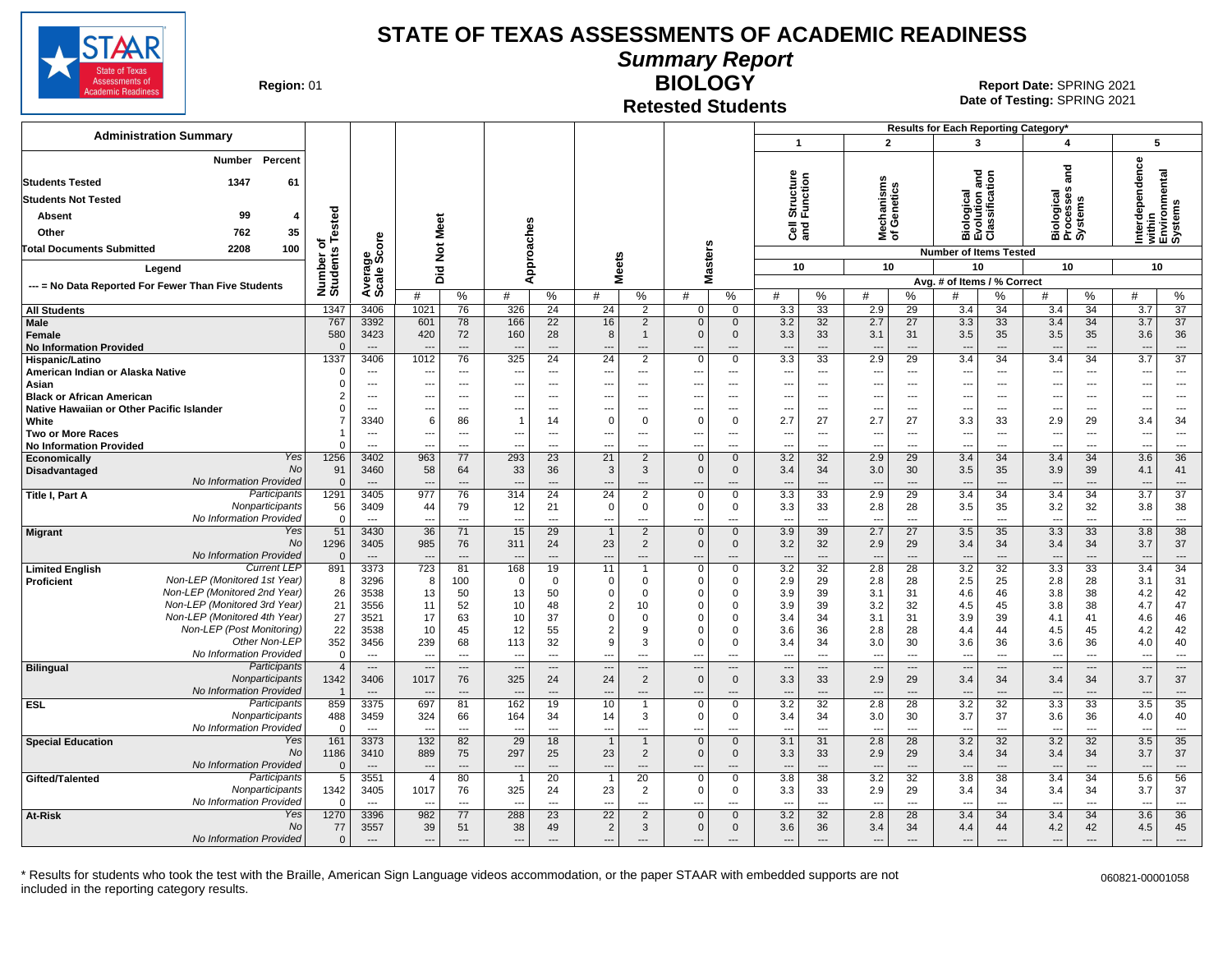

# **Summary Report**

**Region: 01** 

#### **All Students ENGLISH I**

**Date of Testing:**  SPRING 2021 01 **Report Date:** SPRING 2021

| <b>Administration Summary</b>                       |                      |                |                |                      |                |                      |                        |                       |                  |                       |                                |                      |                                                 |                      |                                              |                      | <b>Results for Each Reporting Category</b> |                      |                                 |                      |            |                                |
|-----------------------------------------------------|----------------------|----------------|----------------|----------------------|----------------|----------------------|------------------------|-----------------------|------------------|-----------------------|--------------------------------|----------------------|-------------------------------------------------|----------------------|----------------------------------------------|----------------------|--------------------------------------------|----------------------|---------------------------------|----------------------|------------|--------------------------------|
|                                                     |                      |                |                |                      |                |                      |                        |                       |                  |                       | $\mathbf{1}$                   |                      | $\overline{2}$                                  |                      | 3                                            |                      |                                            |                      | 5                               |                      | 6          |                                |
| Percent<br>Number                                   |                      |                |                |                      |                |                      |                        |                       |                  |                       | nding/<br>Across               |                      | Understanding/<br>Analysis of<br>Literary Texts |                      | ding/                                        |                      |                                            |                      |                                 |                      |            |                                |
| 29893<br><b>Students Tested</b><br>82               |                      |                |                |                      |                |                      |                        |                       |                  |                       |                                |                      |                                                 |                      |                                              |                      |                                            |                      |                                 |                      |            |                                |
| <b>Students Not Tested</b>                          |                      |                |                |                      |                |                      |                        |                       |                  |                       | ā                              |                      |                                                 |                      |                                              |                      |                                            |                      |                                 |                      |            |                                |
| 774<br>Absent<br>2                                  |                      |                |                |                      |                |                      |                        |                       |                  |                       | Understa<br>Analysis<br>Genres |                      |                                                 |                      | Understandin<br>Analysis of<br>Informational |                      | omposition                                 |                      | Revision                        |                      | Editing    |                                |
| 5996<br>Other<br>16                                 | Tested               |                | Meet           |                      |                |                      |                        |                       |                  |                       |                                |                      |                                                 |                      |                                              |                      |                                            |                      |                                 |                      |            |                                |
| 100<br>36663<br>Total Documents Submitted           | ۰                    | $\circ$        |                |                      |                | pproaches            |                        |                       |                  |                       |                                |                      |                                                 |                      |                                              |                      | Ö                                          |                      |                                 |                      |            |                                |
|                                                     |                      | క్టిట్         | $\frac{5}{2}$  |                      |                |                      | eets                   |                       |                  | <b>Masters</b>        |                                |                      |                                                 |                      | <b>Number of Points Possible</b>             |                      |                                            |                      |                                 |                      |            |                                |
| Leaend                                              |                      |                | Did            |                      | ⋖              |                      | ż                      |                       |                  |                       | 8                              |                      | 13                                              |                      | 13                                           |                      | 16                                         |                      | 9                               |                      | 9          |                                |
| --- = No Data Reported For Fewer Than Five Students | Number o<br>Students | Avera          | #              | %                    | #              | %                    | #                      | $\%$                  | #                | %                     | #                              | %                    | #                                               | ℅                    | <b>Number of Points Scored</b><br>#          | %                    | #                                          | %                    | #                               | %                    | #          | %                              |
| <b>All Students</b>                                 | 29893                | 3904           | 12029          | 40                   | 17864          | 60                   | 12932                  | 43                    | 2452             | 8                     | 4.7                            | 59                   | 7.9                                             | 61                   | 7.7                                          | 60                   | 7.7                                        | 48                   | 5.9                             | 66                   | 6.2        | 69                             |
| Male                                                | 15455                | 3824           | 7199           | 47                   | 8256           | 53                   | 5810                   | 38                    | 931              | 6                     | 4.5                            | 56                   | 7.6                                             | 58                   | 7.3                                          | 56                   | 7.0                                        | 44                   | 5.7                             | 64                   | 5.9        | 66                             |
| Female                                              | 14438                | 3990           | 4830           | 33                   | 9608           | 67                   | 7122                   | 49                    | 1521             | 11                    | 4.9                            | 61                   | 8.3                                             | 64                   | 8.2                                          | 63                   | 8.4                                        | 52                   | 6.1                             | 68                   | 6.5        | 72                             |
| <b>No Information Provided</b>                      | 29016                | $\sim$<br>3897 | 11808          | $\overline{a}$<br>41 | 17208          | $\overline{a}$<br>59 | 2388                   | $\overline{a}$<br>43  | 2271             | ---<br>$\overline{8}$ | $\overline{a}$<br>4.7          | $\overline{a}$<br>59 | ---<br>7.9                                      | $\overline{a}$<br>61 | 7.7                                          | $\overline{a}$<br>59 | 7.6                                        | $\overline{a}$<br>48 | $\overline{\phantom{a}}$<br>5.9 | $\overline{a}$<br>66 | ---<br>6.2 | $\overline{\phantom{a}}$<br>69 |
| Hispanic/Latino<br>American Indian or Alaska Native | 13                   | 3709           | 8              | 62                   | 5              | 38                   | 3                      | 23                    |                  | 8                     | 4.2                            | 52                   | 7.5                                             | 58                   | 5.1                                          | 39                   | 6.5                                        | 40                   | 5.5                             | 61                   | 5.9        | 66                             |
| Asian                                               | 144                  | 4522           | 10             | $\overline{7}$       | 134            | 93                   | 125                    | 87                    | 62               | 43                    | 6.5                            | 81                   | 10.4                                            | 80                   | 10.9                                         | 84                   | 11.0                                       | 69                   | 7.4                             | 82                   | 7.8        | 87                             |
| <b>Black or African American</b>                    | 137                  | 3864           | 58             | 42                   | 79             | 58                   | 66                     | 48                    | 12               | 9                     | 4.9                            | 61                   | 7.8                                             | 60                   | 7.5                                          | 58                   | 7.5                                        | 47                   | 5.8                             | 65                   | 5.9        | 65                             |
| Native Hawaiian or Other Pacific Islander           | <b>c</b>             | 3863           | $\overline{2}$ | 22                   | $\overline{7}$ | 78                   | 5                      | 56                    | $\Omega$         | $\overline{0}$        | 4.7                            | 58                   | 7.9                                             | 61                   | 8.4                                          | 65                   | 7.1                                        | 44                   | 6.3                             | 70                   | 6.2        | 69                             |
| White                                               | 532                  | 4116           | 126            | 24                   | 406            | 76                   | 324                    | 61                    | 100              | 19                    | 5.3                            | 67                   | 9.1                                             | 70                   | 8.9                                          | 69                   | 8.6                                        | 54                   | 6.7                             | 74                   | 6.8        | 75                             |
| Two or More Races                                   | 28                   | 4095           | 9              | 32                   | 19             | 68                   | 17                     | 61                    | 6                | 21                    | 5.4                            | 67                   | 8.4                                             | 65                   | 8.9                                          | 68                   | 8.4                                        | 52                   | 6.6                             | 73                   | 7.0        | 78                             |
| <b>No Information Provided</b><br>Yes               | 14<br>25165          | 3681<br>3848   | 8<br>11089     | 57<br>44             | 6<br>14076     | 43<br>56             | $\overline{4}$<br>9751 | 29<br>39              | $\Omega$<br>1531 | $\mathbf 0$<br>6      | 4.1<br>4.5                     | 51<br>57             | 6.7<br>7.7                                      | 52<br>59             | 7.0<br>7.4                                   | 54<br>57             | 6.4<br>7.4                                 | 40<br>46             | 5.0<br>5.8                      | 56<br>64             | 5.1<br>6.0 | 56<br>67                       |
| Economically<br>No<br>Disadvantaged                 | 4711                 | 4204           | 931            | 20                   | 3780           | 80                   | 3177                   | 67                    | 921              | 20                    | 5.7                            | 71                   | 9.3                                             | 72                   | 9.4                                          | 72                   | 9.2                                        | 58                   | 6.7                             | 75                   | 7.1        | 79                             |
| No Information Provided                             | 17                   | 3689           | $\mathbf{q}$   | 53                   | $\mathsf{R}$   | 47                   |                        | 24                    | $\overline{0}$   | $\mathbf 0$           | 4.1                            | 51                   | 7.0                                             | 54                   | 7.0                                          | 54                   | 6.2                                        | 39                   | 5.2                             | 58                   | 5.2        | 58                             |
| Participants<br>Title I, Part A                     | 27846                | 3902           | 11263          | 40                   | 16583          | 60                   | 12008                  | 43                    | 2279             | 8                     | 4.7                            | 59                   | 7.9                                             | 61                   | 7.7                                          | 59                   | 7.7                                        | 48                   | 5.9                             | 66                   | 6.2        | 69                             |
| Nonparticipants                                     | 2029                 | 3934           | 756            | 37                   | 1273           | 63                   | 920                    | 45                    | 173              | 9                     | 4.8                            | 60                   | 8.2                                             | 63                   | 7.9                                          | 61                   | 7.8                                        | 49                   | 6.0                             | 67                   | 6.3        | 70                             |
| No Information Provided                             | 18                   | 3587           | 10             | 56                   | 8              | 44                   | $\boldsymbol{\Delta}$  | 22                    | $\Omega$         | $\Omega$              | 3.8                            | 48                   | 6.8                                             | 53                   | 6.4                                          | 49                   | 6.0                                        | 38                   | 4.9                             | 55                   | 5.1        | 56                             |
| Yes<br><b>Migrant</b>                               | 843                  | 3696           | 485            | 58                   | 358            | 42                   | 197                    | 23                    | 24               | 3                     | 3.9                            | 49                   | 6.9                                             | 53                   | 6.4                                          | 49                   | 6.6                                        | 41                   | 5.3                             | 59                   | 5.4        | 60                             |
| No<br>No Information Provided                       | 29028<br>22          | 3910<br>3675   | 11531<br>13    | 40<br>59             | 17497<br>9     | 60<br>41             | 12730<br>5             | 44<br>23              | 2428<br>$\Omega$ | 8<br>$\mathbf 0$      | 4.7<br>4.0                     | 59<br>49             | 7.9<br>6.7                                      | 61<br>51             | 7.8<br>6.9                                   | 60<br>53             | 7.7<br>6.2                                 | 48<br>39             | 5.9<br>5.3                      | 66<br>59             | 6.2<br>5.2 | 69<br>58                       |
| <b>Current LEP</b><br><b>Limited English</b>        | 11038                | 3601           | 7377           | 67                   | 3661           | 33                   | 1880                   | 17                    | 131              | $\mathbf{1}$          | 3.7                            | 46                   | 6.3                                             | 49                   | 5.9                                          | 45                   | 6.1                                        | 38                   | 4.9                             | 55                   | 5.1        | 57                             |
| Non-LEP (Monitored 1st Year)<br>Proficient          | 396                  | 4131           | 76             | 19                   | 320            | 81                   | 258                    | 65                    | 40               | 10                    | 5.5                            | 69                   | 9.2                                             | 71                   | 9.5                                          | 73                   | 8.6                                        | 54                   | 6.7                             | 75                   | 7.0        | 78                             |
| Non-LEP (Monitored 2nd Year)                        | 632                  | 4072           | 127            | 20                   | 505            | 80                   | 374                    | 59                    | 58               | 9                     | 5.4                            | 67                   | 8.9                                             | 69                   | 8.8                                          | 68                   | 8.8                                        | 55                   | 6.6                             | 73                   | 6.9        | 77                             |
| Non-LEP (Monitored 3rd Year)                        | 781                  | 4131           | 135            | 17                   | 646            | 83                   | 499                    | 64                    | 88               | 11                    | 5.5                            | 69                   | 9.3                                             | 71                   | 9.1                                          | 70                   | 8.9                                        | 55                   | 6.7                             | 75                   | 7.1        | 79                             |
| Non-LEP (Monitored 4th Year)                        | 1372                 | 4119           | 257            | 19                   | 1115           | 81                   | 864                    | 63                    | 146              | 11                    | 5.5                            | 69                   | 9.2                                             | 70                   | 9.2                                          | 71                   | 8.7                                        | 55                   | 6.7                             | 74                   | 7.0        | 78                             |
| Non-LEP (Post Monitoring)                           | 1450                 | 4207           | 176            | 12                   | 1274           | 88                   | 1021                   | 70                    | 201              | 14                    | 5.7                            | 72                   | 9.5                                             | 73                   | 9.7                                          | 74                   | 9.2                                        | 58                   | 6.9                             | 77                   | 7.2        | 81                             |
| Other Non-LEP<br>No Information Provided            | 14203                | 4062           | 3869           | 27                   | 10334<br>9     | 73                   | 8031                   | 57                    | 1788             | 13<br>$\mathbf 0$     | 5.2                            | 66                   | 8.7                                             | 67                   | 8.7                                          | 67                   | 8.5                                        | 53                   | 6.4                             | 71                   | 6.7        | 75                             |
| Participants<br><b>Bilingual</b>                    | 21<br>118            | 3597<br>3734   | 12<br>69       | 57<br>58             | 49             | 43<br>42             | 5<br>30                | 24<br>$\overline{25}$ | $\Omega$<br>5    | $\overline{4}$        | 3.9<br>4.0                     | 49<br>51             | 6.6<br>6.8                                      | 51<br>52             | 6.2<br>6.8                                   | 48<br>52             | 6.3<br>6.7                                 | 39<br>42             | 5.0<br>5.3                      | 56<br>59             | 4.9<br>5.7 | 54<br>63                       |
| Nonparticipants                                     | 29751                | 3905           | 11948          | 40                   | 17803          | 60                   | 12897                  | 43                    | 2447             | 8                     | 4.7                            | 59                   | 7.9                                             | 61                   | 7.7                                          | 60                   | 7.7                                        | 48                   | 5.9                             | 66                   | 6.2        | 69                             |
| No Information Provided                             | 24                   | 3635           | 12             | 50                   | 12             | 50                   | 5                      | 21                    | $\Omega$         | $\mathbf{0}$          | 4.0                            | 51                   | 7.1                                             | 55                   | 6.7                                          | 52                   | 5.9                                        | 37                   | 5.3                             | 58                   | 5.1        | 57                             |
| Participants<br><b>ESL</b>                          | 9439                 | 3571           | 6582           | 70                   | 2857           | 30                   | 1390                   | 15                    | 69               | $\overline{1}$        | 3.6                            | 45                   | 6.2                                             | 47                   | 5.7                                          | 44                   | 5.9                                        | $\overline{37}$      | 4.8                             | 54                   | 5.0        | 55                             |
| Nonparticipants                                     | 20429                | 4058           | 5434           | 27                   | 14995          | 73                   | 11536                  | 56                    | 2383             | 12                    | 5.2                            | 65                   | 8.7                                             | 67                   | 8.7                                          | 67                   | 8.5                                        | 53                   | 6.4                             | 71                   | 6.7        | 75                             |
| No Information Provided                             | 25                   | 3704           | 13             | 52                   | 12             | 48                   | 6                      | 24                    | $\Omega$         | $\mathbf 0$           | 4.3                            | 54                   | 7.0                                             | 54                   | 6.9                                          | 53                   | 6.2                                        | 39                   | 5.6                             | 63                   | 5.0        | 56                             |
| Yes<br><b>Special Education</b><br>No               | 2481                 | 3439           | 2017           | 81                   | 464            | 19                   | 210                    | 8                     | 10               | $\mathbf 0$           | 3.2                            | 40                   | 5.4                                             | 42                   | 4.9                                          | 38                   | 4.8                                        | 30                   | 4.4                             | 49                   | 4.3        | 47                             |
| No Information Provided                             | 27390<br>22          | 3946<br>3673   | 9999<br>13     | 37<br>59             | 17391<br>9     | 63<br>41             | 12717<br>5             | 46<br>23              | 2442<br>$\Omega$ | 9<br>$\mathbf{0}$     | 4.8<br>4.0                     | 61<br>50             | 8.1<br>6.8                                      | 63<br>52             | 8.0<br>6.7                                   | 61<br>52             | 7.9<br>6.2                                 | 50<br>39             | 6.1<br>5.3                      | 67<br>59             | 6.4<br>5.1 | 71<br>57                       |
| Participants<br>Gifted/Talented                     | 2992                 | 4473           | 122            | 4                    | 2870           | 96                   | 2686                   | 90                    | 990              | 33                    | 6.5                            | 81                   | 10.6                                            | 81                   | 10.9                                         | 84                   | 10.4                                       | 65                   | 7.5                             | 84                   | 7.9        | 88                             |
| Nonparticipants                                     | 26881                | 3841           | 11897          | 44                   | 14984          | 56                   | 10240                  | 38                    | 1462             | 5                     | 4.5                            | 56                   | 7.6                                             | 59                   | 7.4                                          | 57                   | 7.4                                        | 46                   | 5.7                             | 64                   | 6.0        | 67                             |
| No Information Provided                             | 20                   | 3734           | 10             | 50                   | 10             | 50                   | 6                      | 30                    | ſ                | $\Omega$              | 4.3                            | 54                   | 7.2                                             | 55                   | 7.2                                          | 55                   | 6.3                                        | 39                   | 5.4                             | 60                   | 5.5        | 61                             |
| Yes<br>At-Risk                                      | 19099                | 3683           | 11067          | 58                   | 8032           | 42                   | 4395                   | 23                    | 316              | $\overline{2}$        | 4.0                            | 50                   | 6.8                                             | 52                   | 6.4                                          | 49                   | 6.5                                        | 41                   | 5.3                             | 59                   | 5.5        | 61                             |
| No                                                  | 10776                | 4297           | 952            | 9                    | 9824           | 91                   | 8533                   | 79                    | 2136             | 20                    | 6.0                            | 75                   | 9.9                                             | 76                   | 10.1                                         | 78                   | 9.7                                        | 61                   | 7.1                             | 79                   | 7.5        | 83                             |
| No Information Provided                             | 18                   | 3664           | 10             | 56                   | 8              | 44                   | $\overline{4}$         | 22                    | $\Omega$         | $\mathbf{0}$          | 3.9                            | 49                   | 6.9                                             | 53                   | 6.8                                          | 52                   | 5.9                                        | 37                   | 5.2                             | 58                   | 5.1        | 57                             |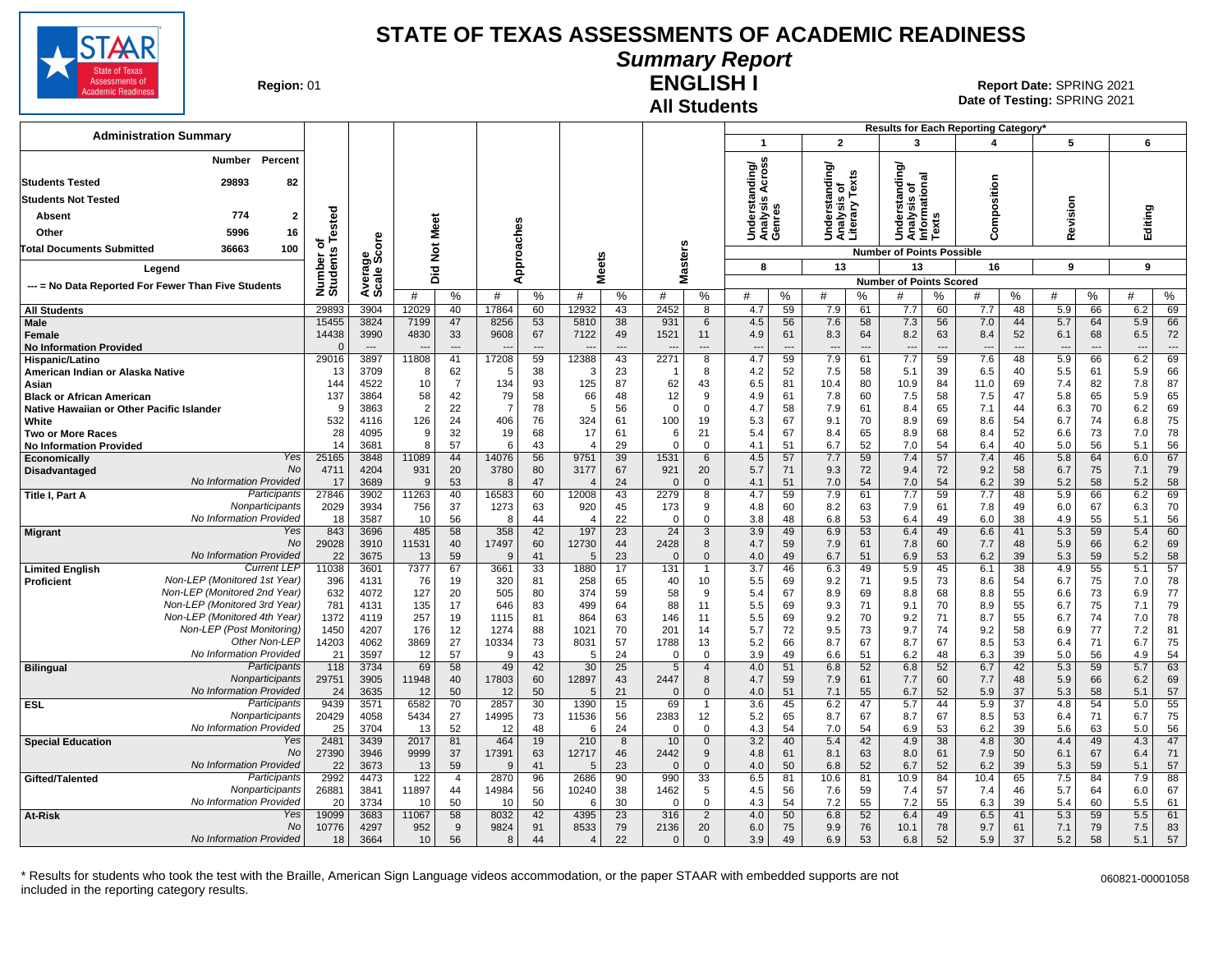

**Constructed Responses Summary Report**

**Region: 01** 

**All Students ENGLISH I**

**Date of Testing:**  SPRING 2021 01 **Report Date:** SPRING 2021

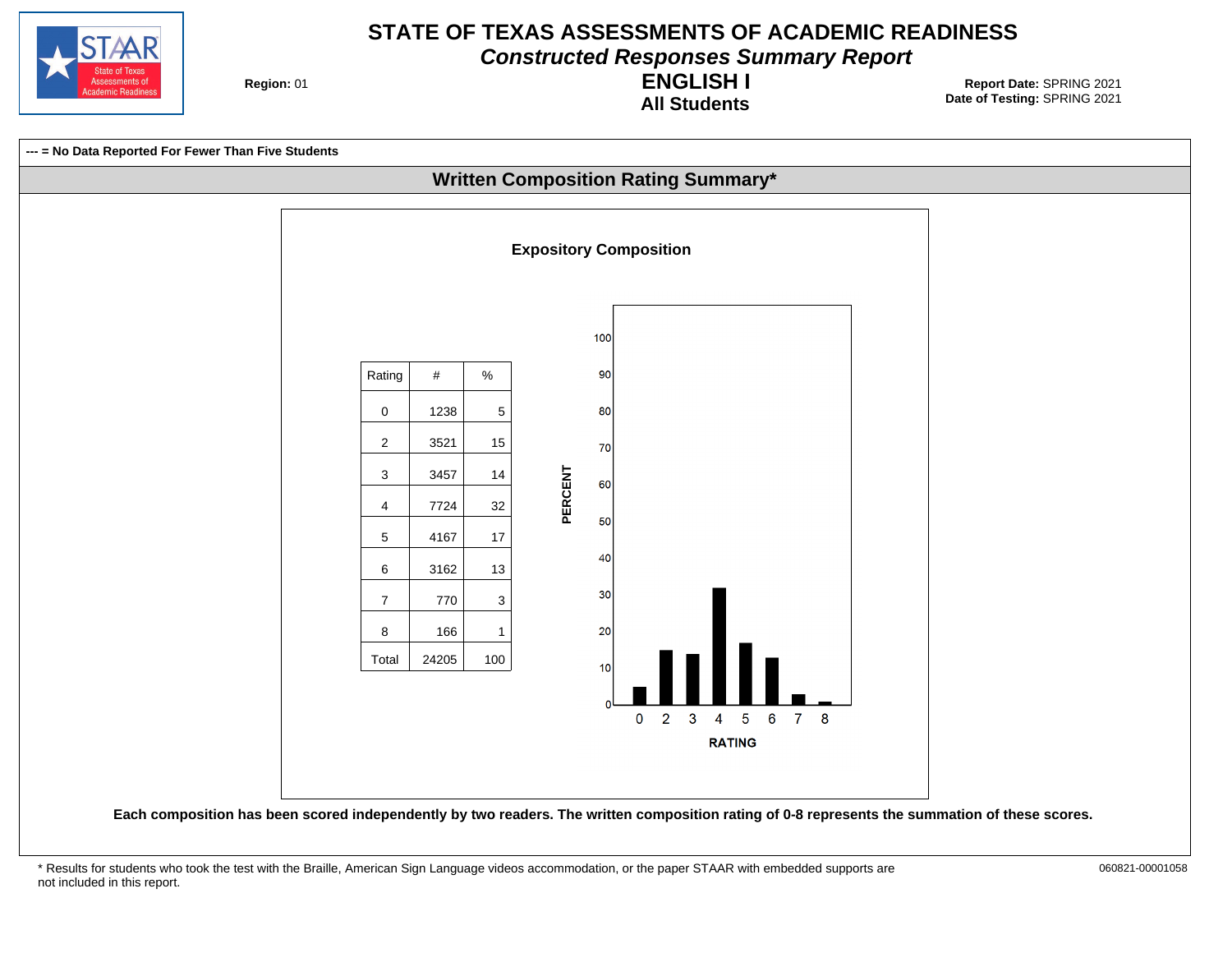

**Region: 01** 

**All Students ENGLISH I**

**Date of Testing:**  SPRING 2021 01 **Report Date:** SPRING 2021



\* Results for students who took the test with the Braille, American Sign Language videos accommodation, or the paper STAAR with embedded supports are 060821-00001058 not included in this report. \*\*Test form version DO specifies that a secondary form was offered to the candidate during the 5 week extended period of testing.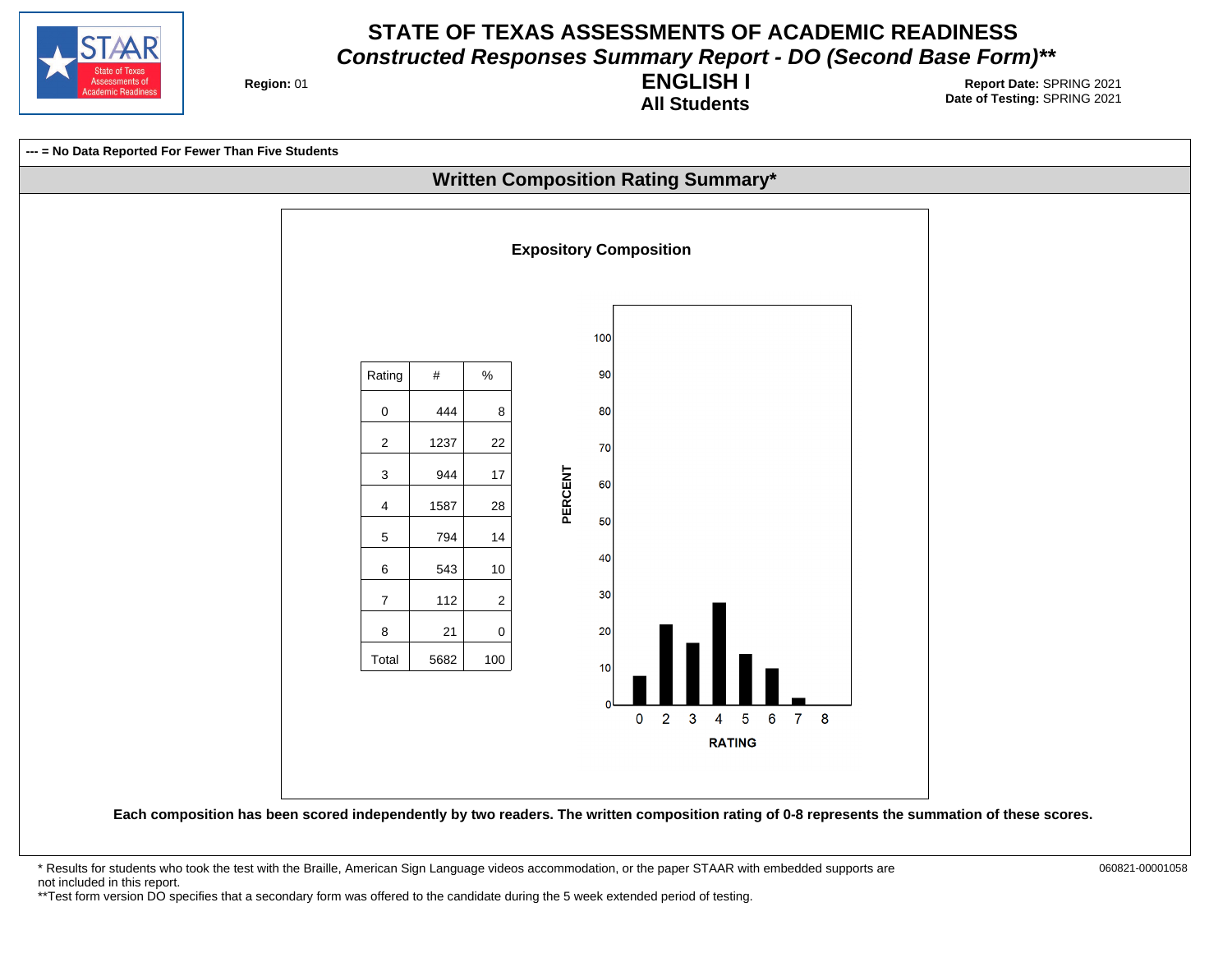

**Summary Report**

**Region: 01** 

# **First-Time Tested Students**

**ENGLISH I** 01 **Report Date:** SPRING 2021 **Date of Testing:**  SPRING 2021

|                                                                               |                      |                |                       |                       |                      |                       |                       |                       |                  |                                |                                    |           |                                                 |                                | Results for Each Reporting Category'        |           |                                 |                       |                                 |                              |            |                                |
|-------------------------------------------------------------------------------|----------------------|----------------|-----------------------|-----------------------|----------------------|-----------------------|-----------------------|-----------------------|------------------|--------------------------------|------------------------------------|-----------|-------------------------------------------------|--------------------------------|---------------------------------------------|-----------|---------------------------------|-----------------------|---------------------------------|------------------------------|------------|--------------------------------|
| <b>Administration Summary</b>                                                 |                      |                |                       |                       |                      |                       |                       |                       |                  |                                | $\mathbf{1}$                       |           | $\overline{2}$                                  |                                | 3                                           |           | 4                               |                       | 5                               |                              | 6          |                                |
| Percent<br><b>Number</b>                                                      |                      |                |                       |                       |                      |                       |                       |                       |                  |                                | ৯                                  |           |                                                 |                                | টা                                          |           |                                 |                       |                                 |                              |            |                                |
| <b>Students Tested</b><br>25725<br>84                                         |                      |                |                       |                       |                      |                       |                       |                       |                  |                                | Across<br>÷                        |           | Understanding/<br>Analysis of<br>Literary Texts | is o.<br>v Texts               | ਰ                                           | onal      |                                 |                       |                                 |                              |            |                                |
| <b>Students Not Tested</b>                                                    |                      |                |                       |                       |                      |                       |                       |                       |                  |                                | Understand<br>Analysis A<br>Genres |           |                                                 |                                | ۰<br>ã                                      |           | omposition                      |                       |                                 |                              |            |                                |
| 525<br>$\overline{2}$<br>Absent                                               |                      |                |                       |                       |                      |                       |                       |                       |                  |                                |                                    |           |                                                 |                                | Understa<br>Analysis<br>Informatic<br>Texts |           |                                 |                       | Revision                        |                              | Editing    |                                |
| 4292<br>14<br>Other                                                           | ested                |                | Meet                  |                       |                      |                       |                       |                       |                  |                                |                                    |           |                                                 |                                |                                             |           |                                 |                       |                                 |                              |            |                                |
| <b>Total Documents Submitted</b><br>30542<br>100                              | ъ                    | ige<br>Score   |                       |                       |                      |                       |                       |                       |                  | s                              |                                    |           |                                                 |                                |                                             |           | ن                               |                       |                                 |                              |            |                                |
|                                                                               | Number o<br>Students |                | $\frac{5}{2}$         |                       | pproaches            |                       | Meets                 |                       |                  | aster:                         | 8                                  |           | 13                                              |                                | <b>Number of Points Possible</b><br>13      |           | 16                              |                       | 9                               |                              | 9          |                                |
| Legend                                                                        |                      | Avera<br>Scale | 흐<br>۵                |                       | ∢                    |                       |                       |                       |                  | Σ                              |                                    |           |                                                 |                                | <b>Number of Points Scored</b>              |           |                                 |                       |                                 |                              |            |                                |
| --- = No Data Reported For Fewer Than Five Students                           |                      |                | #                     | %                     | #                    | %                     | #                     | %                     | #                | %                              | #                                  | %         | #                                               | %                              | #                                           | %         | #                               | %                     | #                               | %                            | #          | %                              |
| <b>All Students</b>                                                           | 25725                | 3974           | 8573                  | 33                    | 17152                | 67                    | 12770                 | 50                    | 2452             | 10                             | 5.0                                | 62        | 8.3                                             | 64                             | 8.2                                         | 63        | 8.0                             | 50                    | 6.2                             | 68                           | 6.4        | 71                             |
| <b>Male</b>                                                                   | 12833                | 3899           | 4999                  | 39                    | 7834                 | 61                    | 5701                  | 44                    | 931              | $\overline{7}$                 | 4.8                                | 60        | 8.0                                             | 62                             | 7.8                                         | 60        | 7.3                             | 46                    | 6.0                             | 67                           | 6.2        | 69                             |
| Female<br><b>No Information Provided</b>                                      | 12892<br>$\sqrt{ }$  | 4048<br>$---$  | 3574                  | 28<br>$---$           | 9318                 | 72                    | 7069                  | 55<br>$\overline{a}$  | 1521             | 12<br>$\overline{\phantom{a}}$ | 5.1<br>$\overline{\phantom{a}}$    | 64<br>--- | 8.6<br>---                                      | 66<br>$\overline{\phantom{a}}$ | 8.6<br>$\overline{\phantom{a}}$             | 66<br>--- | 8.6<br>$\overline{\phantom{a}}$ | 54<br>$\overline{a}$  | 6.3<br>$\overline{\phantom{a}}$ | 70<br>$\qquad \qquad \cdots$ | 6.7<br>--- | 74<br>$\overline{\phantom{a}}$ |
| Hispanic/Latino                                                               | 24889                | 3968           | 8383                  | $\overline{34}$       | 16506                | 66                    | 12232                 | 49                    | 2271             | 9                              | 4.9                                | 62        | 8.3                                             | 64                             | 8.2                                         | 63        | 8.0                             | 50                    | 6.1                             | 68                           | 6.4        | $\overline{71}$                |
| American Indian or Alaska Native                                              | 12                   | 3696           | -8                    | 67                    |                      | 33                    | 3                     | 25                    |                  | 8                              | 4.2                                | 52        | 7.3                                             | 56                             | 5.0                                         | 38        | 6.5                             | 41                    | 5.3                             | 58                           | 5.8        | 65                             |
| Asian                                                                         | 143                  | 4529           | 9                     | 6                     | 134                  | 94                    | 125                   | 87<br>50              | 62               | 43                             | 6.5                                | 81        | 10.4                                            | 80                             | 10.9                                        | 84        | 11.0                            | 69                    | 7.4                             | 82                           | 7.9        | 87<br>67                       |
| <b>Black or African American</b><br>Native Hawaiian or Other Pacific Islander | 131<br>. ç           | 3893<br>3863   | 52<br>$\overline{2}$  | 40<br>22              | 79<br>$\overline{7}$ | 60<br>78              | 66<br>5               | 56                    | 12<br>$\Omega$   | 9<br>$\mathbf 0$               | 5.0<br>4.7                         | 63<br>58  | 7.9<br>7.9                                      | 61<br>61                       | 7.7<br>8.4                                  | 59<br>65  | 7.8<br>7.1                      | 48<br>44              | 5.9<br>6.3                      | 66<br>70                     | 6.0<br>6.2 | 69                             |
| White                                                                         | 506                  | 4144           | 107                   | 21                    | 399                  | 79                    | 320                   | 63                    | 100              | 20                             | 5.4                                | 68        | 9.2                                             | 71                             | 9.1                                         | 70        | 8.7                             | 55                    | 6.8                             | 75                           | 6.9        | 77                             |
| <b>Two or More Races</b>                                                      | 26                   | 4151           | $\overline{7}$        | 27                    | 19                   | 73                    | 17                    | 65                    | 6                | 23                             | 5.5                                | 69        | 8.8                                             | 68                             | 9.3                                         | 71        | 8.5                             | 53                    | 6.8                             | 76                           | 7.1        | 79                             |
| <b>No Information Provided</b><br>Yes                                         | <b>Q</b>             | 3652           | 5                     | 56<br>$\overline{37}$ | $\overline{4}$       | 44<br>63              | $\overline{2}$        | 22<br>45              | 1531             | $\mathbf 0$                    | 4.0                                | 50<br>60  | 7.1                                             | 55<br>62                       | 6.3<br>7.9                                  | 49        | 6.0<br>7.7                      | 38<br>48              | 4.9<br>6.0                      | 54<br>67                     | 5.1<br>6.3 | 57<br>70                       |
| <b>Economically</b><br>No<br>Disadvantaged                                    | 21356<br>4357        | 3916<br>4260   | 7911<br>656           | 15                    | 13445<br>3701        | 85                    | 9607<br>3161          | 73                    | 921              | $\overline{7}$<br>21           | 4.8<br>5.9                         | 73        | 8.1<br>9.6                                      | 74                             | 9.7                                         | 61<br>75  | 9.5                             | 59                    | 6.9                             | 77                           | 7.3        | 81                             |
| No Information Provided                                                       | 12                   | 3671           | 6                     | 50                    | 6                    | 50                    | $\overline{2}$        | 17                    | $\Omega$         | $\mathbf 0$                    | 4.1                                | 51        | 7.4                                             | 57                             | 6.5                                         | 50        | 5.8                             | 36                    | 5.2                             | 57                           | 5.3        | 58                             |
| Participants<br>Title I, Part A                                               | 23926                | 3972           | 8014                  | 33                    | 15912                | 67                    | 11859                 | 50                    | 2279             | 10                             | 5.0                                | 62        | 8.3                                             | 64                             | 8.2                                         | 63        | 8.0                             | 50                    | 6.2                             | 68                           | 6.4        | 71                             |
| Nonparticipants<br>No Information Provided                                    | 1786                 | 3995           | 552                   | 31                    | 1234                 | 69                    | 909                   | 51                    | 173              | 10                             | 5.0                                | 63        | 8.6                                             | 66                             | 8.3                                         | 64        | 8.1                             | 51                    | 6.3                             | 69                           | 6.5        | 72                             |
| Yes<br><b>Migrant</b>                                                         | 13<br>646            | 3530<br>3760   | $\overline{7}$<br>328 | 54<br>51              | -6<br>318            | 46<br>49              | $\overline{2}$<br>186 | 15<br>29              | $\Omega$<br>24   | $\Omega$<br>$\overline{4}$     | 3.7<br>4.2                         | 46<br>52  | 7.2<br>7.3                                      | 55<br>56                       | 5.7<br>6.8                                  | 44<br>53  | 5.5<br>6.9                      | 35<br>43              | 4.8<br>5.6                      | 54<br>62                     | 5.1<br>5.7 | 56<br>63                       |
| No                                                                            | 25065                | 3979           | 8238                  | 33                    | 16827                | 67                    | 12581                 | 50                    | 2428             | 10                             | 5.0                                | 62        | 8.3                                             | 64                             | 8.2                                         | 63        | 8.0                             | 50                    | 6.2                             | 69                           | 6.4        | 72                             |
| No Information Provided                                                       | 14                   | 3691           | $\overline{7}$        | 50                    |                      | 50                    | 3                     | 21                    | $\Omega$         | $\mathbf{0}$                   | 4.1                                | 51        | 7.4                                             | 57                             | 6.6                                         | 51        | 5.7                             | 36                    | 5.4                             | 60                           | 5.4        | 60                             |
| <b>Current LEF</b><br><b>Limited English</b><br>Non-LEP (Monitored 1st Year)  | 8331<br>385          | 3657<br>4152   | 5005<br>67            | 60<br>17              | 3326<br>318          | 40<br>83              | 1820<br>257           | $\overline{22}$<br>67 | $131$<br>40      | $\overline{2}$<br>10           | $\overline{3.9}$<br>5.6            | 49<br>70  | 6.7<br>9.3                                      | 51<br>72                       | 6.3<br>9.6                                  | 49<br>74  | 6.2<br>8.7                      | 39<br>54              | 5.2<br>6.8                      | 57<br>75                     | 5.3<br>7.1 | 59<br>78                       |
| Proficient<br>Non-LEP (Monitored 2nd Year)                                    | 577                  | 4113           | 95                    | 16                    | 482                  | 84                    | 368                   | 64                    | 58               | 10                             | 5.5                                | 68        | 9.1                                             | 70                             | 9.1                                         | 70        | 9.0                             | 56                    | 6.7                             | 74                           | 7.0        | 78                             |
| Non-LEP (Monitored 3rd Year)                                                  | 728                  | 4169           | 99                    | 14                    | 629                  | 86                    | 495                   | 68                    | 88               | 12                             | 5.6                                | 70        | 9.5                                             | 73                             | 9.3                                         | 72        | 9.0                             | 56                    | 6.8                             | 76                           | 7.2        | 80                             |
| Non-LEP (Monitored 4th Year)                                                  | 1294                 | 4148           | 202                   | 16                    | 1092                 | 84                    | 857                   | 66                    | 146              | 11                             | 5.6                                | 70        | 9.3                                             | 72                             | 9.4                                         | 72        | 8.8                             | 55                    | 6.7                             | 75                           | 7.2        | 79                             |
| Non-LEP (Post Monitoring)<br>Other Non-LEP                                    | 1371                 | 4240           | 126                   | 9                     | 1245                 | 91                    | 1012                  | 74                    | 201              | 15                             | 5.8                                | 73        | 9.6                                             | 74                             | 9.9                                         | 76        | 9.4                             | 59                    | 7.0                             | 78                           | 7.3        | 81                             |
| No Information Provided                                                       | 13025<br>14          | 4109<br>3572   | 2972<br>7             | 23<br>50              | 10053<br>-7          | 77<br>50              | 7958<br>3             | 61<br>21              | 1788<br>$\Omega$ | 14<br>$\Omega$                 | 5.4<br>3.9                         | 68<br>48  | 9.0<br>7.1                                      | 69<br>54                       | 9.0<br>5.9                                  | 69<br>45  | 8.7<br>6.0                      | 55<br>38              | 6.6<br>5.1                      | 73<br>56                     | 6.9<br>5.0 | 77<br>56                       |
| Participants<br><b>Bilingual</b>                                              | 105                  | 3747           | 59                    | 56                    | 46                   | 44                    | 30                    | 29                    | 5                | 5                              | 4.1                                | 51        | 6.9                                             | 53                             | 6.9                                         | 53        | 6.7                             | 42                    | 5.4                             | 60                           | 5.6        | 63                             |
| <b>Nonparticipants</b>                                                        | 25602                | 3975           | 8505                  | 33                    | 17097                | 67                    | 12737                 | 50                    | 2447             | 10 <sup>1</sup>                | 5.0                                | 62        | 8.3                                             | 64                             | 8.2                                         | 63        | 8.0                             | 50                    | 6.2                             | 69                           | 6.4        | 71                             |
| No Information Provided<br>Participants                                       | 18<br>6865           | 3598<br>3625   | 9<br>4323             | 50<br>63              | 9<br>2542            | 50<br>$\overline{37}$ | 3                     | 17<br>19              | $\Omega$<br>69   | $\mathbf{0}$                   | 3.9<br>$\overline{3.8}$            | 49<br>47  | 7.4<br>6.5                                      | 57                             | 6.1<br>6.1                                  | 47        | 5.6<br>6.0                      | 35<br>$\overline{37}$ | 5.2                             | 58<br>56                     | 5.3<br>5.2 | 59<br>58                       |
| <b>ESL</b><br>Nonparticipants                                                 | 18842                | 4101           | 4242                  | 23                    | 14600                | 77                    | 1333<br>11433         | 61                    | 2383             | $\mathbf 1$<br>13              | 5.4                                | 67        | 9.0                                             | 50<br>69                       | 9.0                                         | 47<br>69  | 8.7                             | 54                    | 5.1<br>6.6                      | 73                           | 6.9        | 76                             |
| No Information Provided                                                       | 18                   | 3707           | 8                     | 44                    | 10                   | 56                    | 4                     | 22                    | $\Omega$         | $\mathbf 0$                    | 4.2                                | 53        | 7.6                                             | 58                             | 6.6                                         | 51        | 6.0                             | 38                    | 5.7                             | 63                           | 5.1        | 57                             |
| Yes<br><b>Special Education</b>                                               | 1991                 | 3447           | 1591                  | 80                    | 400                  | 20                    | 197                   | 10                    | 10               | $\mathbf{1}$                   | 3.2                                | 40        | 5.5                                             | 42                             | 5.0                                         | 38        | 4.8                             | 30                    | 4.4                             | 49                           | 4.3        | 47                             |
| <b>No</b>                                                                     | 23720                | 4018           | 6975                  | 29                    | 16745                | 71                    | 12570                 | 53                    | 2442             | 10 <sup>1</sup>                | 5.1                                | 64        | 8.6                                             | 66                             | 8.5                                         | 65        | 8.3                             | 52                    | 6.3                             | 70                           | 6.6        | 73                             |
| No Information Provided<br>Participants<br>Gifted/Talented                    | 14<br>2975           | 3687<br>4479   | 7<br>112              | 50<br>$\overline{4}$  | 2863                 | 50<br>96              | 3<br>2683             | 21<br>90              | $\Omega$<br>990  | $\Omega$<br>$\overline{33}$    | 4.1<br>6.5                         | 52<br>82  | 7.5<br>10.6                                     | 58<br>82                       | 6.4<br>10.9                                 | 49<br>84  | 5.7<br>10.4                     | 36<br>65              | 5.4<br>7.5                      | 60<br>84                     | 5.4<br>7.9 | 60<br>88                       |
| Nonparticipants                                                               | 22735                | 3908           | 8454                  | 37                    | 14281                | 63                    | 10083                 | 44                    | 1462             | 6                              | 4.8                                | 59        | 8.0                                             | 62                             | 7.9                                         | 60        | 7.7                             | 48                    | 6.0                             | 66                           | 6.2        | 69                             |
| No Information Provided                                                       | 15                   | 3734           | $\overline{7}$        | 47                    | -8                   | 53                    | $\angle$              | 27                    | $\Omega$         | $\mathbf 0$                    | 4.3                                | 54        | 7.6                                             | 58                             | 6.8                                         | 52        | 6.0                             | 38                    | 5.5                             | 61                           | 5.6        | 62                             |
| Yes<br>At-Risk                                                                | 15100                | 3739           | 7732                  | 51                    | 7368                 | 49                    | 4251                  | 28                    | 316              | $\overline{2}$                 | 4.2                                | 52        | 7.2                                             | 55                             | 6.8                                         | 52        | 6.8                             | 42                    | 5.5                             | 61                           | 5.7        | 63                             |
| No<br>No Information Provided                                                 | 10612<br>13          | 4308<br>3637   | 834<br>$\overline{7}$ | 8<br>54               | 9778<br>6            | 92<br>46              | 8517<br>2             | 80<br>15              | 2136<br>$\Omega$ | 20<br>$\Omega$                 | 6.1<br>3.8                         | 76<br>48  | 10.0<br>7.2                                     | 77<br>56                       | 10.2<br>6.2                                 | 78<br>48  | 9.7<br>5.4                      | 61<br>34              | 7.1<br>5.2                      | 79<br>58                     | 7.5<br>5.2 | 83<br>57                       |
|                                                                               |                      |                |                       |                       |                      |                       |                       |                       |                  |                                |                                    |           |                                                 |                                |                                             |           |                                 |                       |                                 |                              |            |                                |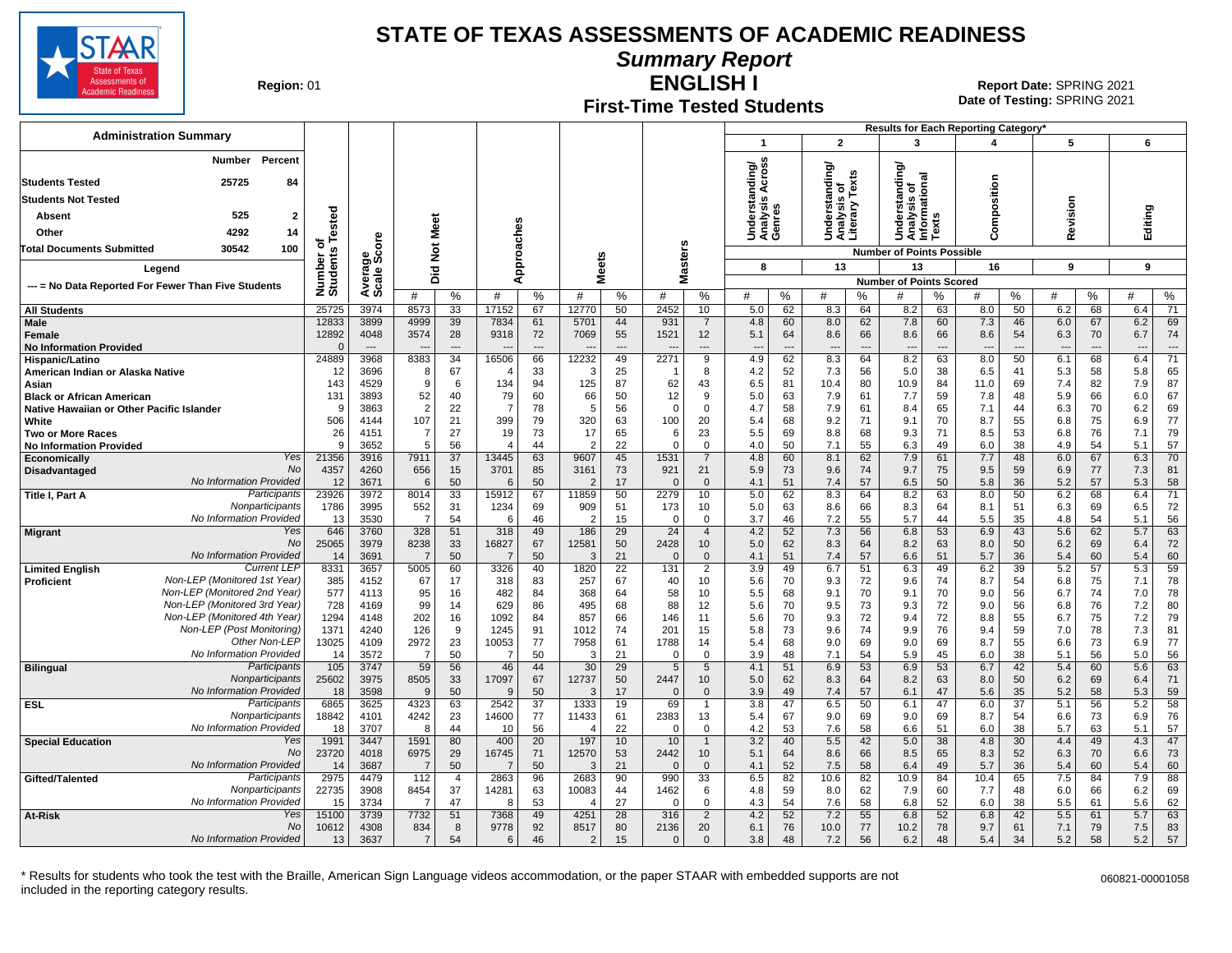

**Constructed Responses Summary Report**

**Region: 01** 

**First-Time Tested Students ENGLISH I**

**Date of Testing:**  SPRING 2021 01 **Report Date:** SPRING 2021

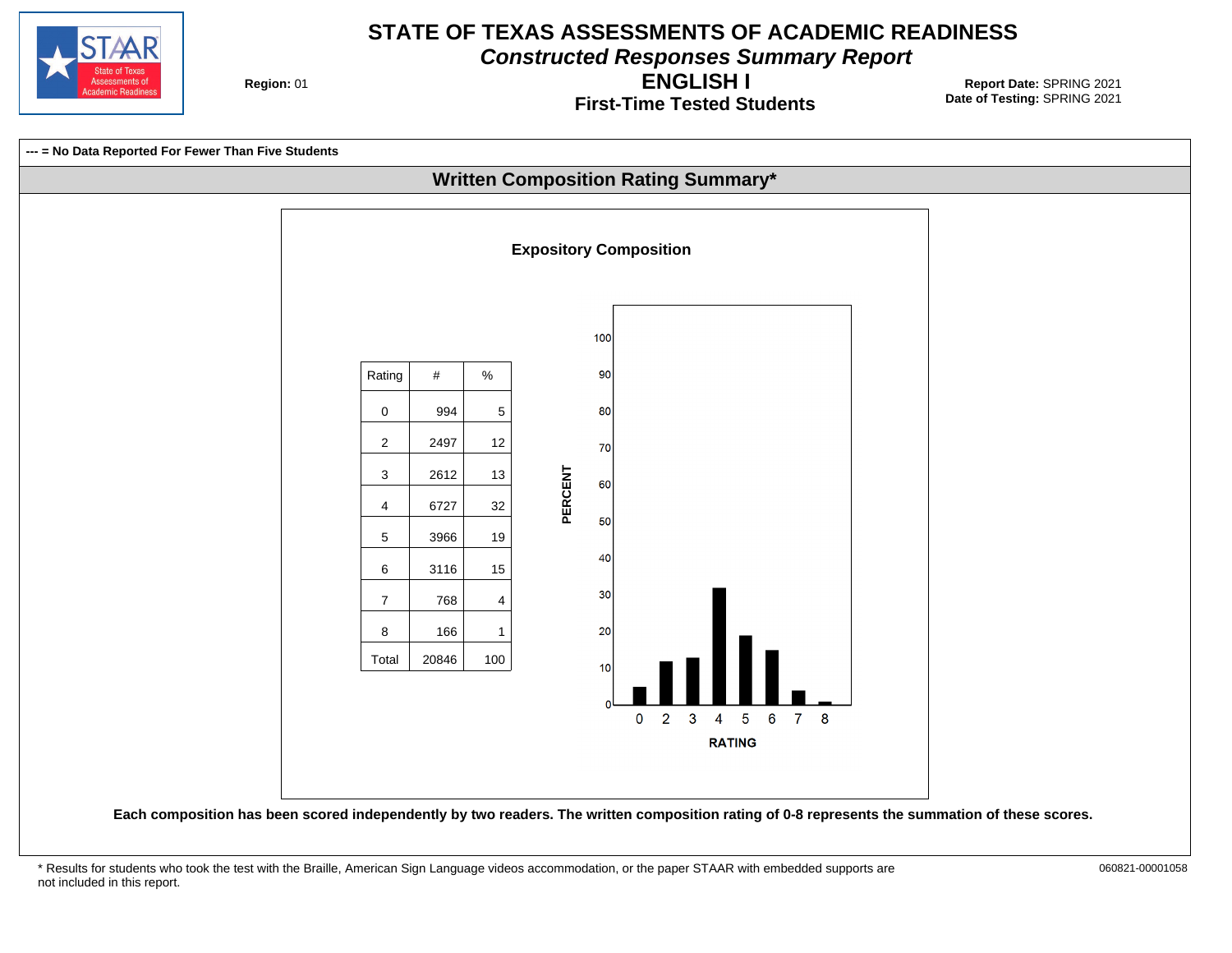

**Region: 01** 

**First-Time Tested Students ENGLISH I**

**Date of Testing:**  SPRING 2021 01 **Report Date:** SPRING 2021



**Each composition has been scored independently by two readers. The written composition rating of 0-8 represents the summation of these scores.**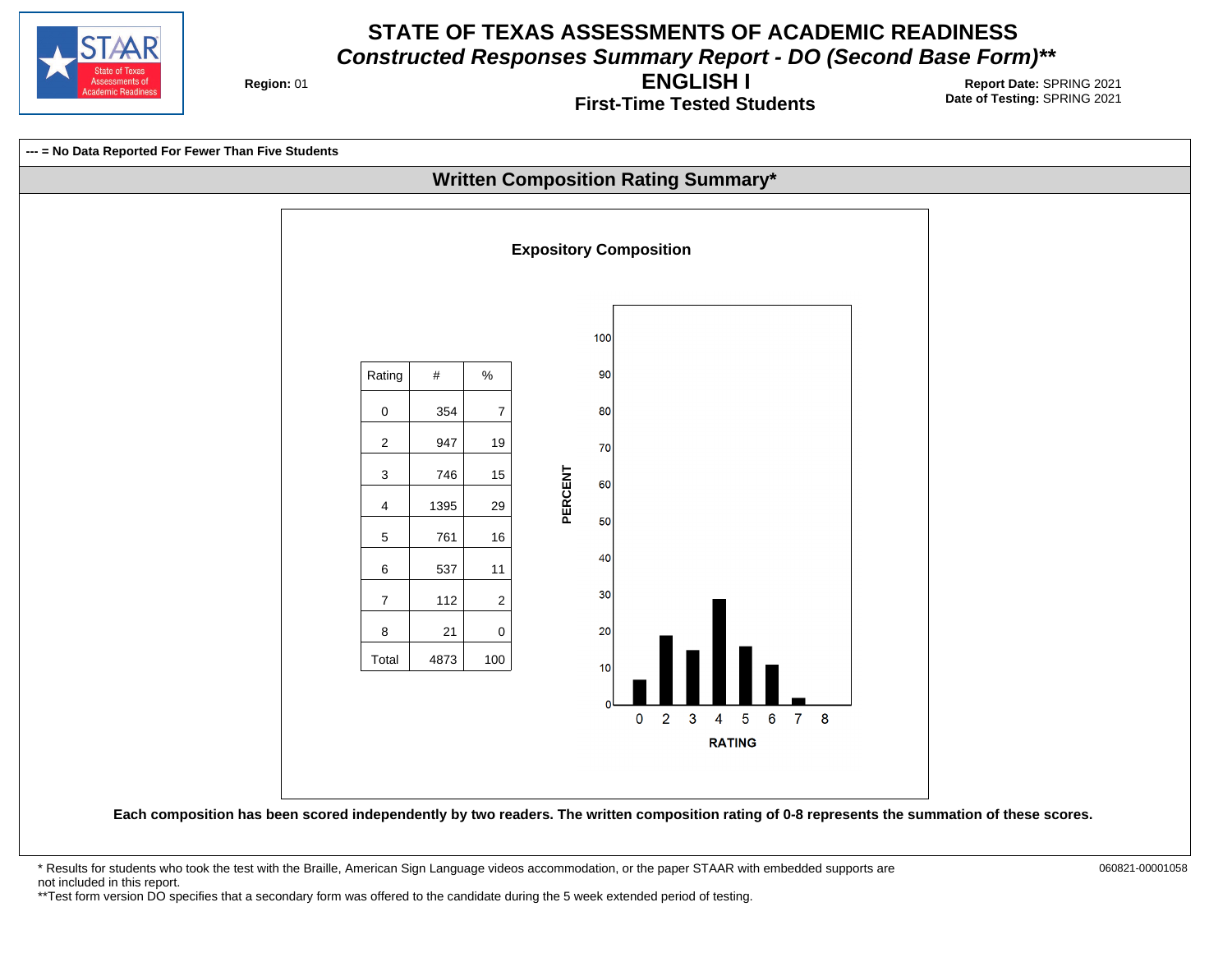

**Summary Report**

**Region: 01** 

#### **Retested Students ENGLISH I**

**Date of Testing:**  SPRING 2021 01 **Report Date:** SPRING 2021

|                                                                               |                          |                          |                               |                          |                          |                               |                       |                                         |                                |                                      |                                 |                                |                                        |                          | Results for Each Reporting Category*          |                                      |                                 |                                |                                        |                            |                                        |                                |
|-------------------------------------------------------------------------------|--------------------------|--------------------------|-------------------------------|--------------------------|--------------------------|-------------------------------|-----------------------|-----------------------------------------|--------------------------------|--------------------------------------|---------------------------------|--------------------------------|----------------------------------------|--------------------------|-----------------------------------------------|--------------------------------------|---------------------------------|--------------------------------|----------------------------------------|----------------------------|----------------------------------------|--------------------------------|
| <b>Administration Summary</b>                                                 |                          |                          |                               |                          |                          |                               |                       |                                         |                                |                                      | $\mathbf{1}$                    |                                | $\overline{2}$                         |                          | 3                                             |                                      | 4                               |                                | 5                                      |                            | 6                                      |                                |
| Percent<br>Number                                                             |                          |                          |                               |                          |                          |                               |                       |                                         |                                |                                      | tanding/<br>is Across           |                                | standing                               |                          | tanding                                       |                                      |                                 |                                |                                        |                            |                                        |                                |
| 4168<br>68<br><b>Students Tested</b>                                          |                          |                          |                               |                          |                          |                               |                       |                                         |                                |                                      |                                 |                                | is of<br>/ Texts                       |                          |                                               |                                      |                                 |                                |                                        |                            |                                        |                                |
| <b>Students Not Tested</b>                                                    |                          |                          |                               |                          |                          |                               |                       |                                         |                                |                                      | ဖာ                              |                                |                                        |                          |                                               |                                      |                                 |                                |                                        |                            |                                        |                                |
| 249<br>Absent<br>4                                                            | ested                    |                          |                               |                          |                          |                               |                       |                                         |                                |                                      | Underst<br>Analysis<br>Genres   |                                | Understa<br>Analysis<br>Literary       |                          | Analysis of<br>Informational<br>Texts<br>ersi |                                      | Composition                     |                                | Revision                               |                            | Editing                                |                                |
| Other<br>1704<br>28                                                           |                          |                          |                               | Meet                     |                          |                               |                       |                                         |                                |                                      |                                 |                                |                                        |                          | Š                                             | š                                    |                                 |                                |                                        |                            |                                        |                                |
| 100<br>Total Documents Submitted<br>6121                                      | ⊢<br>৳                   | <b>e</b>                 |                               | $\rm \breve{\rm z}$      | Approaches               |                               |                       |                                         |                                | 'n                                   |                                 |                                |                                        |                          | <b>Number of Points Possible</b>              |                                      |                                 |                                |                                        |                            |                                        |                                |
| Legend                                                                        | Number of<br>Students    | క్తింద్                  |                               |                          |                          |                               | <b>Meets</b>          |                                         |                                | Master:                              | 8                               |                                | 13                                     |                          | 13                                            |                                      | 16                              |                                | 9                                      |                            | 9                                      |                                |
|                                                                               |                          |                          |                               | Did                      |                          |                               |                       |                                         |                                |                                      |                                 |                                |                                        |                          | <b>Number of Points Scored</b>                |                                      |                                 |                                |                                        |                            |                                        |                                |
| --- = No Data Reported For Fewer Than Five Students                           |                          | Average:                 | #                             | %                        | #                        | %                             | #                     | %                                       | #                              | %                                    | #                               | %                              | #                                      | %                        | #                                             | ℅                                    | #                               | %                              | #                                      | %                          | #                                      | %                              |
| <b>All Students</b>                                                           | 4168                     | 3475                     | 3456                          | 83                       | 712                      | 17                            | 162                   | $\overline{4}$                          | $\mathbf 0$                    | $\mathbf 0$                          | 3.2                             | 40                             | 5.4                                    | 42                       | 4.8                                           | 37                                   | 5.8                             | 36                             | 4.4                                    | 49                         | 4.7                                    | 52                             |
| Male<br>Female<br><b>No Information Provided</b>                              | 2622<br>1546<br>$\Omega$ | 3457<br>3504<br>$---$    | 2200<br>1256<br>$\sim$        | 84<br>81<br>$---$        | 422<br>290<br>$---$      | 16<br>19<br>$\overline{a}$    | 109<br>53<br>---      | $\overline{4}$<br>$\mathbf{3}$<br>$---$ | $\mathbf 0$<br>$\Omega$<br>--- | $\mathbf{0}$<br>$\mathbf 0$<br>$---$ | 3.1<br>3.3<br>$\sim$            | 39<br>41<br>$---$              | 5.3<br>5.7<br>$\overline{\phantom{a}}$ | 41<br>44<br>$---$        | 4.8<br>4.9<br>$\overline{a}$                  | 37<br>38<br>$\overline{\phantom{a}}$ | 5.5<br>6.2<br>$---$             | 34<br>39<br>$\overline{a}$     | 4.5<br>4.4<br>$\overline{\phantom{a}}$ | 50<br>49<br>$\overline{a}$ | 4.6<br>4.9<br>$\overline{\phantom{a}}$ | 51<br>54<br>$\sim$             |
| Hispanic/Latino                                                               | 4127                     | 3474                     | 3425                          | 83                       | 702                      | 17                            | 156                   | $\overline{4}$                          | $\Omega$                       | $\Omega$                             | 3.2                             | 40                             | 5.4                                    | 42                       | 4.8                                           | $\overline{37}$                      | 5.8                             | 36                             | 4.4                                    | 49                         | 4.7                                    | 52                             |
| American Indian or Alaska Native                                              |                          | $---$                    | $\overline{a}$                | $---$                    | $\sim$                   | $---$                         | $\sim$                | $---$                                   | $---$                          | $\overline{a}$                       | $\overline{a}$                  | $\sim$                         | $\sim$                                 | $---$                    | $\overline{a}$                                | $---$                                | $\sim$                          | $-$                            | $\sim$                                 | $\sim$                     | ---                                    | $---$                          |
| Asian                                                                         |                          | $\sim$                   | ---                           | $\hspace{0.05cm} \ldots$ | $\overline{\phantom{a}}$ | $---$                         | ---                   | $---$                                   | ---                            | ---                                  | $\overline{\phantom{a}}$        | $\overline{\phantom{a}}$       | $\overline{\phantom{a}}$               | $---$                    | ---                                           | ---                                  | ---                             | $\sim$                         | $\sim$                                 | $\sim$                     | ---                                    | $---$                          |
| <b>Black or African American</b><br>Native Hawaiian or Other Pacific Islander | 6<br>$\Omega$            | 3243                     | 6<br>$\overline{\phantom{a}}$ | 100<br>$\overline{a}$    | $\mathbf 0$<br>---       | $\mathbf 0$<br>$\overline{a}$ | $\Omega$              | $\Omega$<br>$\overline{a}$              | $\mathbf 0$<br>---             | $\mathbf 0$<br>---                   | 2.2<br>$\overline{\phantom{a}}$ | 27<br>$\overline{\phantom{a}}$ | 5.8<br>$\overline{\phantom{a}}$        | 45<br>$\overline{a}$     | 4.5<br>---                                    | 35<br>---                            | 2.0<br>$\overline{\phantom{a}}$ | 13<br>$\overline{\phantom{a}}$ | 3.8                                    | 43<br>---                  | 2.5<br>--                              | 28<br>$\overline{\phantom{a}}$ |
| White                                                                         | 26                       | 3570                     | 19                            | 73                       | $\overline{7}$           | 27                            | $\overline{4}$        | 15                                      | $\mathbf 0$                    | $\mathbf 0$                          | 3.5                             | 44                             | 6.2                                    | 48                       | 5.9                                           | 46                                   | 6.0                             | 38                             | 4.8                                    | 54                         | 4.6                                    | 51                             |
| <b>Two or More Races</b>                                                      | $\overline{2}$           | $\overline{\phantom{a}}$ | ---                           | ---                      | ---                      | $\overline{\phantom{a}}$      |                       | $\overline{\phantom{a}}$                | ---                            | ---                                  | $\overline{\phantom{a}}$        | ---                            | $\overline{\phantom{a}}$               | $\overline{\phantom{a}}$ | ---                                           | ---                                  | ---                             | $\overline{\phantom{a}}$       |                                        | $\overline{\phantom{a}}$   | --                                     | $\overline{\phantom{a}}$       |
| <b>No Information Provided</b>                                                | 5                        | 3733                     | 3                             | 60                       | $\overline{2}$           | 40                            | $\overline{2}$        | 40                                      | $\mathbf 0$                    | $\mathbf 0$                          | 4.2                             | 53                             | 6.0                                    | 46                       | 8.2                                           | 63                                   | 7.2                             | 45                             | 5.2                                    | 58                         | 5.0                                    | 56                             |
| Yes<br>Economically                                                           | 3809                     | 3471                     | 3178                          | 83                       | 631                      | 17                            | 144                   | $\overline{4}$                          | $\mathbf{0}$                   | $\Omega$                             | 3.2                             | 40                             | 5.4                                    | 42                       | 4.8                                           | $\overline{37}$                      | 5.7                             | 36                             | 4.4                                    | 49                         | 4.7                                    | 52                             |
| <b>No</b><br>Disadvantaged<br>No Information Provided                         | 354<br>5                 | 3515<br>3733             | 275<br>3                      | 78<br>60                 | 79<br>$\overline{2}$     | 22<br>40                      | 16<br>2               | 5<br>40                                 | $\mathbf{0}$<br>$\Omega$       | $\mathbf{0}$<br>$\Omega$             | 3.3<br>4.2                      | 41<br>53                       | 5.6<br>6.0                             | 43<br>46                 | 4.9<br>8.2                                    | 38<br>63                             | 6.1<br>7.2                      | 38<br>45                       | 4.7<br>5.2                             | 52<br>58                   | 4.9<br>5.0                             | 55<br>56                       |
| Participants<br>Title I, Part A                                               | 3920                     | 3474                     | 3249                          | 83                       | 671                      | 17                            | 149                   | $\overline{4}$                          | $\mathbf 0$                    | $\Omega$                             | 3.2                             | 40                             | 5.4                                    | 42                       | 4.8                                           | 37                                   | 5.8                             | 36                             | 4.4                                    | 49                         | 4.7                                    | 52                             |
| Nonparticipants                                                               | 243                      | 3488                     | 204                           | 84                       | 39                       | 16                            | 11                    | 5                                       | $\mathbf 0$                    | $\Omega$                             | 3.3                             | 41                             | 5.5                                    | 42                       | 4.9                                           | 37                                   | 5.5                             | 35                             | 4.5                                    | 50                         | 4.7                                    | 52                             |
| No Information Provided                                                       | 5                        | 3733                     | 3                             | 60                       | $\overline{2}$           | 40                            | $\overline{2}$        | 40                                      | $\Omega$                       | $\Omega$                             | 4.2                             | 53                             | 6.0                                    | 46                       | 8.2                                           | 63                                   | 7.2                             | 45                             | 5.2                                    | 58                         | 5.0                                    | 56                             |
| Yes<br><b>Migrant</b>                                                         | 197                      | 3486                     | 157                           | 80                       | 40                       | 20                            | 11                    | 6                                       | $\mathbf{0}$                   | $\Omega$                             | 3.2                             | 41                             | 5.5                                    | 42                       | 4.8                                           | 37                                   | 5.8                             | 36                             | 4.4                                    | 49                         | 4.6                                    | 51                             |
| No<br>No Information Provided                                                 | 3963<br>8                | 3474<br>3648             | 3293<br>6                     | 83<br>75                 | 670<br>$\overline{2}$    | 17<br>25                      | 149<br>$\overline{2}$ | $\overline{4}$<br>25                    | $\Omega$<br>$\mathbf{0}$       | $\mathbf{0}$<br>$\Omega$             | 3.2<br>3.8                      | 40<br>47                       | 5.4<br>5.5                             | 42<br>42                 | 4.8<br>7.3                                    | 37<br>56                             | 5.8<br>7.0                      | 36<br>44                       | 4.4<br>5.1                             | 49<br>57                   | 4.7<br>4.8                             | 52<br>53                       |
| <b>Current LEP</b><br><b>Limited English</b>                                  | 2707                     | 3430                     | 2372                          | 88                       | 335                      | 12                            | 60                    | $\overline{2}$                          | 0                              | $\Omega$                             | 3.0                             | 38                             | 5.2                                    | 40                       | 4.6                                           | 35                                   | 5.5                             | 34                             | 4.3                                    | 47                         | 4.4                                    | 49                             |
| Non-LEP (Monitored 1st Year)<br>Proficient                                    | 11                       | 3402                     | 9                             | 82                       | $\overline{2}$           | 18                            |                       | 9                                       | $\Omega$                       | $\Omega$                             | 3.4                             | 42                             | 3.7                                    | 29                       | 4.3                                           | 33                                   | 6.2                             | 39                             | 3.8                                    | 42                         | 4.8                                    | 54                             |
| Non-LEP (Monitored 2nd Year)                                                  | 55                       | 3640                     | 32                            | 58                       | 23                       | 42                            | 6                     | 11                                      | $\Omega$                       | $\Omega$                             | 4.3                             | 54                             | 6.9                                    | 53                       | 5.5                                           | 42                                   | 6.7                             | 42                             | 5.1                                    | 57                         | 5.8                                    | 65                             |
| Non-LEP (Monitored 3rd Year)                                                  | 53                       | 3607                     | 36                            | 68                       | 17                       | 32                            | $\overline{4}$        | 8                                       | $\Omega$                       | $\Omega$                             | 3.7                             | 46                             | 5.7                                    | 44                       | 5.4                                           | 42                                   | 6.6                             | 42                             | 5.5                                    | 62                         | 5.5                                    | 61                             |
| Non-LEP (Monitored 4th Year)<br>Non-LEP (Post Monitoring)                     | 78<br>79                 | 3628<br>3638             | 55<br>50                      | 71<br>63                 | 23<br>29                 | 29<br>37                      | $\overline{7}$<br>9   | 9<br>11                                 | $\Omega$<br>$\Omega$           | $\Omega$<br>$\Omega$                 | 3.7<br>4.0                      | 46<br>50                       | 6.5<br>6.5                             | 50<br>50                 | 5.5<br>5.7                                    | 42<br>44                             | 7.1<br>6.6                      | 44<br>41                       | 5.2<br>5.3                             | 58<br>59                   | 5.2<br>5.8                             | 58<br>65                       |
| Other Non-LEP                                                                 | 1178                     | 3543                     | 897                           | 76                       | 281                      | 24                            | 73                    | 6                                       | $\mathbf 0$                    | $\Omega$                             | 3.5                             | 43                             | 5.9                                    | 45                       | 5.3                                           | 40                                   | 6.1                             | 38                             | 4.7                                    | 52                         | 5.0                                    | 56                             |
| No Information Provided                                                       | $\overline{7}$           | 3647                     | 5                             | 71                       | $\overline{2}$           | 29                            | $\overline{2}$        | 29                                      | $\mathbf 0$                    | $\Omega$                             | 4.0                             | 50                             | 5.6                                    | 43                       | 7.0                                           | 54                                   | 6.9                             | 43                             | 5.0                                    | 56                         | 4.7                                    | 52                             |
| Participants<br><b>Bilingual</b>                                              | 13                       | 3630                     | 10                            | 77                       | 3                        | $\overline{23}$               | $\Omega$              | $\mathbf{0}$                            | $\Omega$                       | $\mathbf 0$                          | 3.5                             | 43                             | 6.2                                    | 48                       | 6.1                                           | 47                                   | 6.6                             | 41                             | 4.8                                    | 54                         | 5.9                                    | 66                             |
| Nonparticipants                                                               | 4149                     | 3474                     | 3443                          | 83                       | 706                      | 17                            | 160                   | $\overline{4}$                          | $\mathbf{0}$                   | $\Omega$                             | 3.2                             | 40                             | 5.4                                    | 42                       | 4.8                                           | 37                                   | 5.8                             | 36                             | 4.4                                    | 49                         | 4.7                                    | 52                             |
| No Information Provided<br>Participants                                       | 6<br>2574                | 3744<br>3429             | $\mathcal{R}$<br>2259         | 50<br>88                 | 3<br>315                 | 50<br>12                      | $\overline{2}$<br>57  | 33<br>$\overline{2}$                    | $\mathbf{0}$<br>$\mathbf 0$    | $\Omega$<br>0                        | 4.5<br>3.0                      | 56<br>38                       | 6.3<br>5.2                             | 49<br>40                 | 8.5<br>4.6                                    | 65<br>35                             | 7.0<br>5.5                      | 44<br>$\overline{34}$          | 5.3<br>4.3                             | 59<br>47                   | 4.7<br>4.5                             | 52<br>49                       |
| <b>ESL</b><br>Nonparticipants                                                 | 1587                     | 3548                     | 1192                          | 75                       | 395                      | 25                            | 103                   | 6                                       | $\Omega$                       | $\Omega$                             | 3.5                             | 44                             | 5.9                                    | 45                       | 5.3                                           | 41                                   | 6.2                             | 39                             | 4.8                                    | 53                         | 5.1                                    | 56                             |
| No Information Provided                                                       | 7                        | 3695                     | -5                            | 71                       | $\overline{2}$           | 29                            | 2                     | 29                                      | $\Omega$                       | 0                                    | 4.6                             | 57                             | 5.7                                    | 44                       | 7.7                                           | 59                                   | 6.6                             | 41                             | 5.6                                    | 62                         | 4.7                                    | 52                             |
| Yes<br><b>Special Education</b>                                               | 490                      | 3406                     | 426                           | 87                       | 64                       | 13                            | 13                    | 3                                       | $\mathbf{0}$                   | $\mathbf{0}$                         | 3.0                             | 38                             | 5.3                                    | 40                       | 4.8                                           | 37                                   | 5.0                             | 32                             | 4.2                                    | 46                         | 4.2                                    | 47                             |
| <b>No</b>                                                                     | 3670                     | 3484                     | 3024                          | 82                       | 646                      | 18                            | 147                   | $\overline{4}$                          | $\mathbf{0}$                   | $\mathbf{0}$                         | 3.2                             | 40                             | 5.5                                    | 42                       | 4.9                                           | 37                                   | 5.9                             | 37                             | 4.5                                    | 50                         | 4.7                                    | 53                             |
| No Information Provided<br>Participants                                       | 8                        | 3648                     | 6                             | 75                       | $\overline{2}$           | 25                            | $\overline{2}$        | 25                                      | $\Omega$                       | $\Omega$                             | 3.8                             | 47                             | 5.5                                    | 42                       | 7.3                                           | 56                                   | 7.0                             | 44                             | 5.1                                    | 57                         | 4.8                                    | 53                             |
| Gifted/Talented<br>Nonparticipants                                            | 17<br>4146               | 3433<br>3475             | 10<br>3443                    | 59<br>83                 | -7<br>703                | 41<br>17                      | 3<br>157              | 18<br>$\mathbf{A}$                      | $\mathbf 0$<br>$\mathbf 0$     | $\mathbf 0$<br>0                     | 3.8<br>3.2                      | 48<br>40                       | 5.8<br>5.4                             | 45<br>42                 | 5.6<br>4.8                                    | 43<br>37                             | 5.8<br>5.8                      | 36<br>36                       | 5.6<br>4.4                             | 62<br>49                   | 5.6<br>4.7                             | 63<br>52                       |
| No Information Provided                                                       | 5                        | 3733                     | 3                             | 60                       | $\overline{2}$           | 40                            | $\overline{2}$        | 40                                      | $\Omega$                       | $\Omega$                             | 4.2                             | 53                             | 6.0                                    | 46                       | 8.2                                           | 63                                   | 7.2                             | 45                             | 5.2                                    | 58                         | 5.0                                    | 56                             |
| <b>At-Risk</b><br>Yes                                                         | 3999                     | 3470                     | 3335                          | 83                       | 664                      | 17                            | 144                   | $\overline{4}$                          | $\Omega$                       | $\Omega$                             | 3.2                             | 40                             | 5.4                                    | 42                       | 4.8                                           | 37                                   | 5.7                             | 36                             | 4.4                                    | 49                         | 4.7                                    | 52                             |
| No                                                                            | 164                      | 3575                     | 118                           | 72                       | 46                       | 28                            | 16                    | 10                                      | $\mathbf{0}$                   | $\Omega$                             | 3.6                             | 45                             | 6.0                                    | 46                       | 5.5                                           | 42                                   | 6.3                             | 39                             | 4.8                                    | 54                         | 5.3                                    | 59                             |
| No Information Provided                                                       | 5                        | 3733                     | 3                             | 60                       | $\overline{2}$           | 40                            | $\overline{2}$        | 40                                      | $\Omega$                       | $\Omega$                             | 4.2                             | 53                             | 6.0                                    | 46                       | 8.2                                           | 63                                   | 7.2                             | 45                             | 5.2                                    | 58                         | 5.0                                    | 56                             |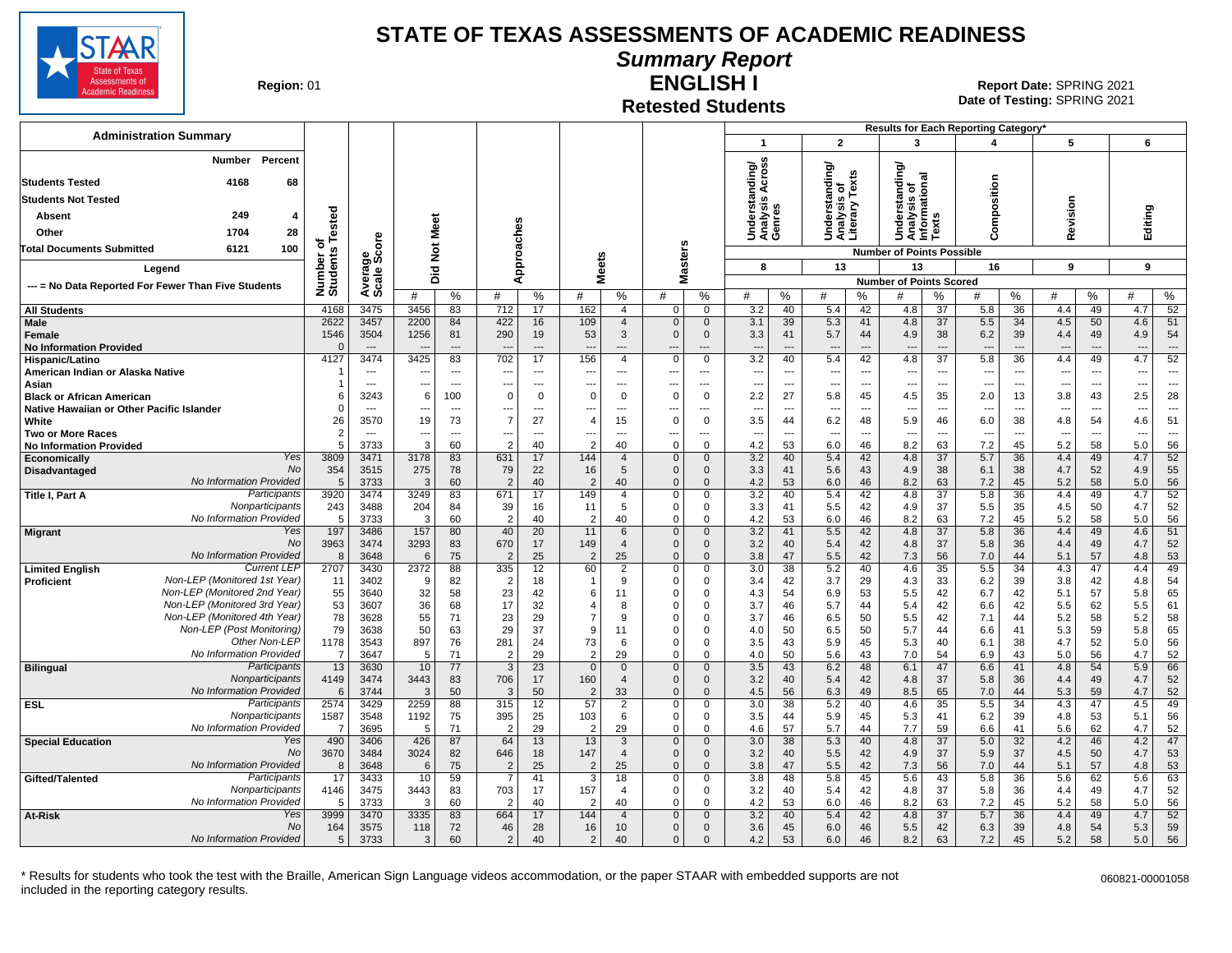

**Constructed Responses Summary Report**

**Region: 01** 

**Retested Students ENGLISH I**

**Date of Testing:**  SPRING 2021 01 **Report Date:** SPRING 2021

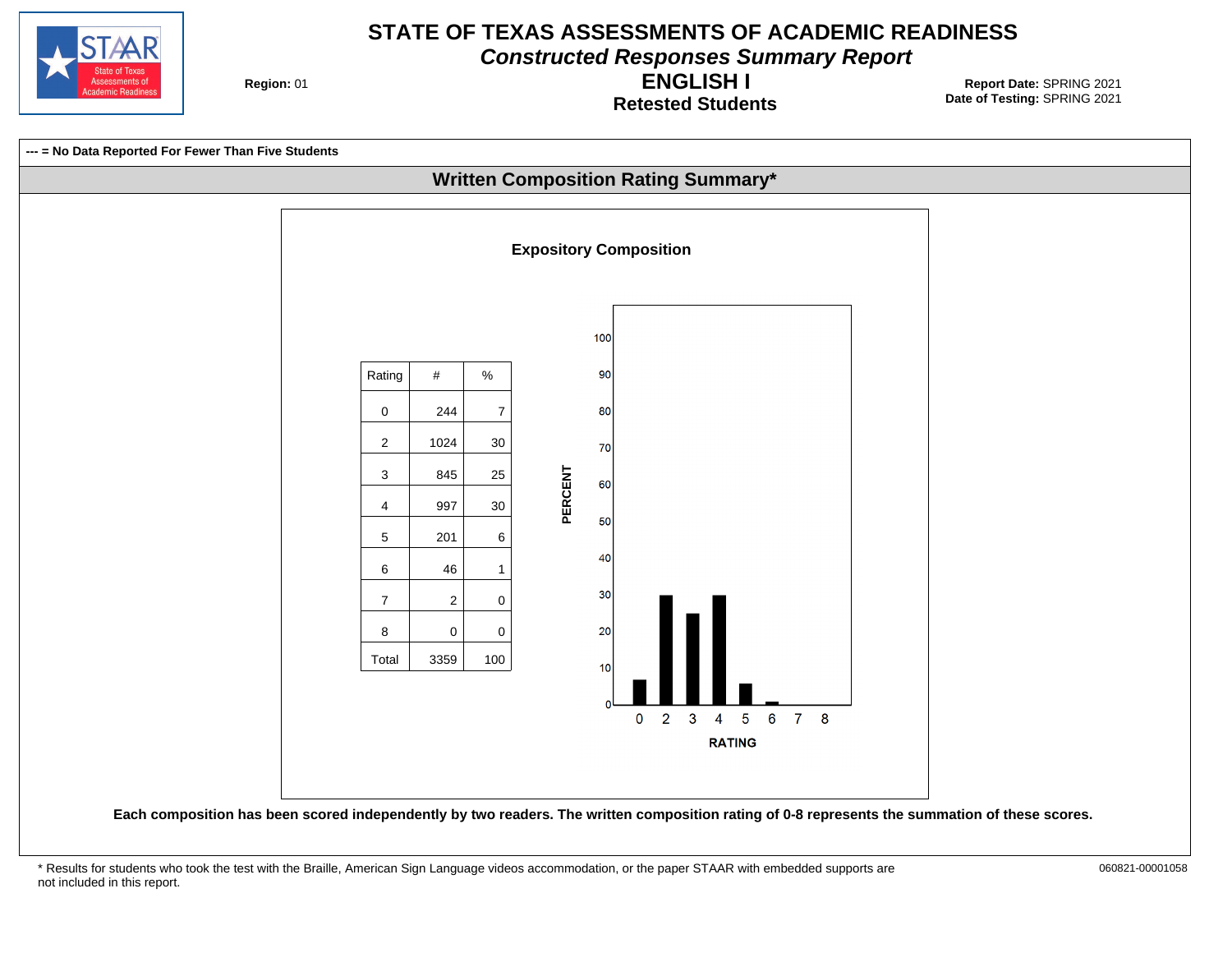

**Region: 01** 

**Retested Students ENGLISH I**

**Date of Testing:**  SPRING 2021 01 **Report Date:** SPRING 2021



**Each composition has been scored independently by two readers. The written composition rating of 0-8 represents the summation of these scores.**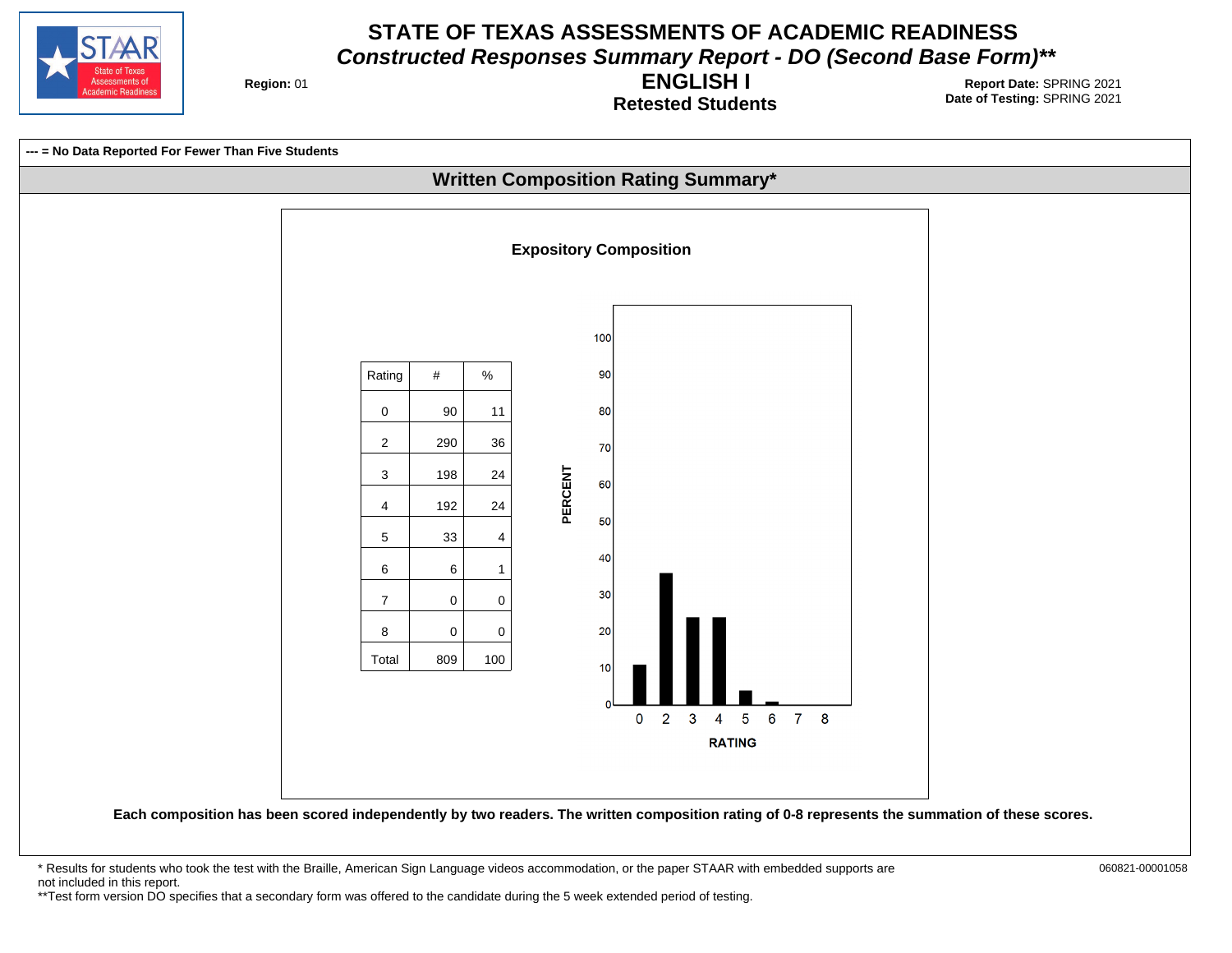

# **Summary Report**

**Region: 01** 

#### **All Students ENGLISH II**

**Date of Testing:**  SPRING 2021 01 **Report Date:** SPRING 2021

| $\overline{2}$<br>3<br>5<br>6<br>$\mathbf 1$<br>Percent<br>Number<br>anding/<br>Across<br>ding/<br>tanding<br>is o.<br>'Texts<br>onal<br>omposition<br>28397<br><b>Students Tested</b><br>84<br>Understanc<br>Analysis of<br>Literary Te:<br>ö<br>Understar<br>Analysis <i>I</i><br>Genres<br>Analysis o<br><b>Students Not Tested</b><br>Revision<br>ergi<br>Editing<br>Tested<br>729<br>Absent<br>2<br><b>SC</b><br>Meet<br>pproaches<br>¤ë,<br>š<br>4729<br>Other<br>14<br>ၜႍ<br>ت<br><b>Masters</b><br>$\frac{5}{2}$<br>$\ddot{\mathbf{c}}$<br>$\circ$<br>33855<br>100<br><b>Total Documents Submitted</b><br>Number o<br>Students<br><b>Number of Points Possible</b><br>క్తిద్ద<br><b>Meets</b><br>13<br>9<br>8<br>13<br>16<br>9<br>Leaend<br>Averag<br>Scale<br>흐<br>ā<br>⋖<br><b>Number of Points Scored</b><br>--- = No Data Reported For Fewer Than Five Students<br>%<br>#<br>%<br>%<br>%<br>#<br>%<br>#<br>%<br>#<br>%<br>$\%$<br>%<br>#<br>%<br>#<br>#<br>#<br>#<br>#<br>28397<br>54<br>$\overline{70}$<br>63<br>3980<br>10292<br>36<br>14159<br>50<br>2141<br>5.4<br>67<br>63<br>63<br>6.3<br>5.7<br><b>All Students</b><br>18105<br>64<br>8<br>8.3<br>8.2<br>8.6<br>Male<br>14473<br>3883<br>6192<br>43<br>8281<br>57<br>6227<br>43<br>744<br>5.2<br>65<br>7.8<br>60<br>7.7<br>59<br>7.9<br>49<br>6.1<br>67<br>5.4<br>60<br>5<br>13924<br>4081<br>4100<br>29<br>9824<br>7932<br>57<br>1397<br>5.6<br>70<br>8.7<br>8.7<br>67<br>9.3<br>58<br>73<br>6.0<br>67<br>71<br>10<br>67<br>6.6<br>Female<br><b>No Information Provided</b><br>$\overline{\phantom{a}}$<br>$\sim$<br>$\sim$<br>$\overline{a}$<br>$\sim$<br>$\sim$<br>$\sim$<br>$\overline{\phantom{a}}$<br>$\overline{\phantom{a}}$<br>$\overline{a}$<br>$\overline{a}$<br>$\overline{a}$<br>$\overline{a}$<br>$\overline{a}$<br>$\overline{a}$<br>17537<br>27682<br>3972<br>$\overline{37}$<br>$\overline{7}$<br>5.4<br>8.2<br>8.5<br>70<br>63<br>10145<br>63<br>13673<br>49<br>1986<br>67<br>63<br>8.1<br>63<br>53<br>6.3<br>5.7<br>Hispanic/Latino<br>33<br>74<br>12<br>4164<br>67<br>50<br>2<br>17<br>6.0<br>75<br>8.9<br>69<br>8.1<br>62<br>9.2<br>57<br>6.8<br>76<br>6.7<br>American Indian or Alaska Native<br>$\overline{4}$<br>-8<br>6<br>113<br>109<br>92<br>56<br>47<br>85<br>85<br>88<br>77<br>90<br>118<br>4737<br>5<br>$\overline{4}$<br>96<br>6.8<br>11.0<br>11.5<br>12.3<br>7.9<br>88<br>8.1<br>Asian<br>27<br>67<br>97<br>4086<br>26<br>71<br>73<br>51<br>53<br>11<br>11<br>5.6<br>69<br>8.7<br>67<br>8.4<br>64<br>9.4<br>59<br>76<br>6.8<br>6.1<br><b>Black or African American</b><br>14<br>86<br>86<br>3<br>43<br>6.3<br>79<br>10.0<br>77<br>80<br>77<br>78<br>87<br>Native Hawaiian or Other Pacific Islander<br>$\overline{7}$<br>4648<br>$\overline{1}$<br>6<br>6<br>10.4<br>12.3<br>7.0<br>7.9<br>429<br>95<br>22<br>76<br>72<br>72<br>79<br>71<br>White<br>4242<br>334<br>78<br>283<br>18<br>6.1<br>77<br>9.4<br>9.8<br>61<br>66<br>9.4<br>7.1<br>6.4<br>25<br>24<br>20<br>5.9<br>70<br>70<br>60<br>77<br>72<br>4210<br>6<br>19<br>76<br>17<br>68<br>5<br>74<br>9.1<br>9.2<br>9.5<br>6.9<br>6.5<br>Two or More Races<br>27<br>17<br>$\overline{7}$<br>3996<br>10<br>37<br>63<br>52<br>2<br>69<br>66<br>64<br>7.9<br>49<br>65<br>61<br>14<br>5.6<br>8.6<br>8.3<br>5.9<br>5.5<br><b>No Information Provided</b><br>Yes<br>23826<br>9440<br>14386<br>46<br>1366<br>5.2<br>8.0<br>7.9<br>8.3<br>52<br>6.2<br>69<br>5.5<br>62<br>3924<br>40<br>60<br>10934<br>6<br>66<br>62<br>61<br>Economically<br><b>No</b><br>4556<br>19<br>3712<br>3220<br>17<br>62<br>73<br>4270<br>844<br>71<br>774<br>6.1<br>9.6<br>74<br>9.6<br>74<br>10.0<br>7.1<br>79<br>6.6<br>Disadvantaged<br>81<br>77<br>No Information Provided<br>53<br>3900<br>53<br>47<br>33<br>$\overline{7}$<br>5.2<br>65<br>8.4<br>65<br>7.1<br>54<br>44<br>5.7<br>63<br>15<br>8<br>5<br>7.1<br>4.8<br>7<br>16590<br>1977<br>5.4<br>Participants<br>26165<br>3976<br>9575<br>$\overline{37}$<br>63<br>12980<br>50<br>$\overline{8}$<br>8.2<br>63<br>8.2<br>63<br>8.6<br>54<br>6.3<br>70<br>5.7<br>63<br>Title I, Part A<br>67<br>Nonparticipants<br>65<br>2218<br>4025<br>709<br>32<br>1509<br>68<br>1175<br>53<br>163<br>$\overline{7}$<br>5.6<br>70<br>8.6<br>66<br>8.4<br>65<br>8.6<br>54<br>74<br>5.9<br>6.6<br>No Information Provided<br>52<br>3866<br>57<br>43<br>29<br>$\overline{7}$<br>5.0<br>63<br>8.1<br>63<br>6.9<br>53<br>6.9<br>43<br>5.5<br>61<br>4.6<br>14<br>8<br>-6<br>$\overline{4}$<br>865<br>469<br>54<br>7.2<br>54<br>Yes<br>3752<br>396<br>46<br>289<br>33<br>17<br>$\overline{2}$<br>4.7<br>59<br>55<br>7.0<br>54<br>7.5<br>47<br>5.6<br>63<br>4.9<br><b>Migrant</b><br>27500<br>9809<br>36<br>17691<br>13855<br>2122<br>5.4<br>8.3<br>8.2<br>63<br>8.6<br>54<br>71<br>5.7<br>64<br>No<br>3987<br>64<br>50<br>8<br>68<br>64<br>6.4<br>No Information Provided<br>58<br>32<br>3900<br>44<br>56<br>47<br>$\overline{2}$<br>5.2<br>8.2<br>63<br>7.7<br>59<br>7.8<br>48<br>62<br>5.2<br>14<br>18<br>15<br>6<br>64<br>5.6<br><b>Current LEP</b><br>3602<br>6239<br>66<br>3158<br>19<br>60<br>52<br>6.3<br>6.1<br>47<br>6.7<br>42<br>5.1<br>57<br>4.5<br>50<br>9397<br>34<br>1771<br>4.2<br>48<br><b>Limited English</b><br>Non-LEP (Monitored 1st Year)<br>22<br>71<br>231<br>4115<br>50<br>181<br>78<br>14<br>6<br>5.9<br>74<br>9.0<br>69<br>9.1<br>70<br>9.2<br>57<br>6.7<br>74<br><b>Proficient</b><br>149<br>65<br>6.4<br>Non-LEP (Monitored 2nd Year)<br>799<br>227<br>572<br>50<br>72<br>65<br>4029<br>28<br>72<br>399<br>50<br>5.7<br>71<br>8.7<br>67<br>8.5<br>66<br>9.1<br>57<br>6.5<br>5.9<br>6<br>Non-LEP (Monitored 3rd Year)<br>623<br>4163<br>102<br>16<br>521<br>84<br>420<br>67<br>46<br>$\overline{7}$<br>6.1<br>76<br>9.2<br>71<br>9.3<br>71<br>9.7<br>61<br>7.0<br>77<br>71<br>6.4<br>Non-LEP (Monitored 4th Year)<br>1332<br>72<br>9.5<br>78<br>72<br>4196<br>179<br>13<br>1153<br>87<br>961<br>105<br>8<br>6.2<br>77<br>73<br>9.6<br>74<br>9.6<br>60<br>6.5<br>7.0<br>Non-LEP (Post Monitoring)<br>1887<br>75<br>74<br>13<br>1638<br>87<br>1383<br>73<br>207<br>6.3<br>79<br>9.7<br>74<br>9.7<br>7.2<br>80<br>4248<br>249<br>11<br>9.8<br>61<br>6.6<br>Other Non-LEP<br>70<br>14109<br>4162<br>3234<br>23<br>10875<br>77<br>9072<br>64<br>1658<br>12<br>5.9<br>9.2<br>71<br>9.1<br>70<br>9.4<br>59<br>6.9<br>77<br>74<br>6.3<br>No Information Provided<br>63<br>37<br>5<br>59<br>52<br>3787<br>12<br>21<br>58<br>7.6<br>58<br>51<br>43<br>19<br>4.6<br>6.7<br>6.9<br>5.3<br>4.7<br>$\overline{4}$<br>9.0<br>68<br>Participants<br>314<br>4117<br>78<br>25<br>236<br>64<br>28<br>5.9<br>9.1<br>70<br>9.3<br>58<br>6.6<br>74<br>6.1<br>75<br>202<br>9<br>73<br>69<br><b>Bilingual</b><br>Nonparticipants<br>36<br>63<br>28065<br>3978<br>10206<br>17859<br>13950<br>50<br>2112<br>8<br>5.4<br>8.2<br>8.2<br>63<br>53<br>6.3<br>70<br>64<br>67<br>63<br>8.6<br>5.7<br>No Information Provided<br>3898<br>44<br>56<br>39<br>8.4<br>7.4<br>57<br>46<br>62<br>56<br>18<br>10<br>6<br>5.1<br>64<br>65<br>7.3<br>5.6<br>5.1<br>8<br>$\overline{7}$<br>$\overline{1}$<br>Participants<br>5773<br>38<br>5.9<br>6.5<br>5.0<br>49<br>8369<br>3575<br>69<br>2596<br>31<br>1378<br>16<br>$\mathbf 0$<br>4.1<br>51<br>6.1<br>47<br>45<br>41<br>56<br>4.4<br><b>ESL</b><br>Nonparticipants<br>19998<br>4505<br>23<br>15493<br>77<br>2102<br>70<br>70<br>76<br>6.2<br>69<br>4150<br>12769<br>64<br>11<br>5.9<br>74<br>9.2<br>9.1<br>9.4<br>59<br>6.9<br>No Information Provided<br>30<br>3858<br>47<br>53<br>40<br>3<br>61<br>7.9<br>7.6<br>58<br>7.5<br>47<br>5.6<br>62<br>5.2<br>58<br>14<br>16<br>12<br>4.9<br>61<br>5.5<br>Yes<br>2155<br>3444<br>1716<br>80<br>439<br>20<br>208<br>10<br>3.6<br>45<br>5.5<br>42<br>5.3<br>41<br>34<br>4.5<br>50<br>3.8<br>42<br><b>Special Education</b><br>9<br>$\mathbf{0}$<br><b>No</b><br>65<br>26224<br>4024<br>8565<br>33<br>17659<br>67<br>13947<br>53<br>2131<br>8<br>5.5<br>69<br>8.5<br>65<br>8.4<br>65<br>8.8<br>55<br>6.5<br>72<br>5.9<br>No Information Provided<br>59<br>54<br>18<br>3817<br>61<br>$\overline{7}$<br>39<br>22<br>6<br>4.7<br>59<br>7.7<br>59<br>6.8<br>53<br>7.1<br>44<br>5.3<br>4.9<br>11<br>$\overline{4}$<br>Participants<br>2835<br>2735<br>93<br>10.9<br>85<br>4585<br>100<br>4<br>96<br>2626<br>874<br>31<br>6.9<br>86<br>84<br>11.1<br>85<br>11.3<br>71<br>7.9<br>88<br>7.6<br>Gifted/Talented<br>Nonparticipants<br>25545<br>3913<br>10183<br>40<br>15362<br>11528<br>45<br>1266<br>5<br>5.2<br>61<br>7.9<br>60<br>52<br>68<br>5.5<br>61<br>60<br>65<br>8.0<br>8.3<br>6.2<br>No Information Provided<br>3834<br>53<br>47<br>29<br>6<br>4.9<br>61<br>8.1<br>62<br>6.8<br>52<br>6.7<br>42<br>63<br>4.7<br>52<br>17<br><sub>9</sub><br>5<br>5.6<br>-8<br>Yes<br>9562<br>54<br>29<br>223<br>4.7<br>58<br>53<br>54<br>At-Risk<br>17727<br>3726<br>8165<br>46<br>5084<br>7.0<br>54<br>6.8<br>7.3<br>46<br>5.6<br>62<br>4.9<br>$\mathbf{1}$<br>$\overline{7}$<br>78<br>No<br>10654<br>721<br>9933<br>6.6<br>82<br>10.3<br>79<br>7.5<br>7.1<br>4402<br>93<br>9070<br>85<br>1917<br>18<br>10.4<br>80<br>10.6<br>66<br>84<br>No Information Provided<br>3836<br>56<br>44<br>5<br>31<br>6<br>63<br>8.0<br>62<br>6.9<br>53<br>43<br>5.5<br>49<br>16<br>9<br>$\overline{7}$<br>5.0<br>6.9<br>61<br>4.4<br>$\mathbf{1}$ | <b>Administration Summary</b> |  |  |  |  |  |  |  | Results for Each Reporting Category' |  |  |  |  |
|-------------------------------------------------------------------------------------------------------------------------------------------------------------------------------------------------------------------------------------------------------------------------------------------------------------------------------------------------------------------------------------------------------------------------------------------------------------------------------------------------------------------------------------------------------------------------------------------------------------------------------------------------------------------------------------------------------------------------------------------------------------------------------------------------------------------------------------------------------------------------------------------------------------------------------------------------------------------------------------------------------------------------------------------------------------------------------------------------------------------------------------------------------------------------------------------------------------------------------------------------------------------------------------------------------------------------------------------------------------------------------------------------------------------------------------------------------------------------------------------------------------------------------------------------------------------------------------------------------------------------------------------------------------------------------------------------------------------------------------------------------------------------------------------------------------------------------------------------------------------------------------------------------------------------------------------------------------------------------------------------------------------------------------------------------------------------------------------------------------------------------------------------------------------------------------------------------------------------------------------------------------------------------------------------------------------------------------------------------------------------------------------------------------------------------------------------------------------------------------------------------------------------------------------------------------------------------------------------------------------------------------------------------------------------------------------------------------------------------------------------------------------------------------------------------------------------------------------------------------------------------------------------------------------------------------------------------------------------------------------------------------------------------------------------------------------------------------------------------------------------------------------------------------------------------------------------------------------------------------------------------------------------------------------------------------------------------------------------------------------------------------------------------------------------------------------------------------------------------------------------------------------------------------------------------------------------------------------------------------------------------------------------------------------------------------------------------------------------------------------------------------------------------------------------------------------------------------------------------------------------------------------------------------------------------------------------------------------------------------------------------------------------------------------------------------------------------------------------------------------------------------------------------------------------------------------------------------------------------------------------------------------------------------------------------------------------------------------------------------------------------------------------------------------------------------------------------------------------------------------------------------------------------------------------------------------------------------------------------------------------------------------------------------------------------------------------------------------------------------------------------------------------------------------------------------------------------------------------------------------------------------------------------------------------------------------------------------------------------------------------------------------------------------------------------------------------------------------------------------------------------------------------------------------------------------------------------------------------------------------------------------------------------------------------------------------------------------------------------------------------------------------------------------------------------------------------------------------------------------------------------------------------------------------------------------------------------------------------------------------------------------------------------------------------------------------------------------------------------------------------------------------------------------------------------------------------------------------------------------------------------------------------------------------------------------------------------------------------------------------------------------------------------------------------------------------------------------------------------------------------------------------------------------------------------------------------------------------------------------------------------------------------------------------------------------------------------------------------------------------------------------------------------------------------------------------------------------------------------------------------------------------------------------------------------------------------------------------------------------------------------------------------------------------------------------------------------------------------------------------------------------------------------------------------------------------------------------------------------------------------------------------------------------------------------------------------------------------------------------------------------------------------------------------------------------------------------------------------------------------------------------------------------------------------------------------------------------------------------------------------------------------------------------------------------------------------------------------------------------------------------------------------------------------------------------------------------------------------------------------------------------------------------------------------------------------------------------------------------------------------------------------------------------------------------------------------------------------------------------------------------------------------------------------------------------------------------------------------------------------------------------------------------------------------------------------------------------------------------------------------------------------------------------------------------------------------------------------------------------------------------------------------------------------------------------------------------------------------------------------------------------------------------------------------------------------------------------------------------------------------------------------------------------------------------------------------------------------------------------------------------------------------------------------------------------------------------------------------------------------------------------------------------------------------------------------------------------------------------------------------------------------------------------------------------------------------------------------------------------------------------------------------------------------------------------------------------------------------------------------------------------------------------------------------------------------------------------------------------------------------------------------------------------------------------------------------------------------------------------------------------------|-------------------------------|--|--|--|--|--|--|--|--------------------------------------|--|--|--|--|
|                                                                                                                                                                                                                                                                                                                                                                                                                                                                                                                                                                                                                                                                                                                                                                                                                                                                                                                                                                                                                                                                                                                                                                                                                                                                                                                                                                                                                                                                                                                                                                                                                                                                                                                                                                                                                                                                                                                                                                                                                                                                                                                                                                                                                                                                                                                                                                                                                                                                                                                                                                                                                                                                                                                                                                                                                                                                                                                                                                                                                                                                                                                                                                                                                                                                                                                                                                                                                                                                                                                                                                                                                                                                                                                                                                                                                                                                                                                                                                                                                                                                                                                                                                                                                                                                                                                                                                                                                                                                                                                                                                                                                                                                                                                                                                                                                                                                                                                                                                                                                                                                                                                                                                                                                                                                                                                                                                                                                                                                                                                                                                                                                                                                                                                                                                                                                                                                                                                                                                                                                                                                                                                                                                                                                                                                                                                                                                                                                                                                                                                                                                                                                                                                                                                                                                                                                                                                                                                                                                                                                                                                                                                                                                                                                                                                                                                                                                                                                                                                                                                                                                                                                                                                                                                                                                                                                                                                                                                                                                                                                                                                                                                                                                                                                                                                                                                                                                                                                                                                                                                                                                                                                                                                                                                                                                                                                                                                                                                                                                                                                                                                                                                                                                                                                                                             |                               |  |  |  |  |  |  |  |                                      |  |  |  |  |
|                                                                                                                                                                                                                                                                                                                                                                                                                                                                                                                                                                                                                                                                                                                                                                                                                                                                                                                                                                                                                                                                                                                                                                                                                                                                                                                                                                                                                                                                                                                                                                                                                                                                                                                                                                                                                                                                                                                                                                                                                                                                                                                                                                                                                                                                                                                                                                                                                                                                                                                                                                                                                                                                                                                                                                                                                                                                                                                                                                                                                                                                                                                                                                                                                                                                                                                                                                                                                                                                                                                                                                                                                                                                                                                                                                                                                                                                                                                                                                                                                                                                                                                                                                                                                                                                                                                                                                                                                                                                                                                                                                                                                                                                                                                                                                                                                                                                                                                                                                                                                                                                                                                                                                                                                                                                                                                                                                                                                                                                                                                                                                                                                                                                                                                                                                                                                                                                                                                                                                                                                                                                                                                                                                                                                                                                                                                                                                                                                                                                                                                                                                                                                                                                                                                                                                                                                                                                                                                                                                                                                                                                                                                                                                                                                                                                                                                                                                                                                                                                                                                                                                                                                                                                                                                                                                                                                                                                                                                                                                                                                                                                                                                                                                                                                                                                                                                                                                                                                                                                                                                                                                                                                                                                                                                                                                                                                                                                                                                                                                                                                                                                                                                                                                                                                                                             |                               |  |  |  |  |  |  |  |                                      |  |  |  |  |
|                                                                                                                                                                                                                                                                                                                                                                                                                                                                                                                                                                                                                                                                                                                                                                                                                                                                                                                                                                                                                                                                                                                                                                                                                                                                                                                                                                                                                                                                                                                                                                                                                                                                                                                                                                                                                                                                                                                                                                                                                                                                                                                                                                                                                                                                                                                                                                                                                                                                                                                                                                                                                                                                                                                                                                                                                                                                                                                                                                                                                                                                                                                                                                                                                                                                                                                                                                                                                                                                                                                                                                                                                                                                                                                                                                                                                                                                                                                                                                                                                                                                                                                                                                                                                                                                                                                                                                                                                                                                                                                                                                                                                                                                                                                                                                                                                                                                                                                                                                                                                                                                                                                                                                                                                                                                                                                                                                                                                                                                                                                                                                                                                                                                                                                                                                                                                                                                                                                                                                                                                                                                                                                                                                                                                                                                                                                                                                                                                                                                                                                                                                                                                                                                                                                                                                                                                                                                                                                                                                                                                                                                                                                                                                                                                                                                                                                                                                                                                                                                                                                                                                                                                                                                                                                                                                                                                                                                                                                                                                                                                                                                                                                                                                                                                                                                                                                                                                                                                                                                                                                                                                                                                                                                                                                                                                                                                                                                                                                                                                                                                                                                                                                                                                                                                                                             |                               |  |  |  |  |  |  |  |                                      |  |  |  |  |
|                                                                                                                                                                                                                                                                                                                                                                                                                                                                                                                                                                                                                                                                                                                                                                                                                                                                                                                                                                                                                                                                                                                                                                                                                                                                                                                                                                                                                                                                                                                                                                                                                                                                                                                                                                                                                                                                                                                                                                                                                                                                                                                                                                                                                                                                                                                                                                                                                                                                                                                                                                                                                                                                                                                                                                                                                                                                                                                                                                                                                                                                                                                                                                                                                                                                                                                                                                                                                                                                                                                                                                                                                                                                                                                                                                                                                                                                                                                                                                                                                                                                                                                                                                                                                                                                                                                                                                                                                                                                                                                                                                                                                                                                                                                                                                                                                                                                                                                                                                                                                                                                                                                                                                                                                                                                                                                                                                                                                                                                                                                                                                                                                                                                                                                                                                                                                                                                                                                                                                                                                                                                                                                                                                                                                                                                                                                                                                                                                                                                                                                                                                                                                                                                                                                                                                                                                                                                                                                                                                                                                                                                                                                                                                                                                                                                                                                                                                                                                                                                                                                                                                                                                                                                                                                                                                                                                                                                                                                                                                                                                                                                                                                                                                                                                                                                                                                                                                                                                                                                                                                                                                                                                                                                                                                                                                                                                                                                                                                                                                                                                                                                                                                                                                                                                                                             |                               |  |  |  |  |  |  |  |                                      |  |  |  |  |
|                                                                                                                                                                                                                                                                                                                                                                                                                                                                                                                                                                                                                                                                                                                                                                                                                                                                                                                                                                                                                                                                                                                                                                                                                                                                                                                                                                                                                                                                                                                                                                                                                                                                                                                                                                                                                                                                                                                                                                                                                                                                                                                                                                                                                                                                                                                                                                                                                                                                                                                                                                                                                                                                                                                                                                                                                                                                                                                                                                                                                                                                                                                                                                                                                                                                                                                                                                                                                                                                                                                                                                                                                                                                                                                                                                                                                                                                                                                                                                                                                                                                                                                                                                                                                                                                                                                                                                                                                                                                                                                                                                                                                                                                                                                                                                                                                                                                                                                                                                                                                                                                                                                                                                                                                                                                                                                                                                                                                                                                                                                                                                                                                                                                                                                                                                                                                                                                                                                                                                                                                                                                                                                                                                                                                                                                                                                                                                                                                                                                                                                                                                                                                                                                                                                                                                                                                                                                                                                                                                                                                                                                                                                                                                                                                                                                                                                                                                                                                                                                                                                                                                                                                                                                                                                                                                                                                                                                                                                                                                                                                                                                                                                                                                                                                                                                                                                                                                                                                                                                                                                                                                                                                                                                                                                                                                                                                                                                                                                                                                                                                                                                                                                                                                                                                                                             |                               |  |  |  |  |  |  |  |                                      |  |  |  |  |
|                                                                                                                                                                                                                                                                                                                                                                                                                                                                                                                                                                                                                                                                                                                                                                                                                                                                                                                                                                                                                                                                                                                                                                                                                                                                                                                                                                                                                                                                                                                                                                                                                                                                                                                                                                                                                                                                                                                                                                                                                                                                                                                                                                                                                                                                                                                                                                                                                                                                                                                                                                                                                                                                                                                                                                                                                                                                                                                                                                                                                                                                                                                                                                                                                                                                                                                                                                                                                                                                                                                                                                                                                                                                                                                                                                                                                                                                                                                                                                                                                                                                                                                                                                                                                                                                                                                                                                                                                                                                                                                                                                                                                                                                                                                                                                                                                                                                                                                                                                                                                                                                                                                                                                                                                                                                                                                                                                                                                                                                                                                                                                                                                                                                                                                                                                                                                                                                                                                                                                                                                                                                                                                                                                                                                                                                                                                                                                                                                                                                                                                                                                                                                                                                                                                                                                                                                                                                                                                                                                                                                                                                                                                                                                                                                                                                                                                                                                                                                                                                                                                                                                                                                                                                                                                                                                                                                                                                                                                                                                                                                                                                                                                                                                                                                                                                                                                                                                                                                                                                                                                                                                                                                                                                                                                                                                                                                                                                                                                                                                                                                                                                                                                                                                                                                                                             |                               |  |  |  |  |  |  |  |                                      |  |  |  |  |
|                                                                                                                                                                                                                                                                                                                                                                                                                                                                                                                                                                                                                                                                                                                                                                                                                                                                                                                                                                                                                                                                                                                                                                                                                                                                                                                                                                                                                                                                                                                                                                                                                                                                                                                                                                                                                                                                                                                                                                                                                                                                                                                                                                                                                                                                                                                                                                                                                                                                                                                                                                                                                                                                                                                                                                                                                                                                                                                                                                                                                                                                                                                                                                                                                                                                                                                                                                                                                                                                                                                                                                                                                                                                                                                                                                                                                                                                                                                                                                                                                                                                                                                                                                                                                                                                                                                                                                                                                                                                                                                                                                                                                                                                                                                                                                                                                                                                                                                                                                                                                                                                                                                                                                                                                                                                                                                                                                                                                                                                                                                                                                                                                                                                                                                                                                                                                                                                                                                                                                                                                                                                                                                                                                                                                                                                                                                                                                                                                                                                                                                                                                                                                                                                                                                                                                                                                                                                                                                                                                                                                                                                                                                                                                                                                                                                                                                                                                                                                                                                                                                                                                                                                                                                                                                                                                                                                                                                                                                                                                                                                                                                                                                                                                                                                                                                                                                                                                                                                                                                                                                                                                                                                                                                                                                                                                                                                                                                                                                                                                                                                                                                                                                                                                                                                                                             |                               |  |  |  |  |  |  |  |                                      |  |  |  |  |
|                                                                                                                                                                                                                                                                                                                                                                                                                                                                                                                                                                                                                                                                                                                                                                                                                                                                                                                                                                                                                                                                                                                                                                                                                                                                                                                                                                                                                                                                                                                                                                                                                                                                                                                                                                                                                                                                                                                                                                                                                                                                                                                                                                                                                                                                                                                                                                                                                                                                                                                                                                                                                                                                                                                                                                                                                                                                                                                                                                                                                                                                                                                                                                                                                                                                                                                                                                                                                                                                                                                                                                                                                                                                                                                                                                                                                                                                                                                                                                                                                                                                                                                                                                                                                                                                                                                                                                                                                                                                                                                                                                                                                                                                                                                                                                                                                                                                                                                                                                                                                                                                                                                                                                                                                                                                                                                                                                                                                                                                                                                                                                                                                                                                                                                                                                                                                                                                                                                                                                                                                                                                                                                                                                                                                                                                                                                                                                                                                                                                                                                                                                                                                                                                                                                                                                                                                                                                                                                                                                                                                                                                                                                                                                                                                                                                                                                                                                                                                                                                                                                                                                                                                                                                                                                                                                                                                                                                                                                                                                                                                                                                                                                                                                                                                                                                                                                                                                                                                                                                                                                                                                                                                                                                                                                                                                                                                                                                                                                                                                                                                                                                                                                                                                                                                                                             |                               |  |  |  |  |  |  |  |                                      |  |  |  |  |
|                                                                                                                                                                                                                                                                                                                                                                                                                                                                                                                                                                                                                                                                                                                                                                                                                                                                                                                                                                                                                                                                                                                                                                                                                                                                                                                                                                                                                                                                                                                                                                                                                                                                                                                                                                                                                                                                                                                                                                                                                                                                                                                                                                                                                                                                                                                                                                                                                                                                                                                                                                                                                                                                                                                                                                                                                                                                                                                                                                                                                                                                                                                                                                                                                                                                                                                                                                                                                                                                                                                                                                                                                                                                                                                                                                                                                                                                                                                                                                                                                                                                                                                                                                                                                                                                                                                                                                                                                                                                                                                                                                                                                                                                                                                                                                                                                                                                                                                                                                                                                                                                                                                                                                                                                                                                                                                                                                                                                                                                                                                                                                                                                                                                                                                                                                                                                                                                                                                                                                                                                                                                                                                                                                                                                                                                                                                                                                                                                                                                                                                                                                                                                                                                                                                                                                                                                                                                                                                                                                                                                                                                                                                                                                                                                                                                                                                                                                                                                                                                                                                                                                                                                                                                                                                                                                                                                                                                                                                                                                                                                                                                                                                                                                                                                                                                                                                                                                                                                                                                                                                                                                                                                                                                                                                                                                                                                                                                                                                                                                                                                                                                                                                                                                                                                                                             |                               |  |  |  |  |  |  |  |                                      |  |  |  |  |
|                                                                                                                                                                                                                                                                                                                                                                                                                                                                                                                                                                                                                                                                                                                                                                                                                                                                                                                                                                                                                                                                                                                                                                                                                                                                                                                                                                                                                                                                                                                                                                                                                                                                                                                                                                                                                                                                                                                                                                                                                                                                                                                                                                                                                                                                                                                                                                                                                                                                                                                                                                                                                                                                                                                                                                                                                                                                                                                                                                                                                                                                                                                                                                                                                                                                                                                                                                                                                                                                                                                                                                                                                                                                                                                                                                                                                                                                                                                                                                                                                                                                                                                                                                                                                                                                                                                                                                                                                                                                                                                                                                                                                                                                                                                                                                                                                                                                                                                                                                                                                                                                                                                                                                                                                                                                                                                                                                                                                                                                                                                                                                                                                                                                                                                                                                                                                                                                                                                                                                                                                                                                                                                                                                                                                                                                                                                                                                                                                                                                                                                                                                                                                                                                                                                                                                                                                                                                                                                                                                                                                                                                                                                                                                                                                                                                                                                                                                                                                                                                                                                                                                                                                                                                                                                                                                                                                                                                                                                                                                                                                                                                                                                                                                                                                                                                                                                                                                                                                                                                                                                                                                                                                                                                                                                                                                                                                                                                                                                                                                                                                                                                                                                                                                                                                                                             |                               |  |  |  |  |  |  |  |                                      |  |  |  |  |
|                                                                                                                                                                                                                                                                                                                                                                                                                                                                                                                                                                                                                                                                                                                                                                                                                                                                                                                                                                                                                                                                                                                                                                                                                                                                                                                                                                                                                                                                                                                                                                                                                                                                                                                                                                                                                                                                                                                                                                                                                                                                                                                                                                                                                                                                                                                                                                                                                                                                                                                                                                                                                                                                                                                                                                                                                                                                                                                                                                                                                                                                                                                                                                                                                                                                                                                                                                                                                                                                                                                                                                                                                                                                                                                                                                                                                                                                                                                                                                                                                                                                                                                                                                                                                                                                                                                                                                                                                                                                                                                                                                                                                                                                                                                                                                                                                                                                                                                                                                                                                                                                                                                                                                                                                                                                                                                                                                                                                                                                                                                                                                                                                                                                                                                                                                                                                                                                                                                                                                                                                                                                                                                                                                                                                                                                                                                                                                                                                                                                                                                                                                                                                                                                                                                                                                                                                                                                                                                                                                                                                                                                                                                                                                                                                                                                                                                                                                                                                                                                                                                                                                                                                                                                                                                                                                                                                                                                                                                                                                                                                                                                                                                                                                                                                                                                                                                                                                                                                                                                                                                                                                                                                                                                                                                                                                                                                                                                                                                                                                                                                                                                                                                                                                                                                                                             |                               |  |  |  |  |  |  |  |                                      |  |  |  |  |
|                                                                                                                                                                                                                                                                                                                                                                                                                                                                                                                                                                                                                                                                                                                                                                                                                                                                                                                                                                                                                                                                                                                                                                                                                                                                                                                                                                                                                                                                                                                                                                                                                                                                                                                                                                                                                                                                                                                                                                                                                                                                                                                                                                                                                                                                                                                                                                                                                                                                                                                                                                                                                                                                                                                                                                                                                                                                                                                                                                                                                                                                                                                                                                                                                                                                                                                                                                                                                                                                                                                                                                                                                                                                                                                                                                                                                                                                                                                                                                                                                                                                                                                                                                                                                                                                                                                                                                                                                                                                                                                                                                                                                                                                                                                                                                                                                                                                                                                                                                                                                                                                                                                                                                                                                                                                                                                                                                                                                                                                                                                                                                                                                                                                                                                                                                                                                                                                                                                                                                                                                                                                                                                                                                                                                                                                                                                                                                                                                                                                                                                                                                                                                                                                                                                                                                                                                                                                                                                                                                                                                                                                                                                                                                                                                                                                                                                                                                                                                                                                                                                                                                                                                                                                                                                                                                                                                                                                                                                                                                                                                                                                                                                                                                                                                                                                                                                                                                                                                                                                                                                                                                                                                                                                                                                                                                                                                                                                                                                                                                                                                                                                                                                                                                                                                                                             |                               |  |  |  |  |  |  |  |                                      |  |  |  |  |
|                                                                                                                                                                                                                                                                                                                                                                                                                                                                                                                                                                                                                                                                                                                                                                                                                                                                                                                                                                                                                                                                                                                                                                                                                                                                                                                                                                                                                                                                                                                                                                                                                                                                                                                                                                                                                                                                                                                                                                                                                                                                                                                                                                                                                                                                                                                                                                                                                                                                                                                                                                                                                                                                                                                                                                                                                                                                                                                                                                                                                                                                                                                                                                                                                                                                                                                                                                                                                                                                                                                                                                                                                                                                                                                                                                                                                                                                                                                                                                                                                                                                                                                                                                                                                                                                                                                                                                                                                                                                                                                                                                                                                                                                                                                                                                                                                                                                                                                                                                                                                                                                                                                                                                                                                                                                                                                                                                                                                                                                                                                                                                                                                                                                                                                                                                                                                                                                                                                                                                                                                                                                                                                                                                                                                                                                                                                                                                                                                                                                                                                                                                                                                                                                                                                                                                                                                                                                                                                                                                                                                                                                                                                                                                                                                                                                                                                                                                                                                                                                                                                                                                                                                                                                                                                                                                                                                                                                                                                                                                                                                                                                                                                                                                                                                                                                                                                                                                                                                                                                                                                                                                                                                                                                                                                                                                                                                                                                                                                                                                                                                                                                                                                                                                                                                                                             |                               |  |  |  |  |  |  |  |                                      |  |  |  |  |
|                                                                                                                                                                                                                                                                                                                                                                                                                                                                                                                                                                                                                                                                                                                                                                                                                                                                                                                                                                                                                                                                                                                                                                                                                                                                                                                                                                                                                                                                                                                                                                                                                                                                                                                                                                                                                                                                                                                                                                                                                                                                                                                                                                                                                                                                                                                                                                                                                                                                                                                                                                                                                                                                                                                                                                                                                                                                                                                                                                                                                                                                                                                                                                                                                                                                                                                                                                                                                                                                                                                                                                                                                                                                                                                                                                                                                                                                                                                                                                                                                                                                                                                                                                                                                                                                                                                                                                                                                                                                                                                                                                                                                                                                                                                                                                                                                                                                                                                                                                                                                                                                                                                                                                                                                                                                                                                                                                                                                                                                                                                                                                                                                                                                                                                                                                                                                                                                                                                                                                                                                                                                                                                                                                                                                                                                                                                                                                                                                                                                                                                                                                                                                                                                                                                                                                                                                                                                                                                                                                                                                                                                                                                                                                                                                                                                                                                                                                                                                                                                                                                                                                                                                                                                                                                                                                                                                                                                                                                                                                                                                                                                                                                                                                                                                                                                                                                                                                                                                                                                                                                                                                                                                                                                                                                                                                                                                                                                                                                                                                                                                                                                                                                                                                                                                                                             |                               |  |  |  |  |  |  |  |                                      |  |  |  |  |
|                                                                                                                                                                                                                                                                                                                                                                                                                                                                                                                                                                                                                                                                                                                                                                                                                                                                                                                                                                                                                                                                                                                                                                                                                                                                                                                                                                                                                                                                                                                                                                                                                                                                                                                                                                                                                                                                                                                                                                                                                                                                                                                                                                                                                                                                                                                                                                                                                                                                                                                                                                                                                                                                                                                                                                                                                                                                                                                                                                                                                                                                                                                                                                                                                                                                                                                                                                                                                                                                                                                                                                                                                                                                                                                                                                                                                                                                                                                                                                                                                                                                                                                                                                                                                                                                                                                                                                                                                                                                                                                                                                                                                                                                                                                                                                                                                                                                                                                                                                                                                                                                                                                                                                                                                                                                                                                                                                                                                                                                                                                                                                                                                                                                                                                                                                                                                                                                                                                                                                                                                                                                                                                                                                                                                                                                                                                                                                                                                                                                                                                                                                                                                                                                                                                                                                                                                                                                                                                                                                                                                                                                                                                                                                                                                                                                                                                                                                                                                                                                                                                                                                                                                                                                                                                                                                                                                                                                                                                                                                                                                                                                                                                                                                                                                                                                                                                                                                                                                                                                                                                                                                                                                                                                                                                                                                                                                                                                                                                                                                                                                                                                                                                                                                                                                                                             |                               |  |  |  |  |  |  |  |                                      |  |  |  |  |
|                                                                                                                                                                                                                                                                                                                                                                                                                                                                                                                                                                                                                                                                                                                                                                                                                                                                                                                                                                                                                                                                                                                                                                                                                                                                                                                                                                                                                                                                                                                                                                                                                                                                                                                                                                                                                                                                                                                                                                                                                                                                                                                                                                                                                                                                                                                                                                                                                                                                                                                                                                                                                                                                                                                                                                                                                                                                                                                                                                                                                                                                                                                                                                                                                                                                                                                                                                                                                                                                                                                                                                                                                                                                                                                                                                                                                                                                                                                                                                                                                                                                                                                                                                                                                                                                                                                                                                                                                                                                                                                                                                                                                                                                                                                                                                                                                                                                                                                                                                                                                                                                                                                                                                                                                                                                                                                                                                                                                                                                                                                                                                                                                                                                                                                                                                                                                                                                                                                                                                                                                                                                                                                                                                                                                                                                                                                                                                                                                                                                                                                                                                                                                                                                                                                                                                                                                                                                                                                                                                                                                                                                                                                                                                                                                                                                                                                                                                                                                                                                                                                                                                                                                                                                                                                                                                                                                                                                                                                                                                                                                                                                                                                                                                                                                                                                                                                                                                                                                                                                                                                                                                                                                                                                                                                                                                                                                                                                                                                                                                                                                                                                                                                                                                                                                                                             |                               |  |  |  |  |  |  |  |                                      |  |  |  |  |
|                                                                                                                                                                                                                                                                                                                                                                                                                                                                                                                                                                                                                                                                                                                                                                                                                                                                                                                                                                                                                                                                                                                                                                                                                                                                                                                                                                                                                                                                                                                                                                                                                                                                                                                                                                                                                                                                                                                                                                                                                                                                                                                                                                                                                                                                                                                                                                                                                                                                                                                                                                                                                                                                                                                                                                                                                                                                                                                                                                                                                                                                                                                                                                                                                                                                                                                                                                                                                                                                                                                                                                                                                                                                                                                                                                                                                                                                                                                                                                                                                                                                                                                                                                                                                                                                                                                                                                                                                                                                                                                                                                                                                                                                                                                                                                                                                                                                                                                                                                                                                                                                                                                                                                                                                                                                                                                                                                                                                                                                                                                                                                                                                                                                                                                                                                                                                                                                                                                                                                                                                                                                                                                                                                                                                                                                                                                                                                                                                                                                                                                                                                                                                                                                                                                                                                                                                                                                                                                                                                                                                                                                                                                                                                                                                                                                                                                                                                                                                                                                                                                                                                                                                                                                                                                                                                                                                                                                                                                                                                                                                                                                                                                                                                                                                                                                                                                                                                                                                                                                                                                                                                                                                                                                                                                                                                                                                                                                                                                                                                                                                                                                                                                                                                                                                                                             |                               |  |  |  |  |  |  |  |                                      |  |  |  |  |
|                                                                                                                                                                                                                                                                                                                                                                                                                                                                                                                                                                                                                                                                                                                                                                                                                                                                                                                                                                                                                                                                                                                                                                                                                                                                                                                                                                                                                                                                                                                                                                                                                                                                                                                                                                                                                                                                                                                                                                                                                                                                                                                                                                                                                                                                                                                                                                                                                                                                                                                                                                                                                                                                                                                                                                                                                                                                                                                                                                                                                                                                                                                                                                                                                                                                                                                                                                                                                                                                                                                                                                                                                                                                                                                                                                                                                                                                                                                                                                                                                                                                                                                                                                                                                                                                                                                                                                                                                                                                                                                                                                                                                                                                                                                                                                                                                                                                                                                                                                                                                                                                                                                                                                                                                                                                                                                                                                                                                                                                                                                                                                                                                                                                                                                                                                                                                                                                                                                                                                                                                                                                                                                                                                                                                                                                                                                                                                                                                                                                                                                                                                                                                                                                                                                                                                                                                                                                                                                                                                                                                                                                                                                                                                                                                                                                                                                                                                                                                                                                                                                                                                                                                                                                                                                                                                                                                                                                                                                                                                                                                                                                                                                                                                                                                                                                                                                                                                                                                                                                                                                                                                                                                                                                                                                                                                                                                                                                                                                                                                                                                                                                                                                                                                                                                                                             |                               |  |  |  |  |  |  |  |                                      |  |  |  |  |
|                                                                                                                                                                                                                                                                                                                                                                                                                                                                                                                                                                                                                                                                                                                                                                                                                                                                                                                                                                                                                                                                                                                                                                                                                                                                                                                                                                                                                                                                                                                                                                                                                                                                                                                                                                                                                                                                                                                                                                                                                                                                                                                                                                                                                                                                                                                                                                                                                                                                                                                                                                                                                                                                                                                                                                                                                                                                                                                                                                                                                                                                                                                                                                                                                                                                                                                                                                                                                                                                                                                                                                                                                                                                                                                                                                                                                                                                                                                                                                                                                                                                                                                                                                                                                                                                                                                                                                                                                                                                                                                                                                                                                                                                                                                                                                                                                                                                                                                                                                                                                                                                                                                                                                                                                                                                                                                                                                                                                                                                                                                                                                                                                                                                                                                                                                                                                                                                                                                                                                                                                                                                                                                                                                                                                                                                                                                                                                                                                                                                                                                                                                                                                                                                                                                                                                                                                                                                                                                                                                                                                                                                                                                                                                                                                                                                                                                                                                                                                                                                                                                                                                                                                                                                                                                                                                                                                                                                                                                                                                                                                                                                                                                                                                                                                                                                                                                                                                                                                                                                                                                                                                                                                                                                                                                                                                                                                                                                                                                                                                                                                                                                                                                                                                                                                                                             |                               |  |  |  |  |  |  |  |                                      |  |  |  |  |
|                                                                                                                                                                                                                                                                                                                                                                                                                                                                                                                                                                                                                                                                                                                                                                                                                                                                                                                                                                                                                                                                                                                                                                                                                                                                                                                                                                                                                                                                                                                                                                                                                                                                                                                                                                                                                                                                                                                                                                                                                                                                                                                                                                                                                                                                                                                                                                                                                                                                                                                                                                                                                                                                                                                                                                                                                                                                                                                                                                                                                                                                                                                                                                                                                                                                                                                                                                                                                                                                                                                                                                                                                                                                                                                                                                                                                                                                                                                                                                                                                                                                                                                                                                                                                                                                                                                                                                                                                                                                                                                                                                                                                                                                                                                                                                                                                                                                                                                                                                                                                                                                                                                                                                                                                                                                                                                                                                                                                                                                                                                                                                                                                                                                                                                                                                                                                                                                                                                                                                                                                                                                                                                                                                                                                                                                                                                                                                                                                                                                                                                                                                                                                                                                                                                                                                                                                                                                                                                                                                                                                                                                                                                                                                                                                                                                                                                                                                                                                                                                                                                                                                                                                                                                                                                                                                                                                                                                                                                                                                                                                                                                                                                                                                                                                                                                                                                                                                                                                                                                                                                                                                                                                                                                                                                                                                                                                                                                                                                                                                                                                                                                                                                                                                                                                                                             |                               |  |  |  |  |  |  |  |                                      |  |  |  |  |
|                                                                                                                                                                                                                                                                                                                                                                                                                                                                                                                                                                                                                                                                                                                                                                                                                                                                                                                                                                                                                                                                                                                                                                                                                                                                                                                                                                                                                                                                                                                                                                                                                                                                                                                                                                                                                                                                                                                                                                                                                                                                                                                                                                                                                                                                                                                                                                                                                                                                                                                                                                                                                                                                                                                                                                                                                                                                                                                                                                                                                                                                                                                                                                                                                                                                                                                                                                                                                                                                                                                                                                                                                                                                                                                                                                                                                                                                                                                                                                                                                                                                                                                                                                                                                                                                                                                                                                                                                                                                                                                                                                                                                                                                                                                                                                                                                                                                                                                                                                                                                                                                                                                                                                                                                                                                                                                                                                                                                                                                                                                                                                                                                                                                                                                                                                                                                                                                                                                                                                                                                                                                                                                                                                                                                                                                                                                                                                                                                                                                                                                                                                                                                                                                                                                                                                                                                                                                                                                                                                                                                                                                                                                                                                                                                                                                                                                                                                                                                                                                                                                                                                                                                                                                                                                                                                                                                                                                                                                                                                                                                                                                                                                                                                                                                                                                                                                                                                                                                                                                                                                                                                                                                                                                                                                                                                                                                                                                                                                                                                                                                                                                                                                                                                                                                                                             |                               |  |  |  |  |  |  |  |                                      |  |  |  |  |
|                                                                                                                                                                                                                                                                                                                                                                                                                                                                                                                                                                                                                                                                                                                                                                                                                                                                                                                                                                                                                                                                                                                                                                                                                                                                                                                                                                                                                                                                                                                                                                                                                                                                                                                                                                                                                                                                                                                                                                                                                                                                                                                                                                                                                                                                                                                                                                                                                                                                                                                                                                                                                                                                                                                                                                                                                                                                                                                                                                                                                                                                                                                                                                                                                                                                                                                                                                                                                                                                                                                                                                                                                                                                                                                                                                                                                                                                                                                                                                                                                                                                                                                                                                                                                                                                                                                                                                                                                                                                                                                                                                                                                                                                                                                                                                                                                                                                                                                                                                                                                                                                                                                                                                                                                                                                                                                                                                                                                                                                                                                                                                                                                                                                                                                                                                                                                                                                                                                                                                                                                                                                                                                                                                                                                                                                                                                                                                                                                                                                                                                                                                                                                                                                                                                                                                                                                                                                                                                                                                                                                                                                                                                                                                                                                                                                                                                                                                                                                                                                                                                                                                                                                                                                                                                                                                                                                                                                                                                                                                                                                                                                                                                                                                                                                                                                                                                                                                                                                                                                                                                                                                                                                                                                                                                                                                                                                                                                                                                                                                                                                                                                                                                                                                                                                                                             |                               |  |  |  |  |  |  |  |                                      |  |  |  |  |
|                                                                                                                                                                                                                                                                                                                                                                                                                                                                                                                                                                                                                                                                                                                                                                                                                                                                                                                                                                                                                                                                                                                                                                                                                                                                                                                                                                                                                                                                                                                                                                                                                                                                                                                                                                                                                                                                                                                                                                                                                                                                                                                                                                                                                                                                                                                                                                                                                                                                                                                                                                                                                                                                                                                                                                                                                                                                                                                                                                                                                                                                                                                                                                                                                                                                                                                                                                                                                                                                                                                                                                                                                                                                                                                                                                                                                                                                                                                                                                                                                                                                                                                                                                                                                                                                                                                                                                                                                                                                                                                                                                                                                                                                                                                                                                                                                                                                                                                                                                                                                                                                                                                                                                                                                                                                                                                                                                                                                                                                                                                                                                                                                                                                                                                                                                                                                                                                                                                                                                                                                                                                                                                                                                                                                                                                                                                                                                                                                                                                                                                                                                                                                                                                                                                                                                                                                                                                                                                                                                                                                                                                                                                                                                                                                                                                                                                                                                                                                                                                                                                                                                                                                                                                                                                                                                                                                                                                                                                                                                                                                                                                                                                                                                                                                                                                                                                                                                                                                                                                                                                                                                                                                                                                                                                                                                                                                                                                                                                                                                                                                                                                                                                                                                                                                                                             |                               |  |  |  |  |  |  |  |                                      |  |  |  |  |
|                                                                                                                                                                                                                                                                                                                                                                                                                                                                                                                                                                                                                                                                                                                                                                                                                                                                                                                                                                                                                                                                                                                                                                                                                                                                                                                                                                                                                                                                                                                                                                                                                                                                                                                                                                                                                                                                                                                                                                                                                                                                                                                                                                                                                                                                                                                                                                                                                                                                                                                                                                                                                                                                                                                                                                                                                                                                                                                                                                                                                                                                                                                                                                                                                                                                                                                                                                                                                                                                                                                                                                                                                                                                                                                                                                                                                                                                                                                                                                                                                                                                                                                                                                                                                                                                                                                                                                                                                                                                                                                                                                                                                                                                                                                                                                                                                                                                                                                                                                                                                                                                                                                                                                                                                                                                                                                                                                                                                                                                                                                                                                                                                                                                                                                                                                                                                                                                                                                                                                                                                                                                                                                                                                                                                                                                                                                                                                                                                                                                                                                                                                                                                                                                                                                                                                                                                                                                                                                                                                                                                                                                                                                                                                                                                                                                                                                                                                                                                                                                                                                                                                                                                                                                                                                                                                                                                                                                                                                                                                                                                                                                                                                                                                                                                                                                                                                                                                                                                                                                                                                                                                                                                                                                                                                                                                                                                                                                                                                                                                                                                                                                                                                                                                                                                                                             |                               |  |  |  |  |  |  |  |                                      |  |  |  |  |
|                                                                                                                                                                                                                                                                                                                                                                                                                                                                                                                                                                                                                                                                                                                                                                                                                                                                                                                                                                                                                                                                                                                                                                                                                                                                                                                                                                                                                                                                                                                                                                                                                                                                                                                                                                                                                                                                                                                                                                                                                                                                                                                                                                                                                                                                                                                                                                                                                                                                                                                                                                                                                                                                                                                                                                                                                                                                                                                                                                                                                                                                                                                                                                                                                                                                                                                                                                                                                                                                                                                                                                                                                                                                                                                                                                                                                                                                                                                                                                                                                                                                                                                                                                                                                                                                                                                                                                                                                                                                                                                                                                                                                                                                                                                                                                                                                                                                                                                                                                                                                                                                                                                                                                                                                                                                                                                                                                                                                                                                                                                                                                                                                                                                                                                                                                                                                                                                                                                                                                                                                                                                                                                                                                                                                                                                                                                                                                                                                                                                                                                                                                                                                                                                                                                                                                                                                                                                                                                                                                                                                                                                                                                                                                                                                                                                                                                                                                                                                                                                                                                                                                                                                                                                                                                                                                                                                                                                                                                                                                                                                                                                                                                                                                                                                                                                                                                                                                                                                                                                                                                                                                                                                                                                                                                                                                                                                                                                                                                                                                                                                                                                                                                                                                                                                                                             |                               |  |  |  |  |  |  |  |                                      |  |  |  |  |
|                                                                                                                                                                                                                                                                                                                                                                                                                                                                                                                                                                                                                                                                                                                                                                                                                                                                                                                                                                                                                                                                                                                                                                                                                                                                                                                                                                                                                                                                                                                                                                                                                                                                                                                                                                                                                                                                                                                                                                                                                                                                                                                                                                                                                                                                                                                                                                                                                                                                                                                                                                                                                                                                                                                                                                                                                                                                                                                                                                                                                                                                                                                                                                                                                                                                                                                                                                                                                                                                                                                                                                                                                                                                                                                                                                                                                                                                                                                                                                                                                                                                                                                                                                                                                                                                                                                                                                                                                                                                                                                                                                                                                                                                                                                                                                                                                                                                                                                                                                                                                                                                                                                                                                                                                                                                                                                                                                                                                                                                                                                                                                                                                                                                                                                                                                                                                                                                                                                                                                                                                                                                                                                                                                                                                                                                                                                                                                                                                                                                                                                                                                                                                                                                                                                                                                                                                                                                                                                                                                                                                                                                                                                                                                                                                                                                                                                                                                                                                                                                                                                                                                                                                                                                                                                                                                                                                                                                                                                                                                                                                                                                                                                                                                                                                                                                                                                                                                                                                                                                                                                                                                                                                                                                                                                                                                                                                                                                                                                                                                                                                                                                                                                                                                                                                                                             |                               |  |  |  |  |  |  |  |                                      |  |  |  |  |
|                                                                                                                                                                                                                                                                                                                                                                                                                                                                                                                                                                                                                                                                                                                                                                                                                                                                                                                                                                                                                                                                                                                                                                                                                                                                                                                                                                                                                                                                                                                                                                                                                                                                                                                                                                                                                                                                                                                                                                                                                                                                                                                                                                                                                                                                                                                                                                                                                                                                                                                                                                                                                                                                                                                                                                                                                                                                                                                                                                                                                                                                                                                                                                                                                                                                                                                                                                                                                                                                                                                                                                                                                                                                                                                                                                                                                                                                                                                                                                                                                                                                                                                                                                                                                                                                                                                                                                                                                                                                                                                                                                                                                                                                                                                                                                                                                                                                                                                                                                                                                                                                                                                                                                                                                                                                                                                                                                                                                                                                                                                                                                                                                                                                                                                                                                                                                                                                                                                                                                                                                                                                                                                                                                                                                                                                                                                                                                                                                                                                                                                                                                                                                                                                                                                                                                                                                                                                                                                                                                                                                                                                                                                                                                                                                                                                                                                                                                                                                                                                                                                                                                                                                                                                                                                                                                                                                                                                                                                                                                                                                                                                                                                                                                                                                                                                                                                                                                                                                                                                                                                                                                                                                                                                                                                                                                                                                                                                                                                                                                                                                                                                                                                                                                                                                                                             |                               |  |  |  |  |  |  |  |                                      |  |  |  |  |
|                                                                                                                                                                                                                                                                                                                                                                                                                                                                                                                                                                                                                                                                                                                                                                                                                                                                                                                                                                                                                                                                                                                                                                                                                                                                                                                                                                                                                                                                                                                                                                                                                                                                                                                                                                                                                                                                                                                                                                                                                                                                                                                                                                                                                                                                                                                                                                                                                                                                                                                                                                                                                                                                                                                                                                                                                                                                                                                                                                                                                                                                                                                                                                                                                                                                                                                                                                                                                                                                                                                                                                                                                                                                                                                                                                                                                                                                                                                                                                                                                                                                                                                                                                                                                                                                                                                                                                                                                                                                                                                                                                                                                                                                                                                                                                                                                                                                                                                                                                                                                                                                                                                                                                                                                                                                                                                                                                                                                                                                                                                                                                                                                                                                                                                                                                                                                                                                                                                                                                                                                                                                                                                                                                                                                                                                                                                                                                                                                                                                                                                                                                                                                                                                                                                                                                                                                                                                                                                                                                                                                                                                                                                                                                                                                                                                                                                                                                                                                                                                                                                                                                                                                                                                                                                                                                                                                                                                                                                                                                                                                                                                                                                                                                                                                                                                                                                                                                                                                                                                                                                                                                                                                                                                                                                                                                                                                                                                                                                                                                                                                                                                                                                                                                                                                                                             |                               |  |  |  |  |  |  |  |                                      |  |  |  |  |
|                                                                                                                                                                                                                                                                                                                                                                                                                                                                                                                                                                                                                                                                                                                                                                                                                                                                                                                                                                                                                                                                                                                                                                                                                                                                                                                                                                                                                                                                                                                                                                                                                                                                                                                                                                                                                                                                                                                                                                                                                                                                                                                                                                                                                                                                                                                                                                                                                                                                                                                                                                                                                                                                                                                                                                                                                                                                                                                                                                                                                                                                                                                                                                                                                                                                                                                                                                                                                                                                                                                                                                                                                                                                                                                                                                                                                                                                                                                                                                                                                                                                                                                                                                                                                                                                                                                                                                                                                                                                                                                                                                                                                                                                                                                                                                                                                                                                                                                                                                                                                                                                                                                                                                                                                                                                                                                                                                                                                                                                                                                                                                                                                                                                                                                                                                                                                                                                                                                                                                                                                                                                                                                                                                                                                                                                                                                                                                                                                                                                                                                                                                                                                                                                                                                                                                                                                                                                                                                                                                                                                                                                                                                                                                                                                                                                                                                                                                                                                                                                                                                                                                                                                                                                                                                                                                                                                                                                                                                                                                                                                                                                                                                                                                                                                                                                                                                                                                                                                                                                                                                                                                                                                                                                                                                                                                                                                                                                                                                                                                                                                                                                                                                                                                                                                                                             |                               |  |  |  |  |  |  |  |                                      |  |  |  |  |
|                                                                                                                                                                                                                                                                                                                                                                                                                                                                                                                                                                                                                                                                                                                                                                                                                                                                                                                                                                                                                                                                                                                                                                                                                                                                                                                                                                                                                                                                                                                                                                                                                                                                                                                                                                                                                                                                                                                                                                                                                                                                                                                                                                                                                                                                                                                                                                                                                                                                                                                                                                                                                                                                                                                                                                                                                                                                                                                                                                                                                                                                                                                                                                                                                                                                                                                                                                                                                                                                                                                                                                                                                                                                                                                                                                                                                                                                                                                                                                                                                                                                                                                                                                                                                                                                                                                                                                                                                                                                                                                                                                                                                                                                                                                                                                                                                                                                                                                                                                                                                                                                                                                                                                                                                                                                                                                                                                                                                                                                                                                                                                                                                                                                                                                                                                                                                                                                                                                                                                                                                                                                                                                                                                                                                                                                                                                                                                                                                                                                                                                                                                                                                                                                                                                                                                                                                                                                                                                                                                                                                                                                                                                                                                                                                                                                                                                                                                                                                                                                                                                                                                                                                                                                                                                                                                                                                                                                                                                                                                                                                                                                                                                                                                                                                                                                                                                                                                                                                                                                                                                                                                                                                                                                                                                                                                                                                                                                                                                                                                                                                                                                                                                                                                                                                                                             |                               |  |  |  |  |  |  |  |                                      |  |  |  |  |
|                                                                                                                                                                                                                                                                                                                                                                                                                                                                                                                                                                                                                                                                                                                                                                                                                                                                                                                                                                                                                                                                                                                                                                                                                                                                                                                                                                                                                                                                                                                                                                                                                                                                                                                                                                                                                                                                                                                                                                                                                                                                                                                                                                                                                                                                                                                                                                                                                                                                                                                                                                                                                                                                                                                                                                                                                                                                                                                                                                                                                                                                                                                                                                                                                                                                                                                                                                                                                                                                                                                                                                                                                                                                                                                                                                                                                                                                                                                                                                                                                                                                                                                                                                                                                                                                                                                                                                                                                                                                                                                                                                                                                                                                                                                                                                                                                                                                                                                                                                                                                                                                                                                                                                                                                                                                                                                                                                                                                                                                                                                                                                                                                                                                                                                                                                                                                                                                                                                                                                                                                                                                                                                                                                                                                                                                                                                                                                                                                                                                                                                                                                                                                                                                                                                                                                                                                                                                                                                                                                                                                                                                                                                                                                                                                                                                                                                                                                                                                                                                                                                                                                                                                                                                                                                                                                                                                                                                                                                                                                                                                                                                                                                                                                                                                                                                                                                                                                                                                                                                                                                                                                                                                                                                                                                                                                                                                                                                                                                                                                                                                                                                                                                                                                                                                                                             |                               |  |  |  |  |  |  |  |                                      |  |  |  |  |
|                                                                                                                                                                                                                                                                                                                                                                                                                                                                                                                                                                                                                                                                                                                                                                                                                                                                                                                                                                                                                                                                                                                                                                                                                                                                                                                                                                                                                                                                                                                                                                                                                                                                                                                                                                                                                                                                                                                                                                                                                                                                                                                                                                                                                                                                                                                                                                                                                                                                                                                                                                                                                                                                                                                                                                                                                                                                                                                                                                                                                                                                                                                                                                                                                                                                                                                                                                                                                                                                                                                                                                                                                                                                                                                                                                                                                                                                                                                                                                                                                                                                                                                                                                                                                                                                                                                                                                                                                                                                                                                                                                                                                                                                                                                                                                                                                                                                                                                                                                                                                                                                                                                                                                                                                                                                                                                                                                                                                                                                                                                                                                                                                                                                                                                                                                                                                                                                                                                                                                                                                                                                                                                                                                                                                                                                                                                                                                                                                                                                                                                                                                                                                                                                                                                                                                                                                                                                                                                                                                                                                                                                                                                                                                                                                                                                                                                                                                                                                                                                                                                                                                                                                                                                                                                                                                                                                                                                                                                                                                                                                                                                                                                                                                                                                                                                                                                                                                                                                                                                                                                                                                                                                                                                                                                                                                                                                                                                                                                                                                                                                                                                                                                                                                                                                                                             |                               |  |  |  |  |  |  |  |                                      |  |  |  |  |
|                                                                                                                                                                                                                                                                                                                                                                                                                                                                                                                                                                                                                                                                                                                                                                                                                                                                                                                                                                                                                                                                                                                                                                                                                                                                                                                                                                                                                                                                                                                                                                                                                                                                                                                                                                                                                                                                                                                                                                                                                                                                                                                                                                                                                                                                                                                                                                                                                                                                                                                                                                                                                                                                                                                                                                                                                                                                                                                                                                                                                                                                                                                                                                                                                                                                                                                                                                                                                                                                                                                                                                                                                                                                                                                                                                                                                                                                                                                                                                                                                                                                                                                                                                                                                                                                                                                                                                                                                                                                                                                                                                                                                                                                                                                                                                                                                                                                                                                                                                                                                                                                                                                                                                                                                                                                                                                                                                                                                                                                                                                                                                                                                                                                                                                                                                                                                                                                                                                                                                                                                                                                                                                                                                                                                                                                                                                                                                                                                                                                                                                                                                                                                                                                                                                                                                                                                                                                                                                                                                                                                                                                                                                                                                                                                                                                                                                                                                                                                                                                                                                                                                                                                                                                                                                                                                                                                                                                                                                                                                                                                                                                                                                                                                                                                                                                                                                                                                                                                                                                                                                                                                                                                                                                                                                                                                                                                                                                                                                                                                                                                                                                                                                                                                                                                                                             |                               |  |  |  |  |  |  |  |                                      |  |  |  |  |
|                                                                                                                                                                                                                                                                                                                                                                                                                                                                                                                                                                                                                                                                                                                                                                                                                                                                                                                                                                                                                                                                                                                                                                                                                                                                                                                                                                                                                                                                                                                                                                                                                                                                                                                                                                                                                                                                                                                                                                                                                                                                                                                                                                                                                                                                                                                                                                                                                                                                                                                                                                                                                                                                                                                                                                                                                                                                                                                                                                                                                                                                                                                                                                                                                                                                                                                                                                                                                                                                                                                                                                                                                                                                                                                                                                                                                                                                                                                                                                                                                                                                                                                                                                                                                                                                                                                                                                                                                                                                                                                                                                                                                                                                                                                                                                                                                                                                                                                                                                                                                                                                                                                                                                                                                                                                                                                                                                                                                                                                                                                                                                                                                                                                                                                                                                                                                                                                                                                                                                                                                                                                                                                                                                                                                                                                                                                                                                                                                                                                                                                                                                                                                                                                                                                                                                                                                                                                                                                                                                                                                                                                                                                                                                                                                                                                                                                                                                                                                                                                                                                                                                                                                                                                                                                                                                                                                                                                                                                                                                                                                                                                                                                                                                                                                                                                                                                                                                                                                                                                                                                                                                                                                                                                                                                                                                                                                                                                                                                                                                                                                                                                                                                                                                                                                                                             |                               |  |  |  |  |  |  |  |                                      |  |  |  |  |
|                                                                                                                                                                                                                                                                                                                                                                                                                                                                                                                                                                                                                                                                                                                                                                                                                                                                                                                                                                                                                                                                                                                                                                                                                                                                                                                                                                                                                                                                                                                                                                                                                                                                                                                                                                                                                                                                                                                                                                                                                                                                                                                                                                                                                                                                                                                                                                                                                                                                                                                                                                                                                                                                                                                                                                                                                                                                                                                                                                                                                                                                                                                                                                                                                                                                                                                                                                                                                                                                                                                                                                                                                                                                                                                                                                                                                                                                                                                                                                                                                                                                                                                                                                                                                                                                                                                                                                                                                                                                                                                                                                                                                                                                                                                                                                                                                                                                                                                                                                                                                                                                                                                                                                                                                                                                                                                                                                                                                                                                                                                                                                                                                                                                                                                                                                                                                                                                                                                                                                                                                                                                                                                                                                                                                                                                                                                                                                                                                                                                                                                                                                                                                                                                                                                                                                                                                                                                                                                                                                                                                                                                                                                                                                                                                                                                                                                                                                                                                                                                                                                                                                                                                                                                                                                                                                                                                                                                                                                                                                                                                                                                                                                                                                                                                                                                                                                                                                                                                                                                                                                                                                                                                                                                                                                                                                                                                                                                                                                                                                                                                                                                                                                                                                                                                                                             |                               |  |  |  |  |  |  |  |                                      |  |  |  |  |
|                                                                                                                                                                                                                                                                                                                                                                                                                                                                                                                                                                                                                                                                                                                                                                                                                                                                                                                                                                                                                                                                                                                                                                                                                                                                                                                                                                                                                                                                                                                                                                                                                                                                                                                                                                                                                                                                                                                                                                                                                                                                                                                                                                                                                                                                                                                                                                                                                                                                                                                                                                                                                                                                                                                                                                                                                                                                                                                                                                                                                                                                                                                                                                                                                                                                                                                                                                                                                                                                                                                                                                                                                                                                                                                                                                                                                                                                                                                                                                                                                                                                                                                                                                                                                                                                                                                                                                                                                                                                                                                                                                                                                                                                                                                                                                                                                                                                                                                                                                                                                                                                                                                                                                                                                                                                                                                                                                                                                                                                                                                                                                                                                                                                                                                                                                                                                                                                                                                                                                                                                                                                                                                                                                                                                                                                                                                                                                                                                                                                                                                                                                                                                                                                                                                                                                                                                                                                                                                                                                                                                                                                                                                                                                                                                                                                                                                                                                                                                                                                                                                                                                                                                                                                                                                                                                                                                                                                                                                                                                                                                                                                                                                                                                                                                                                                                                                                                                                                                                                                                                                                                                                                                                                                                                                                                                                                                                                                                                                                                                                                                                                                                                                                                                                                                                                             |                               |  |  |  |  |  |  |  |                                      |  |  |  |  |
|                                                                                                                                                                                                                                                                                                                                                                                                                                                                                                                                                                                                                                                                                                                                                                                                                                                                                                                                                                                                                                                                                                                                                                                                                                                                                                                                                                                                                                                                                                                                                                                                                                                                                                                                                                                                                                                                                                                                                                                                                                                                                                                                                                                                                                                                                                                                                                                                                                                                                                                                                                                                                                                                                                                                                                                                                                                                                                                                                                                                                                                                                                                                                                                                                                                                                                                                                                                                                                                                                                                                                                                                                                                                                                                                                                                                                                                                                                                                                                                                                                                                                                                                                                                                                                                                                                                                                                                                                                                                                                                                                                                                                                                                                                                                                                                                                                                                                                                                                                                                                                                                                                                                                                                                                                                                                                                                                                                                                                                                                                                                                                                                                                                                                                                                                                                                                                                                                                                                                                                                                                                                                                                                                                                                                                                                                                                                                                                                                                                                                                                                                                                                                                                                                                                                                                                                                                                                                                                                                                                                                                                                                                                                                                                                                                                                                                                                                                                                                                                                                                                                                                                                                                                                                                                                                                                                                                                                                                                                                                                                                                                                                                                                                                                                                                                                                                                                                                                                                                                                                                                                                                                                                                                                                                                                                                                                                                                                                                                                                                                                                                                                                                                                                                                                                                                             |                               |  |  |  |  |  |  |  |                                      |  |  |  |  |
|                                                                                                                                                                                                                                                                                                                                                                                                                                                                                                                                                                                                                                                                                                                                                                                                                                                                                                                                                                                                                                                                                                                                                                                                                                                                                                                                                                                                                                                                                                                                                                                                                                                                                                                                                                                                                                                                                                                                                                                                                                                                                                                                                                                                                                                                                                                                                                                                                                                                                                                                                                                                                                                                                                                                                                                                                                                                                                                                                                                                                                                                                                                                                                                                                                                                                                                                                                                                                                                                                                                                                                                                                                                                                                                                                                                                                                                                                                                                                                                                                                                                                                                                                                                                                                                                                                                                                                                                                                                                                                                                                                                                                                                                                                                                                                                                                                                                                                                                                                                                                                                                                                                                                                                                                                                                                                                                                                                                                                                                                                                                                                                                                                                                                                                                                                                                                                                                                                                                                                                                                                                                                                                                                                                                                                                                                                                                                                                                                                                                                                                                                                                                                                                                                                                                                                                                                                                                                                                                                                                                                                                                                                                                                                                                                                                                                                                                                                                                                                                                                                                                                                                                                                                                                                                                                                                                                                                                                                                                                                                                                                                                                                                                                                                                                                                                                                                                                                                                                                                                                                                                                                                                                                                                                                                                                                                                                                                                                                                                                                                                                                                                                                                                                                                                                                                             |                               |  |  |  |  |  |  |  |                                      |  |  |  |  |
|                                                                                                                                                                                                                                                                                                                                                                                                                                                                                                                                                                                                                                                                                                                                                                                                                                                                                                                                                                                                                                                                                                                                                                                                                                                                                                                                                                                                                                                                                                                                                                                                                                                                                                                                                                                                                                                                                                                                                                                                                                                                                                                                                                                                                                                                                                                                                                                                                                                                                                                                                                                                                                                                                                                                                                                                                                                                                                                                                                                                                                                                                                                                                                                                                                                                                                                                                                                                                                                                                                                                                                                                                                                                                                                                                                                                                                                                                                                                                                                                                                                                                                                                                                                                                                                                                                                                                                                                                                                                                                                                                                                                                                                                                                                                                                                                                                                                                                                                                                                                                                                                                                                                                                                                                                                                                                                                                                                                                                                                                                                                                                                                                                                                                                                                                                                                                                                                                                                                                                                                                                                                                                                                                                                                                                                                                                                                                                                                                                                                                                                                                                                                                                                                                                                                                                                                                                                                                                                                                                                                                                                                                                                                                                                                                                                                                                                                                                                                                                                                                                                                                                                                                                                                                                                                                                                                                                                                                                                                                                                                                                                                                                                                                                                                                                                                                                                                                                                                                                                                                                                                                                                                                                                                                                                                                                                                                                                                                                                                                                                                                                                                                                                                                                                                                                                             |                               |  |  |  |  |  |  |  |                                      |  |  |  |  |
|                                                                                                                                                                                                                                                                                                                                                                                                                                                                                                                                                                                                                                                                                                                                                                                                                                                                                                                                                                                                                                                                                                                                                                                                                                                                                                                                                                                                                                                                                                                                                                                                                                                                                                                                                                                                                                                                                                                                                                                                                                                                                                                                                                                                                                                                                                                                                                                                                                                                                                                                                                                                                                                                                                                                                                                                                                                                                                                                                                                                                                                                                                                                                                                                                                                                                                                                                                                                                                                                                                                                                                                                                                                                                                                                                                                                                                                                                                                                                                                                                                                                                                                                                                                                                                                                                                                                                                                                                                                                                                                                                                                                                                                                                                                                                                                                                                                                                                                                                                                                                                                                                                                                                                                                                                                                                                                                                                                                                                                                                                                                                                                                                                                                                                                                                                                                                                                                                                                                                                                                                                                                                                                                                                                                                                                                                                                                                                                                                                                                                                                                                                                                                                                                                                                                                                                                                                                                                                                                                                                                                                                                                                                                                                                                                                                                                                                                                                                                                                                                                                                                                                                                                                                                                                                                                                                                                                                                                                                                                                                                                                                                                                                                                                                                                                                                                                                                                                                                                                                                                                                                                                                                                                                                                                                                                                                                                                                                                                                                                                                                                                                                                                                                                                                                                                                             |                               |  |  |  |  |  |  |  |                                      |  |  |  |  |
|                                                                                                                                                                                                                                                                                                                                                                                                                                                                                                                                                                                                                                                                                                                                                                                                                                                                                                                                                                                                                                                                                                                                                                                                                                                                                                                                                                                                                                                                                                                                                                                                                                                                                                                                                                                                                                                                                                                                                                                                                                                                                                                                                                                                                                                                                                                                                                                                                                                                                                                                                                                                                                                                                                                                                                                                                                                                                                                                                                                                                                                                                                                                                                                                                                                                                                                                                                                                                                                                                                                                                                                                                                                                                                                                                                                                                                                                                                                                                                                                                                                                                                                                                                                                                                                                                                                                                                                                                                                                                                                                                                                                                                                                                                                                                                                                                                                                                                                                                                                                                                                                                                                                                                                                                                                                                                                                                                                                                                                                                                                                                                                                                                                                                                                                                                                                                                                                                                                                                                                                                                                                                                                                                                                                                                                                                                                                                                                                                                                                                                                                                                                                                                                                                                                                                                                                                                                                                                                                                                                                                                                                                                                                                                                                                                                                                                                                                                                                                                                                                                                                                                                                                                                                                                                                                                                                                                                                                                                                                                                                                                                                                                                                                                                                                                                                                                                                                                                                                                                                                                                                                                                                                                                                                                                                                                                                                                                                                                                                                                                                                                                                                                                                                                                                                                                             |                               |  |  |  |  |  |  |  |                                      |  |  |  |  |
|                                                                                                                                                                                                                                                                                                                                                                                                                                                                                                                                                                                                                                                                                                                                                                                                                                                                                                                                                                                                                                                                                                                                                                                                                                                                                                                                                                                                                                                                                                                                                                                                                                                                                                                                                                                                                                                                                                                                                                                                                                                                                                                                                                                                                                                                                                                                                                                                                                                                                                                                                                                                                                                                                                                                                                                                                                                                                                                                                                                                                                                                                                                                                                                                                                                                                                                                                                                                                                                                                                                                                                                                                                                                                                                                                                                                                                                                                                                                                                                                                                                                                                                                                                                                                                                                                                                                                                                                                                                                                                                                                                                                                                                                                                                                                                                                                                                                                                                                                                                                                                                                                                                                                                                                                                                                                                                                                                                                                                                                                                                                                                                                                                                                                                                                                                                                                                                                                                                                                                                                                                                                                                                                                                                                                                                                                                                                                                                                                                                                                                                                                                                                                                                                                                                                                                                                                                                                                                                                                                                                                                                                                                                                                                                                                                                                                                                                                                                                                                                                                                                                                                                                                                                                                                                                                                                                                                                                                                                                                                                                                                                                                                                                                                                                                                                                                                                                                                                                                                                                                                                                                                                                                                                                                                                                                                                                                                                                                                                                                                                                                                                                                                                                                                                                                                                             |                               |  |  |  |  |  |  |  |                                      |  |  |  |  |
|                                                                                                                                                                                                                                                                                                                                                                                                                                                                                                                                                                                                                                                                                                                                                                                                                                                                                                                                                                                                                                                                                                                                                                                                                                                                                                                                                                                                                                                                                                                                                                                                                                                                                                                                                                                                                                                                                                                                                                                                                                                                                                                                                                                                                                                                                                                                                                                                                                                                                                                                                                                                                                                                                                                                                                                                                                                                                                                                                                                                                                                                                                                                                                                                                                                                                                                                                                                                                                                                                                                                                                                                                                                                                                                                                                                                                                                                                                                                                                                                                                                                                                                                                                                                                                                                                                                                                                                                                                                                                                                                                                                                                                                                                                                                                                                                                                                                                                                                                                                                                                                                                                                                                                                                                                                                                                                                                                                                                                                                                                                                                                                                                                                                                                                                                                                                                                                                                                                                                                                                                                                                                                                                                                                                                                                                                                                                                                                                                                                                                                                                                                                                                                                                                                                                                                                                                                                                                                                                                                                                                                                                                                                                                                                                                                                                                                                                                                                                                                                                                                                                                                                                                                                                                                                                                                                                                                                                                                                                                                                                                                                                                                                                                                                                                                                                                                                                                                                                                                                                                                                                                                                                                                                                                                                                                                                                                                                                                                                                                                                                                                                                                                                                                                                                                                                             |                               |  |  |  |  |  |  |  |                                      |  |  |  |  |
|                                                                                                                                                                                                                                                                                                                                                                                                                                                                                                                                                                                                                                                                                                                                                                                                                                                                                                                                                                                                                                                                                                                                                                                                                                                                                                                                                                                                                                                                                                                                                                                                                                                                                                                                                                                                                                                                                                                                                                                                                                                                                                                                                                                                                                                                                                                                                                                                                                                                                                                                                                                                                                                                                                                                                                                                                                                                                                                                                                                                                                                                                                                                                                                                                                                                                                                                                                                                                                                                                                                                                                                                                                                                                                                                                                                                                                                                                                                                                                                                                                                                                                                                                                                                                                                                                                                                                                                                                                                                                                                                                                                                                                                                                                                                                                                                                                                                                                                                                                                                                                                                                                                                                                                                                                                                                                                                                                                                                                                                                                                                                                                                                                                                                                                                                                                                                                                                                                                                                                                                                                                                                                                                                                                                                                                                                                                                                                                                                                                                                                                                                                                                                                                                                                                                                                                                                                                                                                                                                                                                                                                                                                                                                                                                                                                                                                                                                                                                                                                                                                                                                                                                                                                                                                                                                                                                                                                                                                                                                                                                                                                                                                                                                                                                                                                                                                                                                                                                                                                                                                                                                                                                                                                                                                                                                                                                                                                                                                                                                                                                                                                                                                                                                                                                                                                             |                               |  |  |  |  |  |  |  |                                      |  |  |  |  |
|                                                                                                                                                                                                                                                                                                                                                                                                                                                                                                                                                                                                                                                                                                                                                                                                                                                                                                                                                                                                                                                                                                                                                                                                                                                                                                                                                                                                                                                                                                                                                                                                                                                                                                                                                                                                                                                                                                                                                                                                                                                                                                                                                                                                                                                                                                                                                                                                                                                                                                                                                                                                                                                                                                                                                                                                                                                                                                                                                                                                                                                                                                                                                                                                                                                                                                                                                                                                                                                                                                                                                                                                                                                                                                                                                                                                                                                                                                                                                                                                                                                                                                                                                                                                                                                                                                                                                                                                                                                                                                                                                                                                                                                                                                                                                                                                                                                                                                                                                                                                                                                                                                                                                                                                                                                                                                                                                                                                                                                                                                                                                                                                                                                                                                                                                                                                                                                                                                                                                                                                                                                                                                                                                                                                                                                                                                                                                                                                                                                                                                                                                                                                                                                                                                                                                                                                                                                                                                                                                                                                                                                                                                                                                                                                                                                                                                                                                                                                                                                                                                                                                                                                                                                                                                                                                                                                                                                                                                                                                                                                                                                                                                                                                                                                                                                                                                                                                                                                                                                                                                                                                                                                                                                                                                                                                                                                                                                                                                                                                                                                                                                                                                                                                                                                                                                             |                               |  |  |  |  |  |  |  |                                      |  |  |  |  |
|                                                                                                                                                                                                                                                                                                                                                                                                                                                                                                                                                                                                                                                                                                                                                                                                                                                                                                                                                                                                                                                                                                                                                                                                                                                                                                                                                                                                                                                                                                                                                                                                                                                                                                                                                                                                                                                                                                                                                                                                                                                                                                                                                                                                                                                                                                                                                                                                                                                                                                                                                                                                                                                                                                                                                                                                                                                                                                                                                                                                                                                                                                                                                                                                                                                                                                                                                                                                                                                                                                                                                                                                                                                                                                                                                                                                                                                                                                                                                                                                                                                                                                                                                                                                                                                                                                                                                                                                                                                                                                                                                                                                                                                                                                                                                                                                                                                                                                                                                                                                                                                                                                                                                                                                                                                                                                                                                                                                                                                                                                                                                                                                                                                                                                                                                                                                                                                                                                                                                                                                                                                                                                                                                                                                                                                                                                                                                                                                                                                                                                                                                                                                                                                                                                                                                                                                                                                                                                                                                                                                                                                                                                                                                                                                                                                                                                                                                                                                                                                                                                                                                                                                                                                                                                                                                                                                                                                                                                                                                                                                                                                                                                                                                                                                                                                                                                                                                                                                                                                                                                                                                                                                                                                                                                                                                                                                                                                                                                                                                                                                                                                                                                                                                                                                                                                             |                               |  |  |  |  |  |  |  |                                      |  |  |  |  |
|                                                                                                                                                                                                                                                                                                                                                                                                                                                                                                                                                                                                                                                                                                                                                                                                                                                                                                                                                                                                                                                                                                                                                                                                                                                                                                                                                                                                                                                                                                                                                                                                                                                                                                                                                                                                                                                                                                                                                                                                                                                                                                                                                                                                                                                                                                                                                                                                                                                                                                                                                                                                                                                                                                                                                                                                                                                                                                                                                                                                                                                                                                                                                                                                                                                                                                                                                                                                                                                                                                                                                                                                                                                                                                                                                                                                                                                                                                                                                                                                                                                                                                                                                                                                                                                                                                                                                                                                                                                                                                                                                                                                                                                                                                                                                                                                                                                                                                                                                                                                                                                                                                                                                                                                                                                                                                                                                                                                                                                                                                                                                                                                                                                                                                                                                                                                                                                                                                                                                                                                                                                                                                                                                                                                                                                                                                                                                                                                                                                                                                                                                                                                                                                                                                                                                                                                                                                                                                                                                                                                                                                                                                                                                                                                                                                                                                                                                                                                                                                                                                                                                                                                                                                                                                                                                                                                                                                                                                                                                                                                                                                                                                                                                                                                                                                                                                                                                                                                                                                                                                                                                                                                                                                                                                                                                                                                                                                                                                                                                                                                                                                                                                                                                                                                                                                             |                               |  |  |  |  |  |  |  |                                      |  |  |  |  |
|                                                                                                                                                                                                                                                                                                                                                                                                                                                                                                                                                                                                                                                                                                                                                                                                                                                                                                                                                                                                                                                                                                                                                                                                                                                                                                                                                                                                                                                                                                                                                                                                                                                                                                                                                                                                                                                                                                                                                                                                                                                                                                                                                                                                                                                                                                                                                                                                                                                                                                                                                                                                                                                                                                                                                                                                                                                                                                                                                                                                                                                                                                                                                                                                                                                                                                                                                                                                                                                                                                                                                                                                                                                                                                                                                                                                                                                                                                                                                                                                                                                                                                                                                                                                                                                                                                                                                                                                                                                                                                                                                                                                                                                                                                                                                                                                                                                                                                                                                                                                                                                                                                                                                                                                                                                                                                                                                                                                                                                                                                                                                                                                                                                                                                                                                                                                                                                                                                                                                                                                                                                                                                                                                                                                                                                                                                                                                                                                                                                                                                                                                                                                                                                                                                                                                                                                                                                                                                                                                                                                                                                                                                                                                                                                                                                                                                                                                                                                                                                                                                                                                                                                                                                                                                                                                                                                                                                                                                                                                                                                                                                                                                                                                                                                                                                                                                                                                                                                                                                                                                                                                                                                                                                                                                                                                                                                                                                                                                                                                                                                                                                                                                                                                                                                                                                             |                               |  |  |  |  |  |  |  |                                      |  |  |  |  |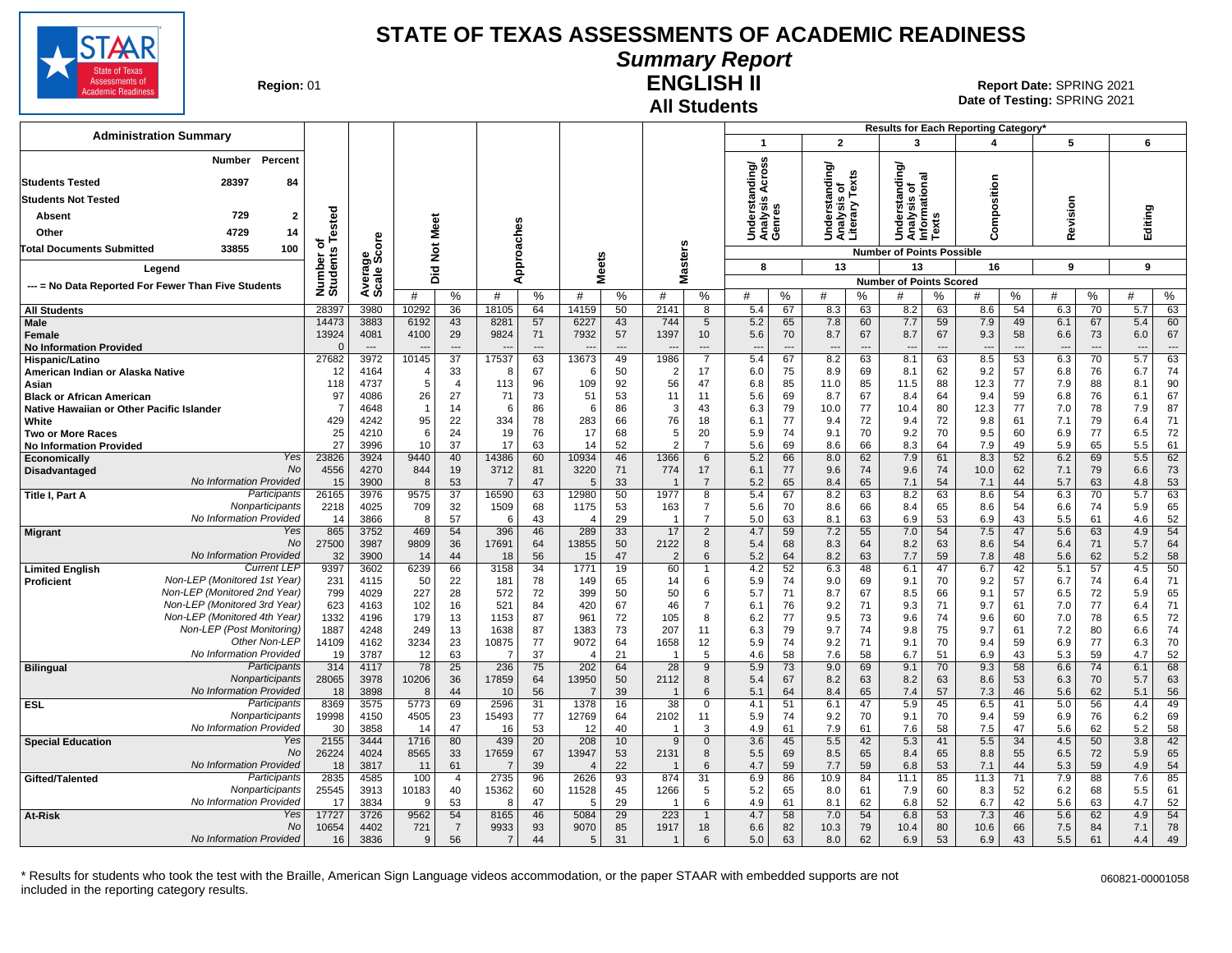

**Constructed Responses Summary Report**

**Region: 01** 

**All Students ENGLISH II**

**Date of Testing:**  SPRING 2021 01 **Report Date:** SPRING 2021

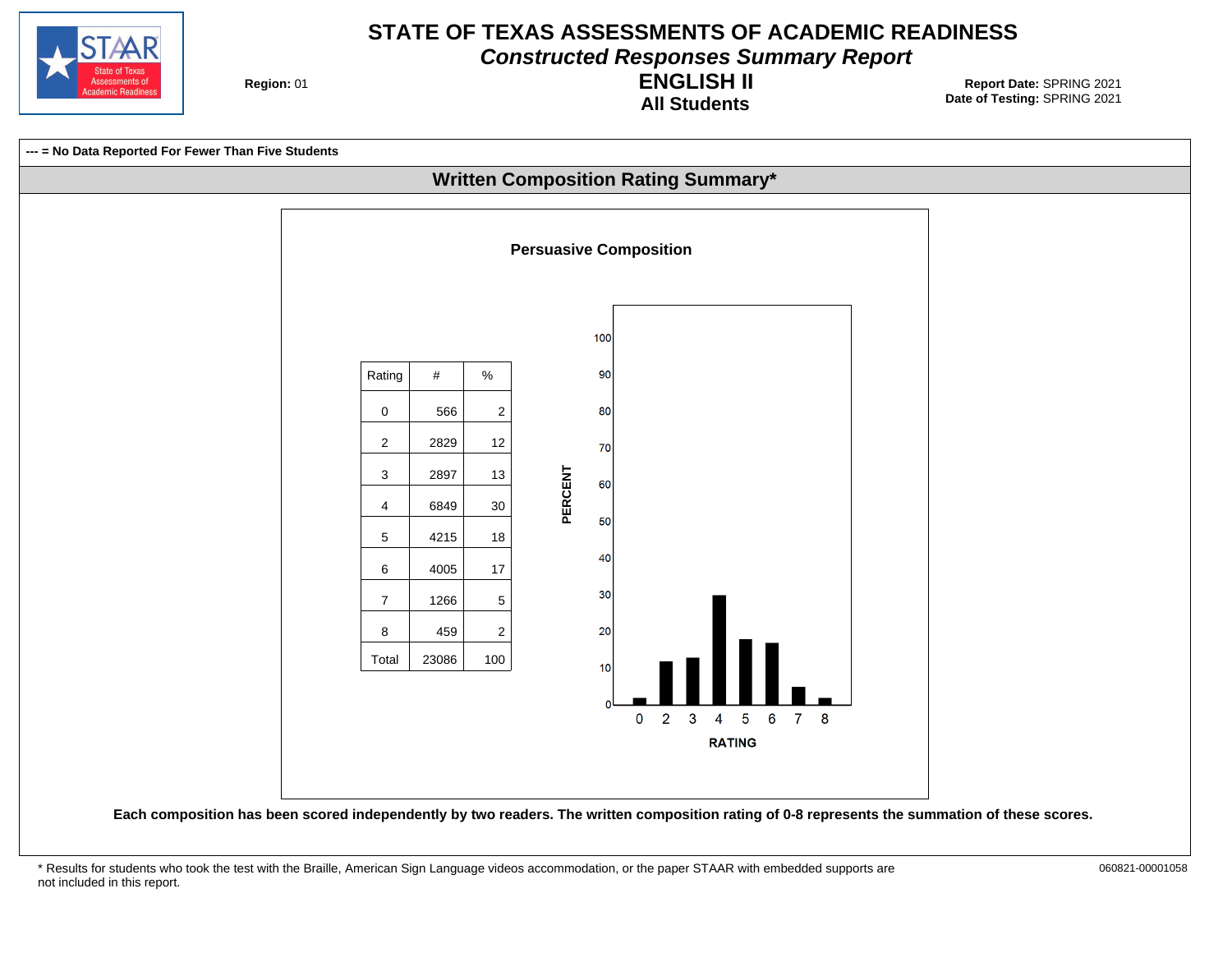

**Region: 01** 

**All Students ENGLISH II**

**Date of Testing:**  SPRING 2021 01 **Report Date:** SPRING 2021



\* Results for students who took the test with the Braille, American Sign Language videos accommodation, or the paper STAAR with embedded supports are 060821-00001058 not included in this report. \*\*Test form version DO specifies that a secondary form was offered to the candidate during the 5 week extended period of testing.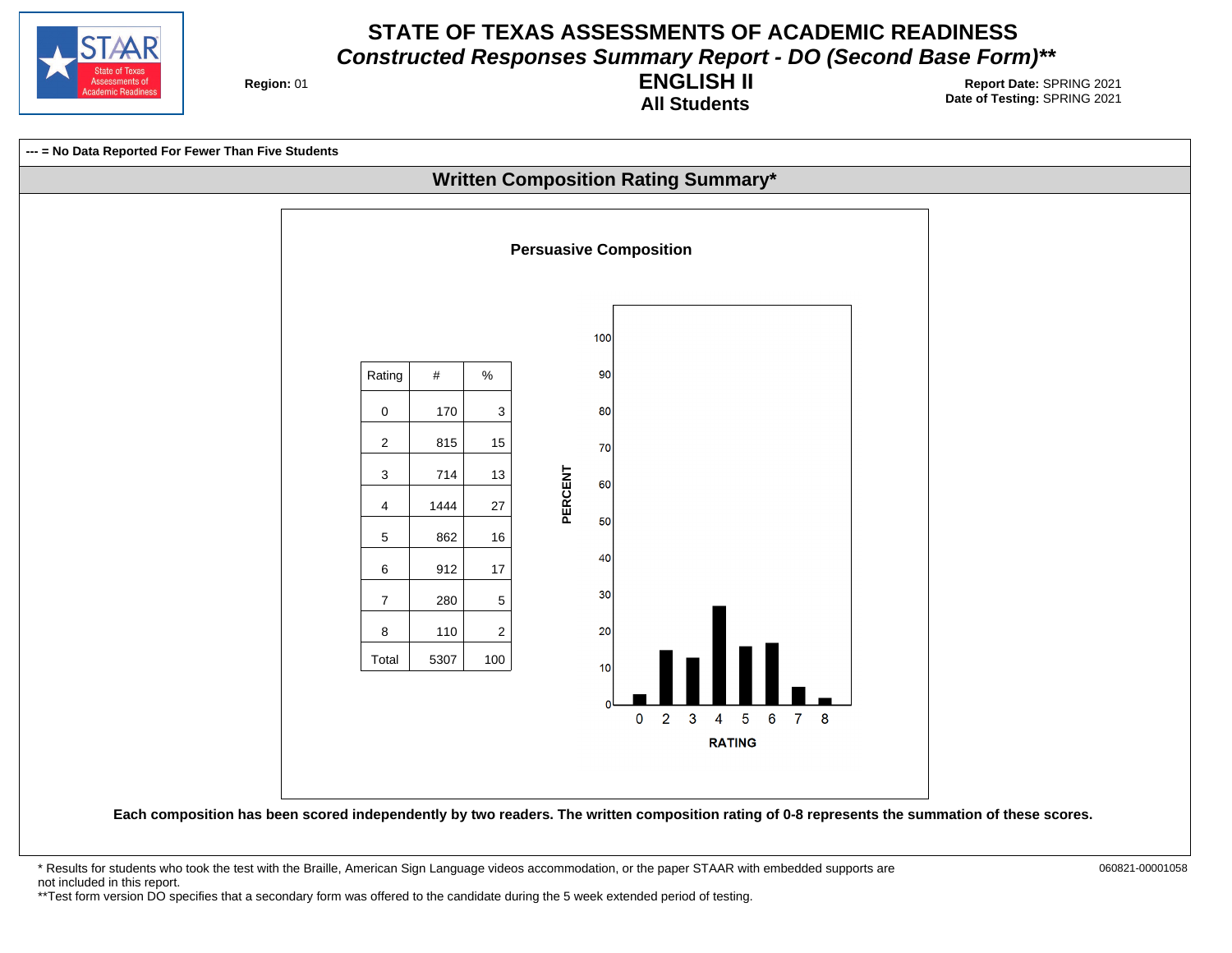

**Summary Report**

**Region: 01** 

# **First-Time Tested Students**

**ENGLISH II** 01 **Report Date:** SPRING 2021 **Date of Testing:**  SPRING 2021

| <b>Administration Summary</b>                                                 |                      |                        |                               |                |              |                      |                  |                      |                        |                      |                                                       |              |                                              |                      |                                             |                                | <b>Results for Each Reporting Category</b> |                                |                                 |                      |                                 |          |
|-------------------------------------------------------------------------------|----------------------|------------------------|-------------------------------|----------------|--------------|----------------------|------------------|----------------------|------------------------|----------------------|-------------------------------------------------------|--------------|----------------------------------------------|----------------------|---------------------------------------------|--------------------------------|--------------------------------------------|--------------------------------|---------------------------------|----------------------|---------------------------------|----------|
|                                                                               |                      |                        |                               |                |              |                      |                  |                      |                        |                      | $\overline{\mathbf{1}}$                               |              | $\overline{2}$                               |                      | 3                                           |                                |                                            |                                | 5                               |                      | 6                               |          |
| Percent<br>Number                                                             |                      |                        |                               |                |              |                      |                  |                      |                        |                      |                                                       |              |                                              |                      | ৯                                           |                                |                                            |                                |                                 |                      |                                 |          |
| 25028<br><b>Students Tested</b><br>85                                         |                      |                        |                               |                |              |                      |                  |                      |                        |                      | Across<br>Understanding/<br>Analysis Across<br>Genres |              | erstanding/                                  | Fexts                | indin                                       | ᠊ᢛ                             |                                            |                                |                                 |                      |                                 |          |
| <b>Students Not Tested</b>                                                    |                      |                        |                               |                |              |                      |                  |                      |                        |                      |                                                       |              | ठ                                            |                      | ō<br>ত                                      | ã                              | omposition                                 |                                |                                 |                      |                                 |          |
| 539<br>$\overline{\mathbf{2}}$<br>Absent                                      |                      |                        |                               |                |              |                      |                  |                      |                        |                      |                                                       |              | Understar<br>Analysis <b>(</b><br>Literary T |                      | Understa<br>Analysis<br>Informatic<br>Texts |                                |                                            |                                | evision                         |                      | Editing                         |          |
| 3726<br>13<br>Other                                                           | ested                |                        | Meet                          |                |              |                      |                  |                      |                        |                      |                                                       |              |                                              |                      |                                             |                                |                                            |                                |                                 |                      |                                 |          |
| 29293<br>100<br><b>Total Documents Submitted</b>                              | $\circ$              | ၑ                      |                               |                |              |                      |                  |                      | n                      |                      |                                                       |              |                                              |                      |                                             |                                | Õ                                          |                                | ě                               |                      |                                 |          |
| Legend                                                                        | Number o<br>Students | Average<br>Scale Scor  | $\frac{5}{2}$                 |                | pproaches    |                      | Meets            |                      | laster:                |                      | 8                                                     |              | 13                                           |                      | <b>Number of Points Possible</b><br>13      |                                | 16                                         |                                | 9                               |                      | 9                               |          |
|                                                                               |                      |                        | 고.<br>۵                       |                | ⋖            |                      |                  |                      | Σ                      |                      |                                                       |              |                                              |                      | <b>Number of Points Scored</b>              |                                |                                            |                                |                                 |                      |                                 |          |
| --- = No Data Reported For Fewer Than Five Students                           |                      |                        | #                             | %              | #            | %                    | #                | %                    | #                      | %                    | #                                                     | %            | #                                            | %                    | #                                           | %                              | #                                          | %                              | #                               | %                    | #                               | %        |
| <b>All Students</b>                                                           | 25028                | 4044                   | 7667                          | 31             | 17361        | 69                   | 13945            | 56                   | 2141                   | 9                    | 5.6                                                   | 70           | 8.6                                          | 66                   | 8.5                                         | 66                             | 8.8                                        | 55                             | 6.5                             | 73                   | 5.9                             | 66       |
| <b>Male</b>                                                                   | 12488                | 3947                   | 4608                          | 37             | 7880         | 63                   | 6108             | 49                   | 744                    | 6                    | 5.4                                                   | 68           | 8.2                                          | 63                   | 8.1                                         | 62                             | 8.2                                        | 51                             | 6.3                             | 70                   | 5.6                             | 62       |
| Female<br><b>No Information Provided</b>                                      | 12540                | 4141<br>$\overline{a}$ | 3059                          | 24<br>$-$ --   | 9481         | 76<br>$\overline{a}$ | 7837             | 62<br>$\overline{a}$ | 1397                   | 11                   | 5.8                                                   | 72<br>$\sim$ | 9.0<br>---                                   | 70<br>$\overline{a}$ | 9.0<br>---                                  | 70<br>$\overline{\phantom{a}}$ | 9.5<br>$\overline{\phantom{a}}$            | 60<br>$\overline{\phantom{a}}$ | 6.8<br>$\overline{\phantom{a}}$ | 76<br>$\overline{a}$ | 6.2<br>$\overline{\phantom{a}}$ | 69       |
| Hispanic/Latino                                                               | 24346                | 4036                   | 7540                          | 31             | 16806        | 69                   | 13466            | 55                   | 1986                   | 8                    | 5.6                                                   | 70           | 8.6                                          | 66                   | 8.5                                         | 65                             | 8.8                                        | 55                             | 6.5                             | 73                   | 5.9                             | 65       |
| American Indian or Alaska Native                                              | -11                  | 4206                   | 3                             | 27             | -8           | 73                   | 6                | 55                   | 2                      | 18                   | 6.2                                                   | 77           | 9.1                                          | 70                   | 8.3                                         | 64                             | 9.3                                        | 58                             | 6.7                             | 75                   | 6.9                             | 77       |
| Asian                                                                         | 116                  | 4751                   | $\overline{4}$                | 3              | 112          | 97                   | 108              | 93                   | 56                     | 48                   | 6.8                                                   | 85           | 11.1                                         | 85                   | 11.6                                        | 89                             | 12.3                                       | 77                             | 8.0                             | 89                   | 8.1                             | 90       |
| <b>Black or African American</b><br>Native Hawaiian or Other Pacific Islander | 92<br>-7             | 4114<br>4648           | 24<br>$\overline{\mathbf{1}}$ | 26<br>14       | 68<br>6      | 74<br>86             | 51<br>6          | 55<br>86             | 11<br>3                | 12<br>43             | 5.6<br>6.3                                            | 70<br>79     | 8.8<br>10.0                                  | 68<br>77             | 8.5                                         | 65<br>80                       | 9.6<br>12.3                                | 60<br>77                       | 6.9<br>7.0                      | 77<br>78             | 6.1<br>7.9                      | 68<br>87 |
| White                                                                         | 410                  | 4271                   | 82                            | 20             | 328          | 80                   | 279              | 68                   | 76                     | 19                   | 6.2                                                   | 78           | 9.5                                          | 73                   | 10.4<br>9.6                                 | 74                             | 9.9                                        | 62                             | 7.2                             | 79                   | 6.5                             | 72       |
| <b>Two or More Races</b>                                                      | 24                   | 4219                   | 6                             | 25             | 18           | 75                   | 16               | 67                   | 5                      | 21                   | 6.0                                                   | 74           | 9.2                                          | 71                   | 9.3                                         | 71                             | 9.5                                        | 59                             | 6.9                             | 77                   | 6.4                             | 71       |
| <b>No Information Provided</b>                                                | 22                   | 4092                   | $\overline{7}$                | 32             | 15           | 68                   | 13               | 59                   | $\mathcal{P}$          | 9                    | 5.9                                                   | 73           | 8.8                                          | 68                   | 9.0                                         | 69                             | 8.4                                        | 52                             | 6.1                             | 68                   | 5.8                             | 65       |
| Yes<br><b>Economically</b><br>No                                              | 20846                | 3986                   | 7083                          | 34             | 13763        | 66                   | 10766            | 52                   | 1366                   | $\overline{7}$       | 5.5                                                   | 68           | 8.4                                          | 64                   | 8.3                                         | 64                             | 8.6                                        | 53                             | 6.4                             | 71                   | 5.7                             | 64       |
| Disadvantaged<br>No Information Provided                                      | 4172<br>10           | 4332<br>4062           | 579<br>5                      | 14<br>50       | 3593<br>5    | 86<br>50             | 3175<br>$\angle$ | 76<br>40             | 774                    | 19<br>10             | 6.3<br>5.7                                            | 79<br>71     | 9.9<br>8.8                                   | 76<br>68             | 9.9<br>7.9                                  | 76<br>61                       | 10.3<br>7.8                                | 64<br>49                       | 7.3<br>6.0                      | 81<br>67             | 6.8<br>5.1                      | 75<br>57 |
| Participants<br>Title I, Part A                                               | 23031                | 4041                   | 7122                          | 31             | 5909         | 69                   | 12787            | 56                   | 1977                   | 9                    | 5.6                                                   | 70           | 8.6                                          | 66                   | 8.5                                         | 66                             | 8.8                                        | 55                             | 6.5                             | 73                   | 5.9                             | 66       |
| Nonparticipants                                                               | 1988                 | 4081                   | 540                           | 27             | 1448         | 73                   | 1155             | 58                   | 163                    | 8                    | 5.8                                                   | 73           | 9.0                                          | 69                   | 8.8                                         | 67                             | 8.9                                        | 55                             | 6.8                             | 76                   | 6.0                             | 67       |
| No Information Provided                                                       | <b>C</b>             | 4028                   | 5                             | 56             |              | 44                   | 3                | 33                   | -1                     | 11                   | 5.4                                                   | 68           | 8.4                                          | 65                   | 7.8                                         | 60                             | 7.6                                        | 47                             | 5.8                             | 64                   | 4.9                             | 54       |
| Yes<br><b>Migrant</b><br>No                                                   | 726<br>24278         | 3805<br>4051           | 354<br>7305                   | 49<br>30       | 372<br>16973 | 51<br>70             | 279<br>13652     | 38<br>56             | 17<br>2122             | $\overline{2}$<br>9  | 4.9<br>5.6                                            | 61<br>70     | 7.5<br>8.6                                   | 57<br>66             | 7.3<br>8.6                                  | 56<br>66                       | 7.7<br>8.9                                 | 48<br>56                       | 5.8<br>6.6                      | 65<br>73             | 5.1<br>5.9                      | 56<br>66 |
| No Information Provided                                                       | 24                   | 4006                   | 8                             | 33             | 16           | 67                   | 14               | 58                   | $\overline{2}$         | 8                    | 5.6                                                   | 70           | 8.6                                          | 66                   | 8.3                                         | 64                             | 8.2                                        | 51                             | 5.8                             | 64                   | 5.4                             | 60       |
| <b>Current LEP</b><br><b>Limited English</b>                                  | 7414                 | 3651                   | 4513                          | 61             | 2901         | 39                   | 1727             | $\overline{23}$      | 60                     | $\mathbf 1$          | 4.4                                                   | 55           | 6.6                                          | 51                   | 6.4                                         | 49                             | 6.9                                        | 43                             | 5.3                             | 59                   | 4.7                             | 52       |
| Non-LEP (Monitored 1st Year)<br>Proficient                                    | 212                  | 4169                   | 37                            | 17             | 175          | 83                   | 146              | 69                   | 14                     | $\overline{7}$       | 6.1                                                   | 76           | 9.3                                          | 71                   | 9.4                                         | 72                             | 9.4                                        | 59                             | 6.9                             | 77                   | 6.6                             | 73       |
| Non-LEP (Monitored 2nd Year)<br>Non-LEP (Monitored 3rd Year)                  | 701                  | 4075                   | 175                           | 25             | 526          | 75                   | 388              | 55                   | 50                     | $\overline{7}$       | 5.8                                                   | 73           | 8.9                                          | 68                   | 8.8                                         | 68                             | 9.3                                        | 58                             | 6.6                             | 74                   | 6.0                             | 67       |
| Non-LEP (Monitored 4th Year)                                                  | 543<br>1253          | 4226<br>4228           | 64<br>136                     | 12<br>11       | 479<br>1117  | 88<br>89             | 404<br>948       | 74<br>76             | 46<br>105              | 8<br>8               | 6.3<br>6.3                                            | 79<br>79     | 9.6<br>9.7                                   | 74<br>74             | 9.7<br>9.8                                  | 74<br>75                       | 10.0<br>9.8                                | 62<br>61                       | 7.1<br>7.1                      | 79<br>79             | 6.6<br>6.6                      | 73<br>73 |
| Non-LEP (Post Monitoring)                                                     | 1799                 | 4274                   | 200                           | 11             | 1599         | 89                   | 1374             | 76                   | 207                    | 12                   | 6.4                                                   | 80           | 9.8                                          | 75                   | 10.0                                        | 77                             | 9.8                                        | 61                             | 7.3                             | 81                   | 6.7                             | 74       |
| Other Non-LEP                                                                 | 13095                | 4207                   | 2536                          | 19             | 10559        | 81                   | 8955             | 68                   | 1658                   | 13                   | 6.1                                                   | 76           | 9.4                                          | 73                   | 9.4                                         | 72                             | 9.6                                        | 60                             | 7.1                             | 78                   | 6.4                             | 71       |
| No Information Provided                                                       | 11                   | 3938                   | 6                             | 55             | -5           | 45                   | 3                | 27                   |                        | $\mathbf{Q}$         | 5.2                                                   | 65           | 8.1                                          | 62                   | 7.5                                         | 57                             | 7.3                                        | 45                             | 5.6                             | 63                   | 4.6                             | 52       |
| Participants<br><b>Bilingual</b>                                              | 298                  | 4137                   | 70                            | 23             | 228          | 77                   | 198              | 66                   | 28                     | 9                    | 5.9                                                   | 74           | 9.1                                          | 70                   | 9.1                                         | 70                             | 9.4                                        | 59                             | 6.7                             | 74                   | 6.2                             | 69       |
| Nonparticipants<br>No Information Provided                                    | 24718<br>12          | 4043<br>4024           | 7592<br>5                     | 31<br>42       | 17126        | 69<br>58             | 13742<br>5       | 56<br>42             | 2112<br>$\overline{1}$ | 9<br>8               | 5.6<br>5.6                                            | 70<br>70     | 8.6<br>8.6                                   | 66<br>66             | 8.5<br>8.1                                  | 66<br>62                       | 8.8<br>8.0                                 | 55<br>50                       | 6.5<br>5.9                      | 73<br>66             | 5.9<br>5.1                      | 66<br>56 |
| Participants<br><b>ESL</b>                                                    | 6450                 | 3621                   | 4103                          | 64             | 2347         | 36                   | 1338             | 21                   | 38                     | -1                   | 4.3                                                   | 54           | 6.4                                          | 50                   | 6.2                                         | 48                             | 6.7                                        | 42                             | 5.2                             | 58                   | 4.6                             | 51       |
| Nonparticipants                                                               | 18559                | 4191                   | 3557                          | 19             | 15002        | 81                   | 12597            | 68                   | 2102                   | 11                   | 6.0                                                   | 76           | 9.4                                          | 72                   | 9.4                                         | 72                             | 9.6                                        | 60                             | 7.0                             | 78                   | 6.4                             | 71       |
| No Information Provided                                                       | 19                   | 4008                   | 7                             | 37             | 12           | 63                   | 10               | 53                   | -1                     | 5                    | 5.6                                                   | 70           | 8.4                                          | 65                   | 8.5                                         | 66                             | 8.0                                        | 50                             | 5.9                             | 66                   | 5.3                             | 59       |
| Yes<br><b>Special Education</b><br><b>No</b>                                  | 1907                 | 3446<br>4093           | 1514                          | 79             | 393          | 21<br>73             | 199              | 10<br>59             | 9                      | $\mathbf{0}$<br>9    | 3.6                                                   | 46           | 5.5                                          | 43<br>68             | 5.3<br>8.8                                  | 41<br>68                       | 5.4                                        | 34                             | 4.5                             | 51                   | 3.8                             | 42<br>68 |
| No Information Provided                                                       | 23111<br>10          | 4006                   | 6148<br>5                     | 27<br>50       | 16963<br>.5  | 50                   | 13743<br>3       | 30                   | 2131                   | 10                   | 5.8<br>5.4                                            | 72<br>68     | 8.9<br>8.4                                   | 65                   | 7.8                                         | 60                             | 9.1<br>7.6                                 | 57<br>48                       | 6.7<br>5.7                      | 75<br>63             | 6.1<br>5.0                      | 56       |
| Participants<br>Gifted/Talented                                               | 2818                 | 4590                   | 91                            | $\overline{3}$ | 2727         | 97                   | 2623             | 93                   | 874                    | $\overline{31}$      | 6.9                                                   | 86           | 10.9                                         | 84                   | 11.1                                        | 86                             | 11.3                                       | $\overline{71}$                | 7.9                             | 88                   | 7.6                             | 85       |
| Nonparticipants                                                               | 22198                | 3975                   | 7570                          | 34             | 14628        | 66                   | 11318            | 51                   | 1266                   | 6                    | 5.4                                                   | 68           | 8.3                                          | 64                   | 8.2                                         | 63                             | 8.5                                        | 53                             | 6.4                             | 71                   | 5.7                             | 63       |
| No Information Provided                                                       | 12                   | 3943                   | 6                             | 50             | -6           | 50                   | $\angle$         | 33                   |                        | 8                    | 5.2                                                   | 65           | 8.3                                          | 64                   | 7.3                                         | 56                             | 7.2                                        | 45                             | 5.9                             | 66                   | 4.9                             | 55       |
| Yes<br>At-Risk<br>No                                                          | 14562<br>10455       | 3778<br>4415           | 7049<br>612                   | 48<br>6        | 7513<br>9843 | 52<br>94             | 4917<br>9024     | 34<br>86             | 223<br>1917            | $\overline{2}$<br>18 | 4.9<br>6.6                                            | 61<br>83     | 7.3<br>10.4                                  | 57<br>80             | 7.2<br>10.5                                 | 55<br>81                       | 7.5<br>10.7                                | 47<br>67                       | 5.8<br>7.6                      | 65<br>84             | 5.1<br>7.1                      | 56<br>79 |
| No Information Provided                                                       | 11                   | 3955                   | 6                             | 55             | 5            | 45                   | $\overline{4}$   | 36                   |                        | 9                    | 5.4                                                   | 67           | 8.2                                          | 63                   | 7.5                                         | 58                             | 7.5                                        | 47                             | 5.7                             | 64                   | 4.5                             | 49       |
|                                                                               |                      |                        |                               |                |              |                      |                  |                      |                        |                      |                                                       |              |                                              |                      |                                             |                                |                                            |                                |                                 |                      |                                 |          |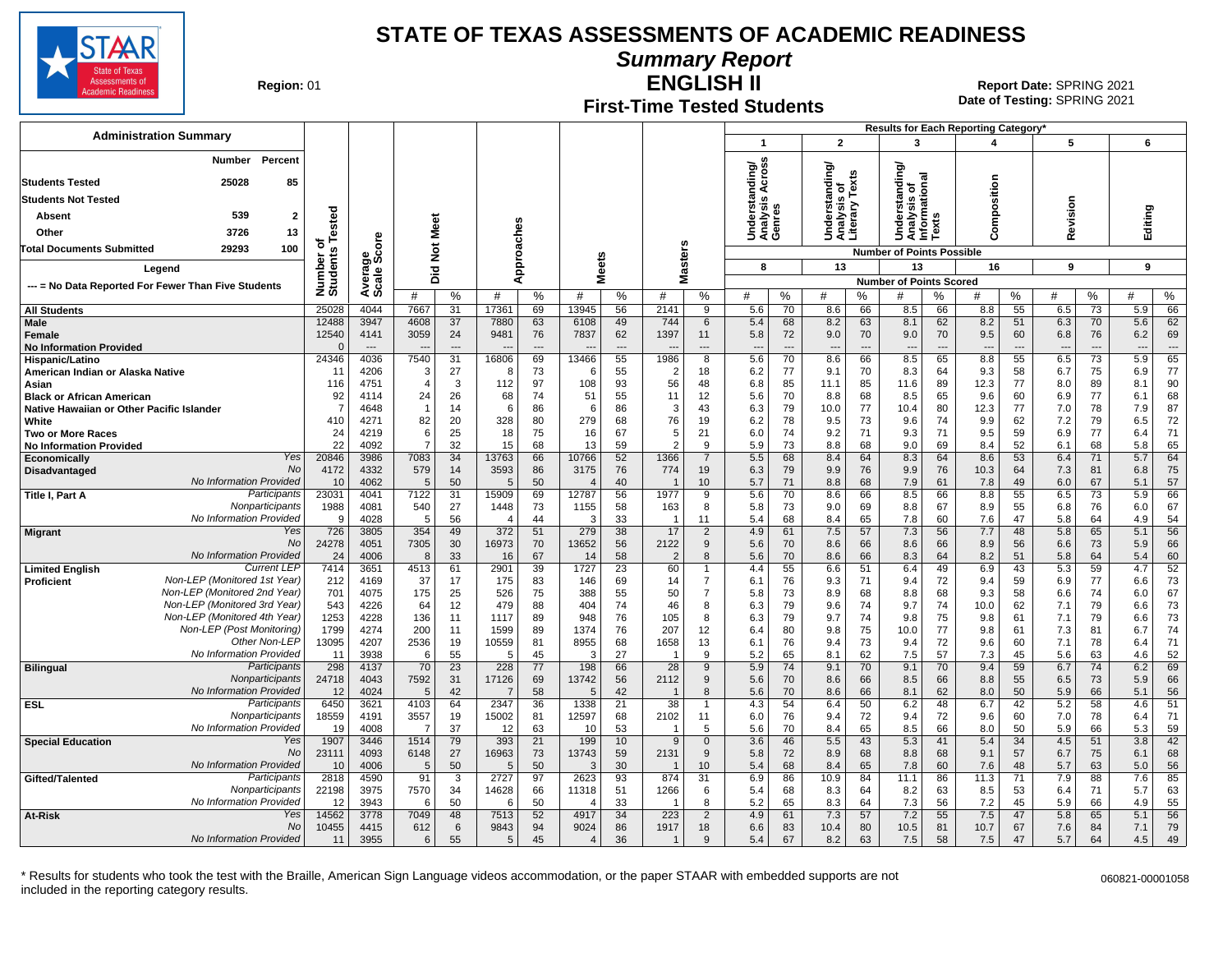

**Constructed Responses Summary Report**

**Region: 01** 

**First-Time Tested Students ENGLISH II**

**Date of Testing:**  SPRING 2021 01 **Report Date:** SPRING 2021

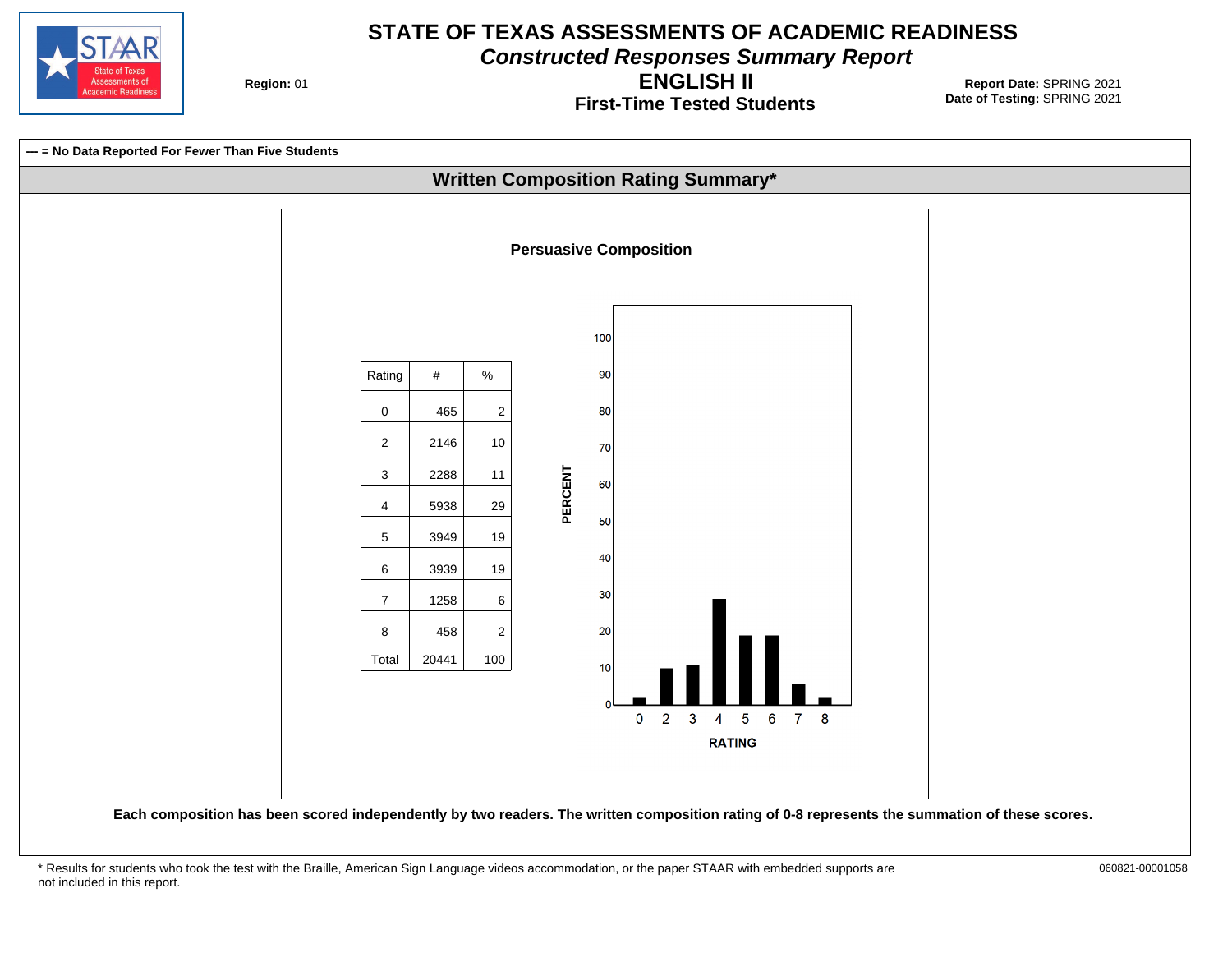

**Region: 01** 

**First-Time Tested Students ENGLISH II**

**Date of Testing:**  SPRING 2021 01 **Report Date:** SPRING 2021

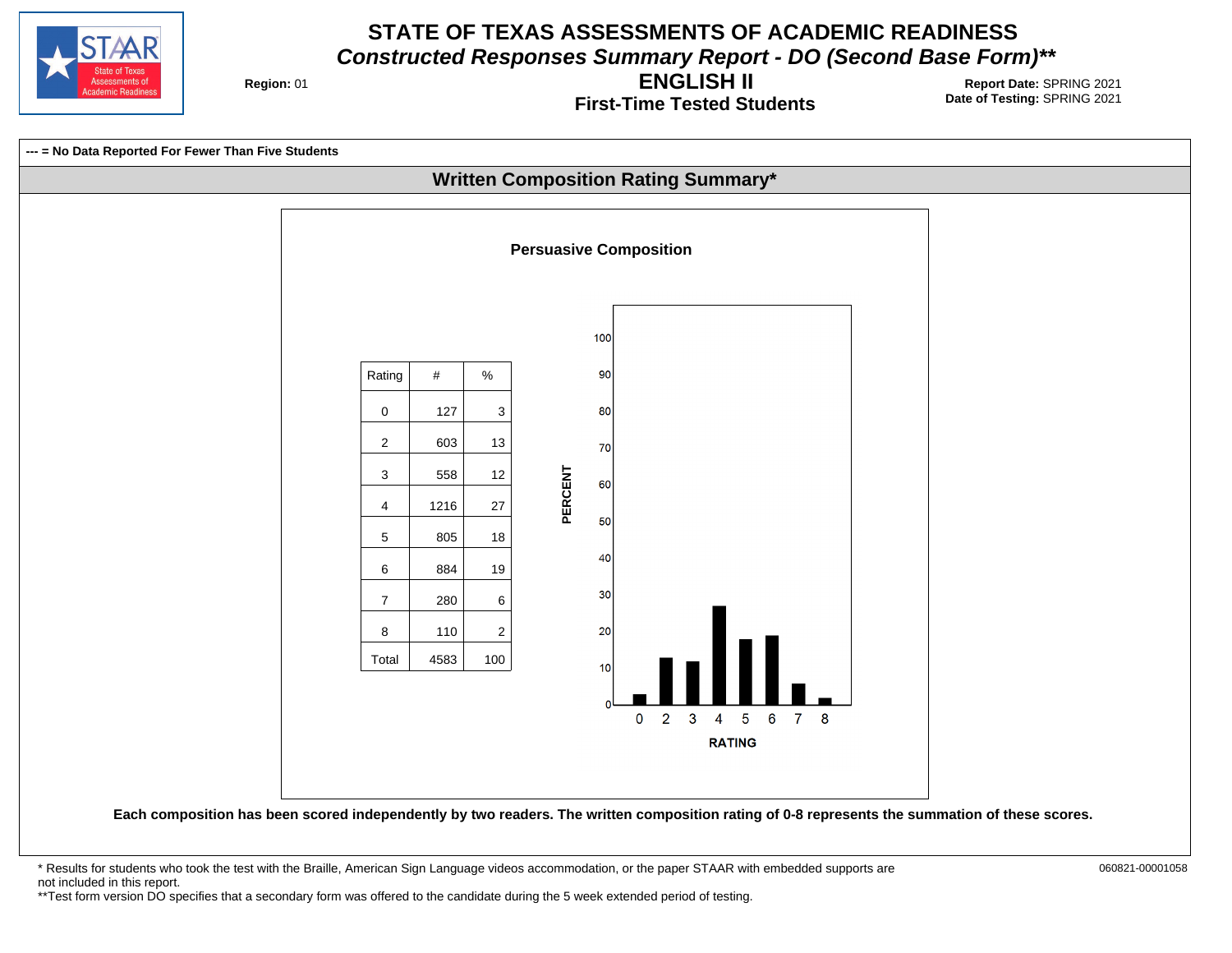

# **Summary Report**

**Region: 01** 

#### **Retested Students ENGLISH II**

**Date of Testing:**  SPRING 2021 01 **Report Date:** SPRING 2021

| <b>Administration Summary</b>                                |                      |                                  |                                  |                |                                            |                      |                       |                    |                              |                               |                                                                   |                                  |                      | Results for Each Reporting Category' |                          |                                 |                                |                                 |                                |            |                                |
|--------------------------------------------------------------|----------------------|----------------------------------|----------------------------------|----------------|--------------------------------------------|----------------------|-----------------------|--------------------|------------------------------|-------------------------------|-------------------------------------------------------------------|----------------------------------|----------------------|--------------------------------------|--------------------------|---------------------------------|--------------------------------|---------------------------------|--------------------------------|------------|--------------------------------|
|                                                              |                      |                                  |                                  |                |                                            |                      |                       |                    |                              |                               | $\mathbf{1}$                                                      | $\overline{2}$                   |                      | 3                                    |                          | 4                               |                                | 5                               |                                | 6          |                                |
| Percent<br><b>Number</b>                                     |                      |                                  |                                  |                |                                            |                      |                       |                    |                              |                               | tanding/<br>is Across                                             |                                  |                      |                                      |                          |                                 |                                |                                 |                                |            |                                |
| 3369<br>74<br><b>Students Tested</b>                         |                      |                                  |                                  |                |                                            |                      |                       |                    |                              |                               | Acro:                                                             | rstanding/<br>ō                  | Texts                | tanding/<br>ö                        | $\overline{2}$<br>δ      |                                 |                                |                                 |                                |            |                                |
| <b>Students Not Tested</b>                                   |                      |                                  |                                  |                |                                            |                      |                       |                    |                              |                               |                                                                   |                                  |                      |                                      |                          |                                 |                                |                                 |                                |            |                                |
| 190<br>Absent<br>4                                           |                      |                                  |                                  |                |                                            |                      |                       |                    |                              |                               | Understa<br>Analysis<br>Genres                                    | Understa<br>Analysis<br>Literary |                      | Understa<br>Analysis<br>Informatio   | ŵ                        | Composition                     |                                | Revision                        |                                | Editing    |                                |
| 22<br>1003<br>Other                                          | Tested               |                                  | Meet                             |                |                                            |                      |                       |                    |                              |                               |                                                                   |                                  |                      |                                      | $\overline{\mathrm{s}}$  |                                 |                                |                                 |                                |            |                                |
| 4562<br>100<br>Total Documents Submitted                     | ত                    |                                  | $\frac{5}{2}$                    |                | pproaches                                  |                      |                       |                    |                              |                               |                                                                   |                                  |                      | <b>Number of Points Possible</b>     |                          |                                 |                                |                                 |                                |            |                                |
|                                                              | Number o<br>Students |                                  |                                  |                |                                            |                      | <b>Meets</b>          |                    |                              | Masters                       | 8                                                                 | 13                               |                      | 13                                   |                          | 16                              |                                | 9                               |                                | 9          |                                |
| Legend                                                       |                      |                                  | 고.<br>ه                          |                | ⋖                                          |                      |                       |                    |                              |                               |                                                                   |                                  |                      | <b>Number of Points Scored</b>       |                          |                                 |                                |                                 |                                |            |                                |
| --- = No Data Reported For Fewer Than Five Students          |                      | Average<br>Scale Score           | #                                | $\%$           | #                                          | %                    | #                     | %                  | #                            | %                             | %<br>#                                                            | #                                | %                    | #                                    | %                        | #                               | %                              | #                               | %                              | #          | ℅                              |
| <b>All Students</b>                                          | 3369                 | 3503                             | 2625                             | 78             | 744                                        | 22                   | 214                   | 6                  | 0                            | $\mathbf 0$                   | 3.8<br>48                                                         | 5.6                              | 43                   | 5.4                                  | 42                       | 6.5                             | 40                             | 4.7                             | 53                             | 4.2        | 46                             |
| Male                                                         | 1985                 | 3478                             | 1584                             | 80             | 401                                        | 20                   | 119                   | 6                  | $\mathbf 0$                  | $\mathbf 0$                   | 3.8<br>47                                                         | 5.5                              | 42                   | 5.3                                  | 40                       | 6.1                             | 38                             | 4.7                             | 52                             | 4.1        | 45                             |
| <b>Female</b><br><b>No Information Provided</b>              | 1384<br>$\Omega$     | 3538<br>$\overline{\phantom{a}}$ | 1041                             | 75<br>$-$ --   | 343                                        | 25<br>$\overline{a}$ | 95                    | $\overline{7}$     | $\mathbf{0}$                 | $\mathbf{0}$<br>---           | 3.9<br>48<br>$\sim$<br>$\overline{a}$                             | 5.7<br>$\sim$                    | 44<br>$\overline{a}$ | 5.6<br>$\sim$                        | 43<br>$\sim$             | 7.0                             | 44                             | 4.8                             | 54<br>$\overline{a}$           | 4.3        | 47<br>$\overline{a}$           |
| Hispanic/Latino                                              | 3336                 | 3501                             | 2605                             | 78             | 731                                        | 22                   | 207                   | 6                  | $\Omega$                     | $\mathbf 0$                   | 3.8<br>48                                                         | 5.6                              | 43                   | 5.4                                  | 42                       | 6.5                             | 40                             | 4.7                             | 53                             | 4.2        | 46                             |
| American Indian or Alaska Native                             |                      | $\sim$                           |                                  | ---            | $\overline{\phantom{a}}$                   | $---$                |                       |                    | --                           | $\overline{\phantom{a}}$      | $\overline{\phantom{a}}$<br>---                                   | $\overline{\phantom{a}}$         | ---                  | ---                                  | $\ddotsc$                | $\sim$                          | ---                            | $\overline{\phantom{a}}$        | ---                            | ---        | $\overline{\phantom{a}}$       |
| Asian<br><b>Black or African American</b>                    | $\overline{2}$<br>5  | $\overline{\phantom{a}}$<br>3575 | $\overline{a}$<br>$\overline{2}$ | ---<br>40      | $\overline{\phantom{a}}$<br>3              | $\overline{a}$<br>60 | ---<br>$\Omega$       | ---<br>$\mathbf 0$ | ---<br>$\Omega$              | $\overline{a}$<br>$\mathbf 0$ | $\overline{\phantom{a}}$<br>$\overline{\phantom{a}}$<br>4.6<br>58 | $\overline{\phantom{a}}$<br>5.8  | $\overline{a}$<br>45 | ---<br>6.0                           | ---<br>46                | $\overline{\phantom{a}}$<br>6.4 | $\overline{\phantom{a}}$<br>40 | $\overline{\phantom{a}}$<br>5.0 | $\overline{\phantom{a}}$<br>56 | ---<br>5.0 | ---<br>56                      |
| Native Hawaiian or Other Pacific Islander                    | $\Omega$             | $\overline{\phantom{a}}$         | ---                              | $\overline{a}$ | ---                                        | ---                  |                       | $\ddotsc$          | ÷.,                          | $\overline{a}$                | $\overline{a}$<br>$\overline{\phantom{a}}$                        | $\overline{\phantom{a}}$         | ---                  | ---                                  | ---                      |                                 | $\overline{\phantom{a}}$       | $\overline{\phantom{a}}$        | $\overline{\phantom{a}}$       | ---        | ---                            |
| White                                                        | 19                   | 3614                             | 13                               | 68             | 6                                          | 32                   | $\overline{4}$        | 21                 | $\Omega$                     | $\mathbf 0$                   | 4.3<br>53                                                         | 6.6                              | 51                   | 5.4                                  | 42                       | 7.9                             | 49                             | 5.2                             | 57                             | 4.3        | 48                             |
| <b>Two or More Races</b>                                     | -1                   | $\sim$                           | $\overline{\phantom{a}}$<br>3    | ---            | $\overline{\phantom{a}}$<br>$\overline{2}$ | $\overline{a}$<br>40 | ---                   | $\sim$             | ---<br>$\Omega$              | ---<br>$\Omega$               | $\overline{\phantom{a}}$<br>$\overline{\phantom{a}}$              | $\overline{\phantom{a}}$         | $\overline{a}$       | $\overline{a}$                       | $\overline{\phantom{a}}$ | $---$                           | $\overline{\phantom{a}}$       | $\overline{a}$                  | $\overline{\phantom{a}}$       | ---<br>4.2 | $\overline{\phantom{a}}$<br>47 |
| <b>No Information Provided</b><br>Yes<br>Economically        | 5<br>2980            | 3574<br>3491                     | 2357                             | 60<br>79       | 623                                        | 21                   | 168                   | 20<br>6            | $\mathbf{0}$                 | $\mathbf{0}$                  | 4.2<br>53<br>3.8<br>47                                            | 7.6<br>5.5                       | 58<br>42             | 5.4<br>5.3                           | 42<br>41                 | 5.6<br>6.4                      | 35<br>40                       | 5.0<br>4.7                      | 56<br>52                       | 4.1        | 46                             |
| No<br>Disadvantaged                                          | 384                  | 3588                             | 265                              | 69             | 119                                        | 31                   | 45                    | 12                 | $\Omega$                     | $\mathbf 0$                   | 4.2<br>53                                                         | 6.2                              | 48                   | 5.9                                  | 45                       | 6.8                             | 43                             | 5.1                             | 57                             | 4.5        | 50                             |
| No Information Provided                                      | 5                    | 3574                             | 3                                | 60             | $\overline{2}$                             | 40                   |                       | 20                 | $\Omega$                     | $\Omega$                      | 4.2<br>53                                                         | 7.6                              | 58                   | 5.4                                  | 42                       | 5.6                             | 35                             | 5.0                             | 56                             | 4.2        | 47                             |
| Participants<br>Title I, Part A<br>Nonparticipants           | 3134<br>230          | 3500<br>3540                     | 2453<br>169                      | 78<br>73       | 681<br>61                                  | 22<br>27             | 193<br>20             | 6<br>9             | $\mathbf 0$<br>$\mathbf 0$   | $\mathbf 0$<br>$\mathbf 0$    | 3.8<br>48<br>4.0<br>50                                            | 5.6<br>5.9                       | 43<br>45             | 5.4<br>5.6                           | 42<br>43                 | 6.5<br>6.3                      | 40<br>40                       | 4.7<br>5.1                      | 52<br>57                       | 4.1<br>4.4 | 46<br>49                       |
| No Information Provided                                      | 5                    | 3574                             | 3                                | 60             | $\overline{2}$                             | 40                   |                       | 20                 | $\Omega$                     | 0                             | 4.2<br>53                                                         | 7.6                              | 58                   | 5.4                                  | 42                       | 5.6                             | 35                             | 5.0                             | 56                             | 4.2        | 47                             |
| Yes<br><b>Migrant</b>                                        | 139                  | 3477                             | 115                              | 83             | 24                                         | 17                   | 10                    | $\overline{7}$     | $\mathbf{0}$                 | $\overline{0}$                | 3.8<br>47                                                         | 5.6                              | 43                   | 5.2                                  | 40                       | 6.4                             | 40                             | 4.5                             | 50                             | 3.9        | 43                             |
| No<br>No Information Provided                                | 3222                 | 3503<br>3581                     | 2504<br>6                        | 78<br>75       | 718<br>$\overline{2}$                      | 22<br>25             | 203                   | 6<br>13            | $\mathbf 0$<br>$\Omega$      | $\mathbf 0$<br>$\mathbf 0$    | 3.8<br>48<br>3.9<br>48                                            | 5.6                              | 43                   | 5.4<br>5.6                           | 42<br>43                 | 6.5<br>6.5                      | 40<br>41                       | 4.7<br>4.9                      | 53<br>54                       | 4.2<br>4.8 | 46                             |
| <b>Current LEP</b><br><b>Limited English</b>                 | 8<br>1983            | 3420                             | 1726                             | 87             | 257                                        | 13                   | 44                    | $\overline{2}$     | $\mathbf 0$                  | $\Omega$                      | 3.4<br>43                                                         | 6.9<br>5.0                       | 53<br>39             | 4.9                                  | 38                       | 6.0                             | 38                             | 4.4                             | 49                             | 3.9        | 53<br>43                       |
| Non-LEP (Monitored 1st Year)<br><b>Proficient</b>            | 19                   | 3506                             | 13                               | 68             | -6                                         | 32                   | -3                    | 16                 | $\Omega$                     | $\mathbf 0$                   | 4.2<br>53                                                         | 5.7                              | 44                   | 5.9                                  | 45                       | 6.1                             | 38                             | 4.3                             | 47                             | 4.1        | 46                             |
| Non-LEP (Monitored 2nd Year)                                 | 98                   | 3697                             | 52                               | 53             | 46                                         | 47                   | 11                    | 11                 | $\Omega$                     | $\Omega$                      | 4.8<br>60                                                         | 7.2                              | 55                   | 6.8                                  | 52                       | 7.3                             | 46                             | 5.5                             | 62                             | 4.7        | 52                             |
| Non-LEP (Monitored 3rd Year)<br>Non-LEP (Monitored 4th Year) | 80<br>79             | 3735<br>3687                     | 38<br>43                         | 48<br>54       | 42<br>36                                   | 53<br>46             | 16<br>13              | 20<br>16           | $\Omega$<br>$\Omega$         | $\mathbf 0$<br>$\Omega$       | 59<br>4.7<br>56<br>4.5                                            | 7.1<br>6.7                       | 54<br>52             | 6.6<br>6.8                           | 51<br>53                 | 8.1<br>7.8                      | 51<br>49                       | 5.8<br>5.2                      | 65<br>58                       | 5.1<br>4.8 | 57<br>53                       |
| Non-LEP (Post Monitoring)                                    | 88                   | 3724                             | 49                               | 56             | 39                                         | 44                   | 9                     | 10                 | $\Omega$                     | $\Omega$                      | 5.0<br>63                                                         | 7.2                              | 55                   | 6.8                                  | 52                       | 7.3                             | 46                             | 5.7                             | 64                             | 5.1        | 57                             |
| Other Non-LEP                                                | 1014                 | 3593                             | 698                              | 69             | 316                                        | 31                   | 117                   | 12                 | $\Omega$                     | $\mathbf 0$                   | 4.3<br>54                                                         | 6.2                              | 48                   | 5.9                                  | 46                       | 6.9                             | 43                             | 5.2                             | 57                             | 4.4        | 49                             |
| No Information Provided<br>Participants<br><b>Bilingual</b>  | 8<br>16              | 3581<br>3748                     | 6<br>8                           | 75<br>50       | $\overline{2}$<br>$\mathcal{R}$            | 25<br>50             | -1<br>$\overline{4}$  | 13<br>25           | $\Omega$<br>$\mathbf 0$      | $\mathbf 0$<br>$\mathbf{0}$   | 3.9<br>48<br>5.3<br>66                                            | 6.9<br>6.9                       | 53<br>53             | 5.6<br>8.1                           | 43<br>63                 | 6.5<br>7.3                      | 41<br>45                       | 4.9<br>5.6                      | 54<br>62                       | 4.8<br>4.4 | 53<br>49                       |
| Nonparticipants                                              | 3347                 | 3501                             | 2614                             | 78             | 733                                        | 22                   | 208                   | 6                  | $\Omega$                     | $\mathbf{0}$                  | 3.8<br>48                                                         | 5.6                              | 43                   | 5.4                                  | 42                       | 6.5                             | 40                             | 4.7                             | 53                             | 4.2        | 46                             |
| No Information Provided                                      | 6                    | 3645                             | 3                                | 50             | 3                                          | 50                   | $\overline{2}$        | 33                 | $\Omega$                     | $\mathbf 0$                   | 4.2<br>52                                                         | 8.0                              | 62                   | 6.0                                  | 46                       | 6.0                             | 38                             | 5.0                             | 56                             | 5.0        | 56                             |
| Participants<br><b>ESL</b><br>Nonparticipants                | 1919                 | 3418                             | 1670                             | 87             | 249                                        | 13                   | 40                    | 2                  | $\Omega$                     | $\mathbf 0$                   | 3.4<br>43                                                         | 5.0                              | 39                   | 4.9                                  | 38                       | 6.0                             | 38                             | 4.4                             | 48                             | 3.9        | 43                             |
| No Information Provided                                      | 1439<br>11           | 3614<br>3599                     | 948<br>$\overline{7}$            | 66<br>64       | 491<br>$\overline{4}$                      | 34<br>36             | 172<br>$\overline{2}$ | 12<br>18           | 0<br>$\Omega$                | 0<br>$\Omega$                 | 4.4<br>55<br>3.6<br>45                                            | 6.4<br>7.0                       | 49<br>54             | 6.1<br>5.9                           | 47<br>45                 | 7.0<br>6.5                      | 44<br>41                       | 5.2<br>4.9                      | 58<br>55                       | 4.5<br>5.0 | 50<br>56                       |
| Yes<br><b>Special Education</b>                              | 248                  | 3429                             | 202                              | 81             | 46                                         | 19                   | 9                     | $\overline{4}$     | $\mathbf{0}$                 | $\mathbf 0$                   | 3.6<br>44                                                         | 5.4                              | 41                   | 5.2                                  | 40                       | 5.7                             | 35                             | 4.4                             | 49                             | 3.8        | 42                             |
| No                                                           | 3113                 | 3508                             | 2417                             | 78             | 696                                        | 22                   | 204                   | $\overline{7}$     | $\mathbf 0$                  | $\mathbf 0$                   | 3.9<br>48                                                         | 5.6                              | 43                   | 5.4                                  | 42                       | 6.5                             | 41                             | 4.8                             | 53                             | 4.2        | 47                             |
| No Information Provided<br>Participants<br>Gifted/Talented   | 8<br>17              | 3581<br>3735                     | 6<br>9                           | 75<br>53       | $\overline{2}$<br>8                        | 25<br>47             | 3                     | 13<br>18           | $\mathbf{0}$<br>$\mathbf 0$  | $\mathbf{0}$<br>$\mathbf 0$   | 3.9<br>48<br>5.1<br>64                                            | 6.9<br>7.6                       | 53<br>59             | 5.6<br>6.0                           | 43<br>46                 | 6.5<br>7.8                      | 41<br>49                       | 4.9<br>5.8                      | 54<br>65                       | 4.8<br>4.8 | 53<br>54                       |
| Nonparticipants                                              | 3347                 | 3501                             | 2613                             | 78             | 734                                        | 22                   | 210                   | 6                  | $\Omega$                     | $\mathbf 0$                   | 3.8<br>48                                                         | 5.6                              | 43                   | 5.4                                  | 42                       | 6.5                             | 40                             | 4.7                             | 53                             | 4.2        | 46                             |
| No Information Provided                                      | 5                    | 3574                             | 3                                | 60             | $\mathcal{P}$                              | 40                   |                       | 20                 | $\Omega$                     | $\Omega$                      | 4.2<br>53                                                         | 7.6                              | 58                   | 5.4                                  | 42                       | 5.6                             | 35                             | 5.0                             | 56                             | 4.2        | 47                             |
| Yes<br><b>At-Risk</b>                                        | 3165                 | 3489                             | 2513                             | 79             | 652                                        | 21                   | 167                   | 5                  | $\Omega$                     | $\Omega$                      | 3.8<br>47                                                         | 5.5                              | 42                   | 5.3                                  | 41                       | 6.4                             | 40                             | 4.7                             | 52                             | 4.1        | 46                             |
| No<br>No Information Provided                                | 199<br>5             | 3719<br>3574                     | 109<br>3                         | 55<br>60       | 90<br>$\overline{2}$                       | 45<br>40             | 46<br>$\overline{1}$  | 23<br>20           | $\mathbf{0}$<br>$\mathbf{0}$ | $\Omega$<br>$\Omega$          | 4.9<br>61<br>4.2<br>53                                            | 7.1<br>7.6                       | 54<br>58             | 6.7<br>5.4                           | 51<br>42                 | 7.5<br>5.6                      | 47<br>35                       | 5.6<br>5.0                      | 62<br>56                       | 5.0<br>4.2 | 55<br>47                       |
|                                                              |                      |                                  |                                  |                |                                            |                      |                       |                    |                              |                               |                                                                   |                                  |                      |                                      |                          |                                 |                                |                                 |                                |            |                                |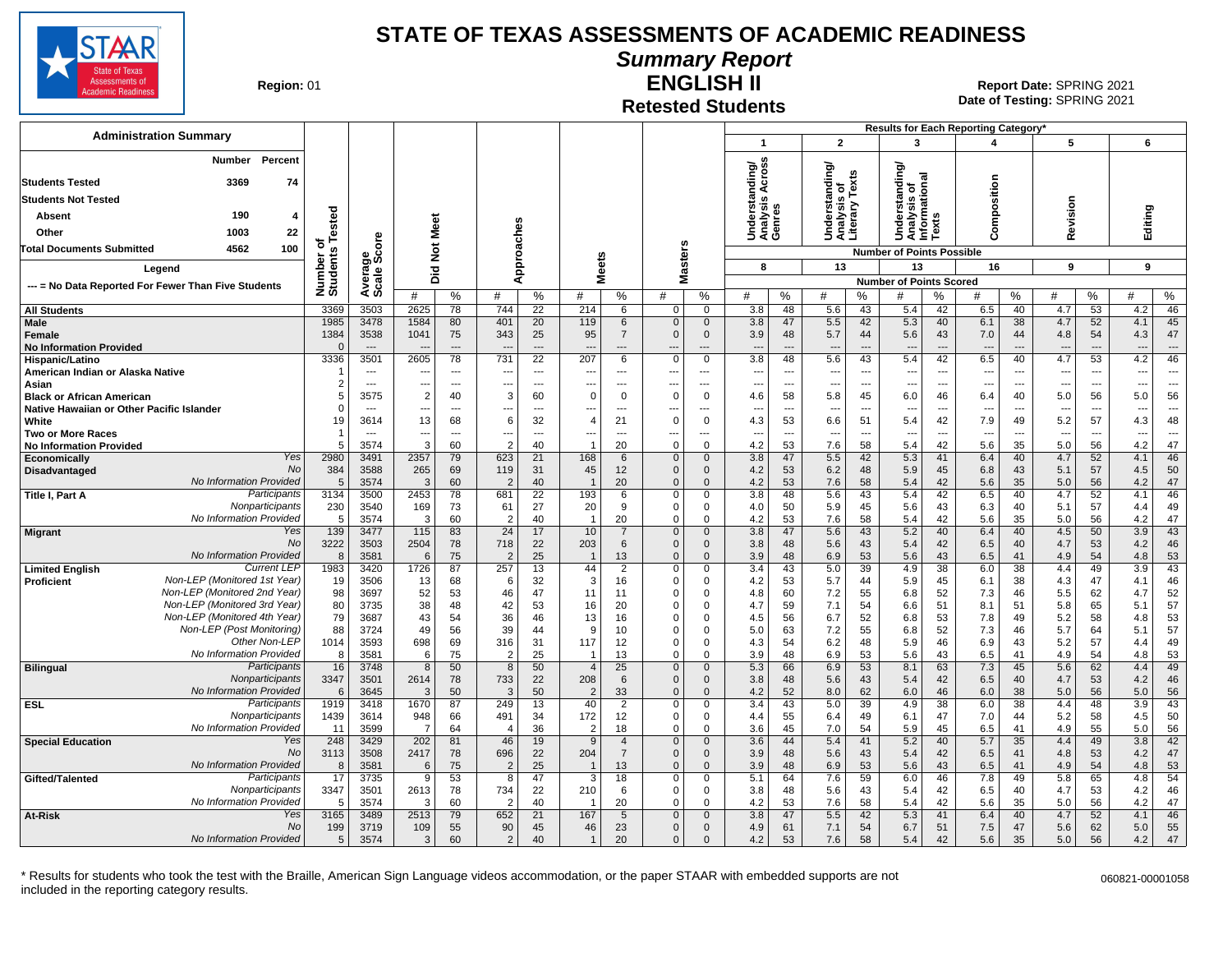

**Constructed Responses Summary Report**

**Region: 01** 

**Retested Students ENGLISH II**

**Date of Testing:**  SPRING 2021 01 **Report Date:** SPRING 2021

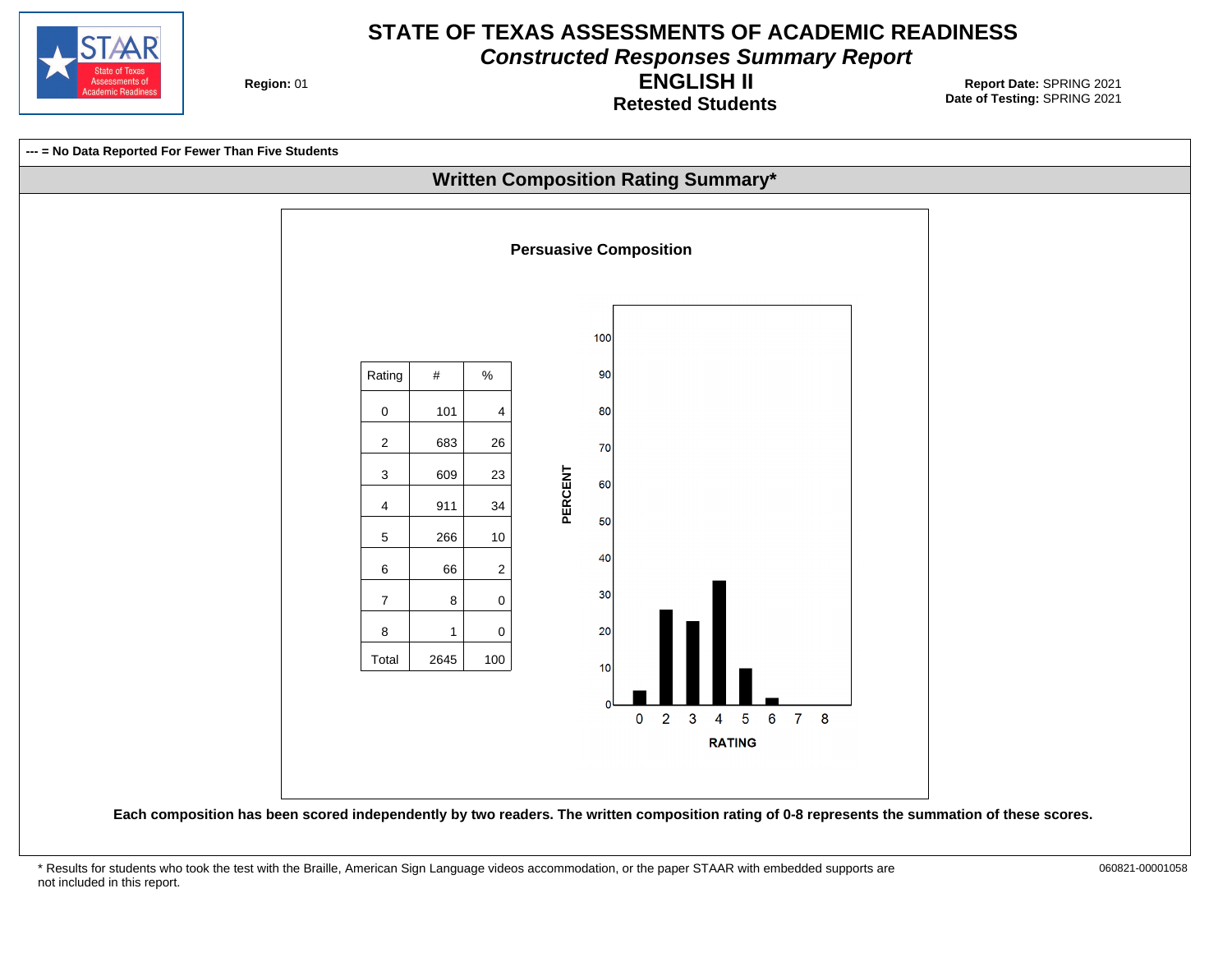

**Region: 01** 

**Retested Students ENGLISH II**

**Date of Testing:**  SPRING 2021 01 **Report Date:** SPRING 2021



**Each composition has been scored independently by two readers. The written composition rating of 0-8 represents the summation of these scores.**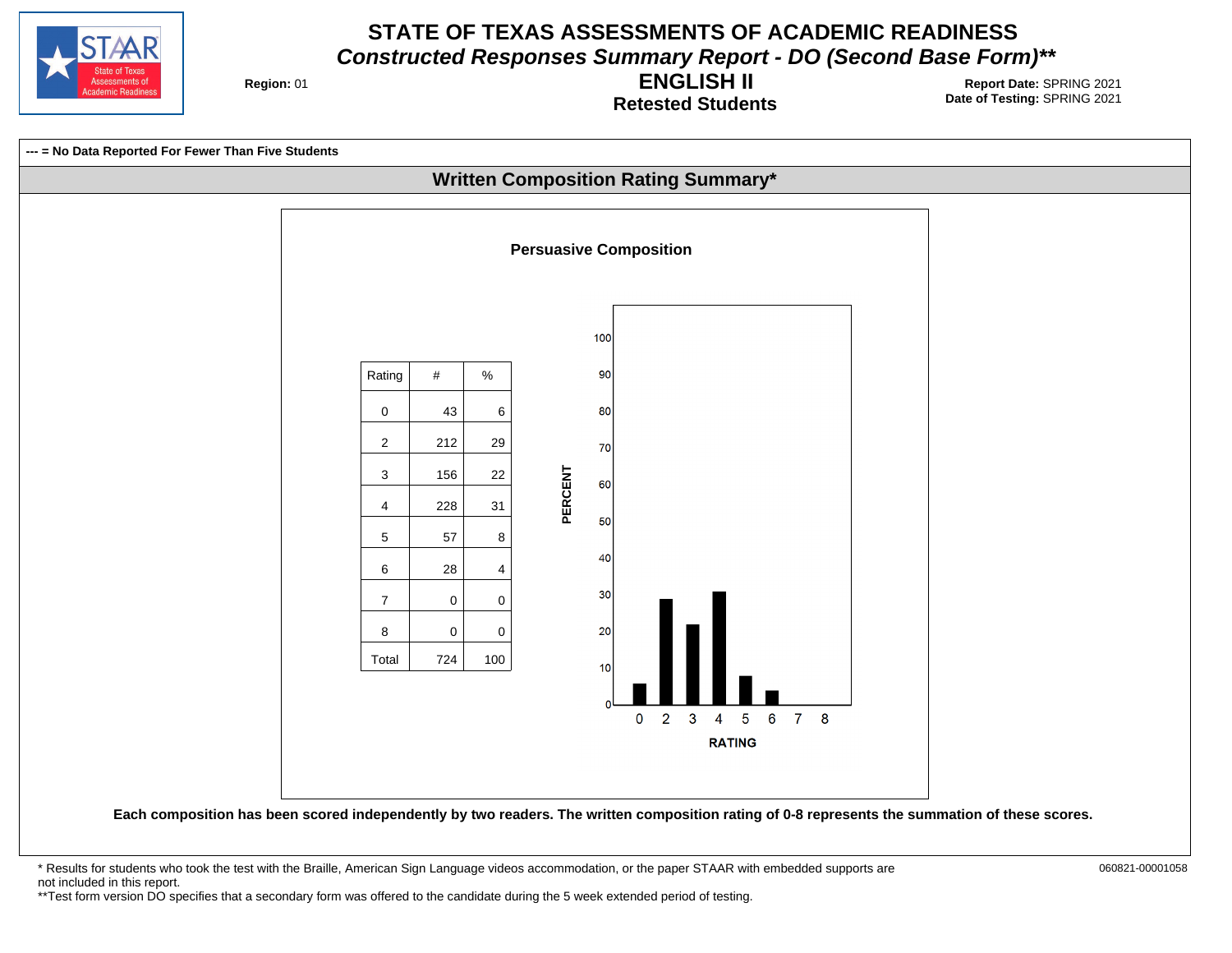

### **Summary Report**

**Region: 01** 

#### **All Students U.S. HISTORY**

**Date of Testing:**  SPRING 2021 01 **Report Date:** SPRING 2021

|                                                     |                                                              |                       |                                  |                        |                                |               |           |              |                       |                                |                      |                                  |           | Results for Each Reporting Category* |                                |                                     |                      |                                                      |                                |
|-----------------------------------------------------|--------------------------------------------------------------|-----------------------|----------------------------------|------------------------|--------------------------------|---------------|-----------|--------------|-----------------------|--------------------------------|----------------------|----------------------------------|-----------|--------------------------------------|--------------------------------|-------------------------------------|----------------------|------------------------------------------------------|--------------------------------|
| <b>Administration Summary</b>                       |                                                              |                       |                                  |                        |                                |               |           |              |                       |                                |                      | $\mathbf{1}$                     |           | $\overline{2}$                       |                                | 3                                   |                      | 4                                                    |                                |
| Percent<br>Number                                   |                                                              |                       |                                  |                        |                                |               |           |              |                       |                                |                      |                                  |           |                                      |                                |                                     |                      |                                                      |                                |
| 24052<br><b>Students Tested</b><br>88               |                                                              |                       |                                  |                        |                                |               |           |              |                       |                                |                      |                                  |           | and                                  |                                |                                     |                      |                                                      |                                |
| <b>Students Not Tested</b>                          |                                                              |                       |                                  |                        |                                |               |           |              |                       |                                |                      |                                  |           |                                      |                                |                                     |                      |                                                      |                                |
| Absent                                              | 399<br>$\mathbf{1}$                                          |                       |                                  |                        |                                |               |           |              |                       |                                |                      | History                          |           | Geography<br>Culture                 |                                | ernment                             | and<br>Citizenship   | Economics,<br>Science,<br>Technology,<br>and Society | hnology,<br>Society            |
| Other                                               | 3029<br>11                                                   | Tested                |                                  |                        | Not Meet                       |               |           |              |                       |                                |                      |                                  |           |                                      |                                | Š                                   |                      |                                                      |                                |
| <b>Total Documents Submitted</b>                    | 27480<br>100                                                 | ৳                     | ge<br>Score                      |                        |                                |               |           |              |                       |                                |                      |                                  |           |                                      |                                | Ō                                   |                      |                                                      |                                |
|                                                     |                                                              | Number of<br>Students |                                  |                        |                                | Approaches    |           | <b>Meets</b> |                       | Masters                        |                      | 30                               |           | 12                                   |                                | <b>Number of Items Tested</b><br>10 |                      | 16                                                   |                                |
| Legend                                              |                                                              |                       | Average:                         | id<br>Did              |                                |               |           |              |                       |                                |                      |                                  |           |                                      |                                | Avg. # of Items / % Correct         |                      |                                                      |                                |
| --- = No Data Reported For Fewer Than Five Students |                                                              |                       |                                  | #                      | %                              | #             | %         | #            | %                     | #                              | %                    | #                                | %         | #                                    | %                              | #                                   | %                    | #                                                    | $\%$                           |
| <b>All Students</b>                                 |                                                              | 24052                 | 4102                             | 4166                   | 17                             | 19886         | 83        | 13807        | 57                    | 6996                           | 29                   | 18.7                             | 62        | 8.3                                  | 69                             | 6.0                                 | 60                   | 10.2                                                 | 64                             |
| <b>Male</b>                                         |                                                              | 11965                 | 4156                             | 2032                   | 17                             | 9933          | 83        | 7350         | 61                    | 4072                           | 34                   | 19.4                             | 65        | 8.4                                  | 70                             | 6.1                                 | 61                   | 10.5                                                 | 65                             |
| <b>Female</b><br><b>No Information Provided</b>     |                                                              | 12087<br>$\mathbf{0}$ | 4048<br>$\qquad \qquad \cdots$   | 2134                   | 18<br>$\overline{\phantom{a}}$ | 9953          | 82<br>--- | 6457         | 53<br>---             | 2924                           | 24<br>---            | 18.1<br>$\overline{\phantom{a}}$ | 60<br>--- | 8.2<br>$\overline{a}$                | 69<br>$\overline{\phantom{a}}$ | 5.9<br>$\overline{\phantom{a}}$     | 59<br>---            | 9.9<br>$\overline{\phantom{a}}$                      | 62<br>$\cdots$                 |
| Hispanic/Latino                                     |                                                              | 23370                 | 4092                             | 4122                   | 18                             | 19248         | 82        | 13270        | 57                    | 6629                           | 28                   | 18.6                             | 62        | 8.3                                  | 69                             | 5.9                                 | 59                   | 10.1                                                 | 63                             |
| American Indian or Alaska Native                    |                                                              | 12                    | 4128                             | $\overline{2}$         | 17                             | 10            | 83        | 8            | 67                    |                                | 33                   | 19.6                             | 65        | 8.4                                  | 70                             | 5.9                                 | 59                   | 10.5                                                 | 66                             |
| Asian                                               |                                                              | 112                   | 4778                             | $\overline{2}$         | 2                              | 110           | 98        | 104          | 93                    | 83                             | 74                   | 24.8                             | 83        | 10.7                                 | 89                             | 7.9                                 | 79                   | 13.4                                                 | 84                             |
| <b>Black or African American</b>                    |                                                              | 96<br>3               | 4227<br>$\overline{\phantom{a}}$ | 10                     | 10                             | 86            | 90        | 66           | 69                    | 39<br>$\overline{\phantom{a}}$ | 41                   | 20.1                             | 67<br>--- | 9.0                                  | 75                             | 6.5                                 | 65<br>$\overline{a}$ | 10.7                                                 | 67                             |
| Native Hawaiian or Other Pacific Islander<br>White  |                                                              | 418                   | 4429                             | $\overline{a}$<br>27   | $\overline{a}$<br>6            | ---<br>391    | ---<br>94 | ---<br>329   | ---<br>79             | 219                            | $\overline{a}$<br>52 | 22.1                             | 74        | $\overline{\phantom{a}}$<br>9.6      | $\sim$<br>80                   | $\overline{\phantom{a}}$<br>7.0     | 70                   | ---<br>11.8                                          | $\overline{\phantom{a}}$<br>74 |
| <b>Two or More Races</b>                            |                                                              | 23                    | 4760                             | $\mathbf 1$            | $\overline{4}$                 | 22            | 96        | 18           | 78                    | 17                             | 74                   | 24.7                             | 82        | 10.1                                 | 84                             | 7.8                                 | 78                   | 12.9                                                 | 81                             |
| <b>No Information Provided</b>                      |                                                              | 18                    | 3976                             | $\overline{2}$         | 11                             | 16            | 89        | <sub>9</sub> | 50                    | 3                              | 17                   | 18.1                             | 60        | 7.7                                  | 64                             | 5.6                                 | 56                   | 9.2                                                  | 58                             |
| Economically                                        | Yes                                                          | 19772                 | 4046                             | 3827                   | 19                             | 15945         | 81        | 10576        | 53                    | 5039                           | 25                   | 18.1                             | 60        | 8.1                                  | 67                             | 5.8                                 | 58                   | 9.9                                                  | 62                             |
| <b>Disadvantaged</b>                                | No<br>No Information Provided                                | 4268<br>12            | 4361<br>3853                     | 337<br>$\overline{2}$  | 8<br>17                        | 3931<br>10    | 92<br>83  | 3226<br>5    | 76<br>42              | 1956                           | 46<br>8              | 21.3<br>17.0                     | 71<br>57  | 9.4<br>7.2                           | 78<br>60                       | 6.8<br>5.3                          | 68<br>53             | 11.5<br>8.2                                          | 72<br>51                       |
| Title I, Part A                                     | Participants                                                 | 22558                 | 4099                             | 3934                   | 17                             | 18624         | 83        | 12890        | 57                    | 6528                           | 29                   | 18.7                             | 62        | 8.3                                  | 69                             | 6.0                                 | 60                   | $\overline{10.2}$                                    | 63                             |
|                                                     | Nonparticipants                                              | 1482                  | 4140                             | 230                    | 16                             | 1252          | 84        | 912          | 62                    | 467                            | 32                   | 19.3                             | 64        | 8.5                                  | 71                             | 6.0                                 | 60                   | 10.3                                                 | 64                             |
|                                                     | No Information Provided                                      | 12                    | 3853                             | $\overline{2}$         | 17                             | 10            | 83        | 5            | 42                    |                                | 8                    | 17.0                             | 57        | 7.2                                  | 60                             | 5.3                                 | 53                   | 8.2                                                  | 51                             |
| <b>Migrant</b>                                      | Yes<br><b>No</b>                                             | 713<br>23318          | 3891<br>4108                     | 196<br>3966            | 27<br>17                       | 517<br>19352  | 73<br>83  | 287<br>13512 | 40<br>58              | 123<br>6872                    | 17<br>29             | 16.4<br>18.8                     | 55<br>63  | 7.3<br>8.3                           | 61<br>69                       | 5.2<br>6.0                          | 52<br>60             | 9.0<br>10.2                                          | 56<br>64                       |
|                                                     | No Information Provided                                      | 21                    | 3863                             | $\overline{4}$         | 19                             | 17            | 81        | 8            | 38                    | $\overline{\mathbf{1}}$        | 5                    | 16.7                             | 56        | 7.5                                  | 62                             | 5.0                                 | 50                   | 8.8                                                  | 55                             |
| <b>Limited English</b>                              | <b>Current LEP</b>                                           | 6073                  | 3724                             | 2433                   | 40                             | 3640          | 60        | 1681         | $\overline{28}$       | 534                            | 9                    | 14.5                             | 48        | 6.5                                  | 54                             | 4.7                                 | 47                   | 8.0                                                  | 50                             |
| Proficient                                          | Non-LEP (Monitored 1st Year)                                 | 187                   | 4175                             | 20                     | 11                             | 167           | 89        | 120          | 64                    | 58                             | 31                   | 19.6                             | 65        | 8.8                                  | 73                             | 6.2                                 | 62                   | 10.5                                                 | 66                             |
|                                                     | Non-LEP (Monitored 2nd Year)                                 | 370                   | 4221                             | 39                     | 11                             | 331           | 89        | 260          | 70                    | 130                            | 35                   | 20.2                             | 67        | 8.9                                  | 74                             | 6.4                                 | 64                   | 10.9                                                 | 68                             |
|                                                     | Non-LEP (Monitored 3rd Year)<br>Non-LEP (Monitored 4th Year) | 523<br>895            | 4040<br>4128                     | 79<br>90               | 15<br>10                       | 444<br>805    | 85<br>90  | 280<br>519   | 54<br>58              | 117<br>230                     | 22<br>26             | 18.4<br>19.2                     | 61<br>64  | 8.1<br>8.5                           | 67<br>71                       | 5.8<br>6.1                          | 58<br>61             | 9.8<br>10.3                                          | 61<br>65                       |
|                                                     | Non-LEP (Post Monitoring)                                    | 2126                  | 4260                             | 131                    | 6                              | 1995          | 94        | 1525         | 72                    | 778                            | 37                   | 20.6                             | 69        | 9.0                                  | 75                             | 6.6                                 | 66                   | 11.2                                                 | 70                             |
|                                                     | Other Non-LEP                                                | 13853                 | 4240                             | 1369                   | 10                             | 12484         | 90        | 9411         | 68                    | 5145                           | 37                   | 20.2                             | 67        | 8.9                                  | 74                             | 6.4                                 | 64                   | 10.9                                                 | 68                             |
|                                                     | No Information Provided                                      | 25                    | 3963                             | 5                      | 20                             | 20            | 80        | 11           | 44                    | $\overline{4}$                 | 16                   | 17.8                             | 59        | 7.6                                  | 63                             | 5.2                                 | 52                   | 8.9                                                  | 56                             |
| <b>Bilingual</b>                                    | Participants<br>Nonparticipants                              | 66                    | 4111                             | 10                     | 15                             | 56            | 85        | 42           | 64                    | 16                             | $\overline{24}$      | 18.9                             | 63        | 8.4                                  | 70                             | 5.8                                 | 58                   | 10.6                                                 | 66                             |
|                                                     | No Information Provided                                      | 23972<br>14           | 4102<br>3869                     | 4154<br>$\overline{2}$ | 17<br>14                       | 19818<br>12   | 83<br>86  | 13759<br>6   | 57<br>43              | 6979                           | 29<br>$\overline{7}$ | 18.7<br>17.3                     | 62<br>58  | 8.3<br>7.3                           | 69<br>61                       | 6.0<br>5.1                          | 60<br>51             | 10.2<br>8.4                                          | 64<br>53                       |
| <b>ESL</b>                                          | Participants                                                 | 5361                  | 3703                             | 2238                   | 42                             | 3123          | 58        | 1407         | $\overline{26}$       | 431                            | 8                    | 14.2                             | 47        | 6.4                                  | 54                             | 4.6                                 | 46                   | 7.9                                                  | 50                             |
|                                                     | Nonparticipants                                              | 18669                 | 4216                             | 1923                   | 10                             | 16746         | 90        | 12391        | 66                    | 6563                           | 35                   | 20.0                             | 67        | 8.8                                  | 74                             | 6.4                                 | 64                   | 10.8                                                 | 68                             |
|                                                     | No Information Provided                                      | 22                    | 3870                             | 5                      | 23                             | 17            | 77        | 9            | 41                    | 2                              | 9                    | 16.7                             | 56        | 7.2                                  | 60                             | 5.1                                 | 51                   | 8.8                                                  | 55                             |
| <b>Special Education</b>                            | Yes<br>No                                                    | 1704<br>22328         | 3660<br>4136                     | 849<br>3314            | 50<br>15                       | 855<br>19014  | 50<br>85  | 408<br>13390 | $\overline{24}$<br>60 | 163<br>6831                    | 10<br>31             | 13.9<br>19.1                     | 46<br>64  | 6.0<br>8.5                           | 50<br>71                       | 4.4<br>6.1                          | 44<br>61             | 7.6<br>10.4                                          | 48<br>65                       |
|                                                     | No Information Provided                                      | 20                    | 3939                             | 3                      | 15                             | 17            | 85        | 9            | 45                    | 2                              | 10                   | 17.8                             | 59        | 7.5                                  | 63                             | 5.3                                 | 53                   | 9.1                                                  | 57                             |
| Gifted/Talented                                     | Participants                                                 | 2650                  | 4584                             | $\overline{31}$        | $\mathbf{1}$                   | 2619          | 99        | 2383         | 90                    | 1658                           | 63                   | 23.4                             | 78        | 10.2                                 | 85                             | 7.6                                 | 76                   | 12.7                                                 | 79                             |
|                                                     | Nonparticipants                                              | 21388                 | 4042                             | 4133                   | 19                             | 17255         | 81        | 11418        | 53                    | 5337                           | 25                   | 18.1                             | 60        | 8.1                                  | 67                             | 5.8                                 | 58                   | 9.9                                                  | 62                             |
|                                                     | No Information Provided                                      | 14                    | 3869                             | $\overline{2}$         | 14                             | 12            | 86        | 6            | 43                    |                                | $\overline{7}$       | 17.3                             | 58        | 7.3                                  | 61                             | 5.1                                 | 51                   | 8.4                                                  | 53                             |
| At-Risk                                             | Yes<br>No                                                    | 13187<br>10852        | 3855<br>4401                     | 3827<br>337            | 29<br>3                        | 9360<br>10515 | 71<br>97  | 5077<br>8724 | 39<br>80              | 1826<br>5169                   | 14<br>48             | 16.1<br>21.9                     | 54<br>73  | 7.2<br>9.6                           | 60<br>80                       | 5.1<br>7.0                          | 51<br>70             | 8.8<br>11.8                                          | 55<br>74                       |
|                                                     | No Information Provided                                      | 13                    | 3874                             | $\overline{2}$         | 15                             | 11            | 85        | 6            | 46                    | $\mathbf{1}$                   | 8                    | 17.3                             | 58        | 7.3                                  | 61                             | 5.2                                 | 52                   | 8.4                                                  | 52                             |
|                                                     |                                                              |                       |                                  |                        |                                |               |           |              |                       |                                |                      |                                  |           |                                      |                                |                                     |                      |                                                      |                                |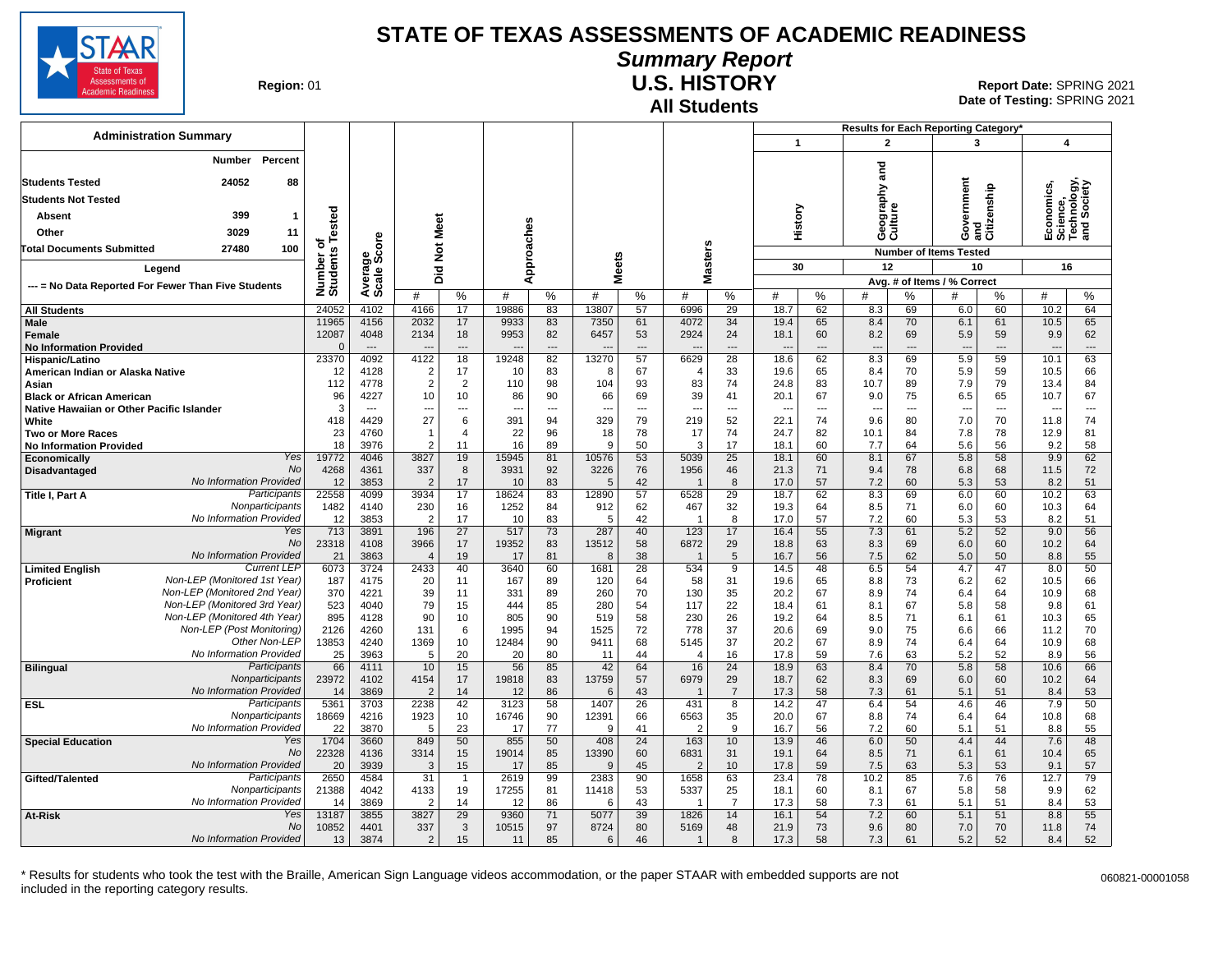

**Summary Report**

ssessments of demic Readine

**Region: 01** 

# **First-Time Tested Students**

**U.S. HISTORY** 01 **Report Date:** SPRING 2021 **Date of Testing:**  SPRING 2021

|                                                     |                                                    |              |                          |                                  |                     |                     |               |                          |              |                |                          |                      |                        |                      | Results for Each Reporting Category* |                                |                                  |                               |                                                      |                          |
|-----------------------------------------------------|----------------------------------------------------|--------------|--------------------------|----------------------------------|---------------------|---------------------|---------------|--------------------------|--------------|----------------|--------------------------|----------------------|------------------------|----------------------|--------------------------------------|--------------------------------|----------------------------------|-------------------------------|------------------------------------------------------|--------------------------|
| <b>Administration Summary</b>                       |                                                    |              |                          |                                  |                     |                     |               |                          |              |                |                          |                      | $\mathbf{1}$           |                      | $\mathbf{2}$                         |                                | 3                                |                               | $\overline{\mathbf{4}}$                              |                          |
| Number Percent                                      |                                                    |              |                          |                                  |                     |                     |               |                          |              |                |                          |                      |                        |                      |                                      |                                |                                  |                               |                                                      |                          |
| <b>Students Tested</b>                              | 23367                                              | 88           |                          |                                  |                     |                     |               |                          |              |                |                          |                      |                        |                      | ត<br>ត                               |                                |                                  |                               |                                                      |                          |
| <b>Students Not Tested</b>                          |                                                    |              |                          |                                  |                     |                     |               |                          |              |                |                          |                      |                        |                      | ξ                                    |                                |                                  |                               | Economics,<br>Science,<br>Technology,<br>and Society |                          |
| <b>Absent</b>                                       | 360                                                | $\mathbf{1}$ |                          |                                  |                     |                     |               |                          |              |                |                          |                      |                        |                      | ga<br>Sig                            |                                | Government                       | and<br>Citizenship            |                                                      |                          |
|                                                     | 2837                                               |              | ested                    |                                  |                     |                     |               |                          |              |                |                          |                      | History                |                      | es<br>es                             |                                |                                  |                               |                                                      |                          |
| Other                                               |                                                    | 11           |                          |                                  |                     |                     |               |                          |              |                | S                        |                      |                        |                      |                                      |                                |                                  |                               |                                                      |                          |
| <b>Total Documents Submitted</b>                    | 26564                                              | 100          |                          |                                  |                     | Did Not Meet        |               | Approaches               |              | <b>Meets</b>   |                          | laster:              |                        |                      |                                      |                                |                                  | <b>Number of Items Tested</b> |                                                      |                          |
| Legend                                              |                                                    |              |                          |                                  |                     |                     |               |                          |              |                |                          |                      | 30                     |                      | 12                                   |                                | 10                               |                               | 16                                                   |                          |
| --- = No Data Reported For Fewer Than Five Students |                                                    |              | Number of<br>Students Te | Average<br>Scale Score           | #                   | $\%$                | #             | %                        | #            | %              | Σ<br>#                   | %                    | #                      | %                    | #                                    | %                              | Avg. # of Items / % Correct<br># | %                             | #                                                    | %                        |
| <b>All Students</b>                                 |                                                    |              | 23367                    | 4121                             | 3711                | 16                  | 19656         | 84                       | 13771        | 59             | 6994                     | 30                   | 18.9                   | 63                   | 8.4                                  | 70                             | 6.0                              | 60                            | 10.3                                                 | 64                       |
| Male                                                |                                                    |              | 11612                    | 4177                             | 1806                | 16                  | 9806          | 84                       | 7328         | 63             | 4070                     | 35                   | 19.6                   | 65                   | 8.5                                  | 71                             | 6.2                              | 62                            | 10.6                                                 | 66                       |
| <b>Female</b>                                       |                                                    |              | 11755<br>$\Omega$        | 4066<br>$\hspace{0.05cm} \ldots$ | 1905                | 16<br>---           | 9850          | 84<br>$\cdots$           | 6443         | 55<br>---      | 2924                     | 25<br>---            | 18.3<br>$\overline{a}$ | 61<br>$\overline{a}$ | 8.3<br>$\overline{\phantom{a}}$      | 69<br>$\overline{\phantom{a}}$ | 5.9<br>$\overline{\phantom{a}}$  | 59<br>$---$                   | 10.0                                                 | 62<br>---                |
| <b>No Information Provided</b><br>Hispanic/Latino   |                                                    |              | 22692                    | 4111                             | 3671                | 16                  | 19021         | 84                       | 13235        | 58             | 6627                     | 29                   | 18.8                   | 63                   | 8.4                                  | 70                             | 6.0                              | 60                            | 10.2                                                 | 64                       |
| American Indian or Alaska Native                    |                                                    |              | 12                       | 4128                             | $\overline{2}$      | 17                  | 10            | 83                       | 8            | 67             | $\overline{4}$           | 33                   | 19.6                   | 65                   | 8.4                                  | 70                             | 5.9                              | 59                            | 10.5                                                 | 66                       |
| Asian                                               |                                                    |              | 112                      | 4778                             | $\overline{2}$      | 2                   | 110           | 98                       | 104          | 93             | 83                       | 74                   | 24.8                   | 83                   | 10.7                                 | 89                             | 7.9                              | 79                            | 13.4                                                 | 84                       |
| <b>Black or African American</b>                    |                                                    |              | 95                       | 4244                             | 9                   | 9                   | 86            | 91                       | 66           | 69             | 39                       | 41                   | 20.3                   | 68                   | 9.1                                  | 75                             | 6.5                              | 65                            | 10.8                                                 | 68                       |
| Native Hawaiian or Other Pacific Islander           |                                                    |              | 3                        | $---$                            | ---                 | ---                 | ---           | $\overline{\phantom{a}}$ | ---          | $\overline{a}$ | ---                      | ---                  | ---                    | $\overline{a}$       | $\overline{\phantom{a}}$             | $\overline{a}$                 | $\overline{a}$                   | $\overline{a}$                | $\sim$                                               | $\overline{\phantom{a}}$ |
| White<br><b>Two or More Races</b>                   |                                                    |              | 415<br>23                | 4436<br>4760                     | 25<br>-1            | 6<br>$\overline{4}$ | 390<br>22     | 94<br>96                 | 328<br>18    | 79<br>78       | 219<br>17                | 53<br>74             | 22.2<br>24.7           | 74<br>82             | 9.6<br>10.1                          | 80<br>84                       | 7.0<br>7.8                       | 70<br>78                      | 11.8<br>12.9                                         | 74<br>81                 |
| <b>No Information Provided</b>                      |                                                    |              | 15                       | 4074                             |                     | $\overline{7}$      | 14            | 93                       | 9            | 60             | 3                        | 20                   | 19.4                   | 65                   | 8.1                                  | 67                             | 5.9                              | 59                            | 9.9                                                  | 62                       |
| <b>Economically</b>                                 |                                                    | Yes          | 19154                    | 4065                             | 3410                | 18                  | 15744         | 82                       | 10545        | 55             | 5038                     | 26                   | 18.4                   | 61                   | 8.2                                  | 68                             | 5.9                              | 59                            | 10.0                                                 | 62                       |
| Disadvantaged                                       |                                                    | No           | 4204                     | 4374                             | 300                 | $\overline{7}$      | 3904          | 93                       | 3221         | 77             | 1955                     | 47                   | 21.5                   | 72                   | 9.4                                  | 79                             | 6.8                              | 68                            | 11.6                                                 | 73                       |
|                                                     | No Information Provided                            |              | 9                        | 3974                             | $\overline{1}$      | 11                  | 8             | 89                       | 5            | 56             | -1                       | 11                   | 18.8                   | 63                   | 7.7                                  | 64                             | 5.7                              | 57                            | 8.9                                                  | 56                       |
| Title I, Part A                                     | Participants<br>Nonparticipants                    |              | 21944<br>1414            | 4117<br>4174                     | 3528<br>182         | 16<br>13            | 18416<br>1232 | 84<br>87                 | 12858<br>908 | 59<br>64       | 6526<br>467              | 30<br>33             | 18.9<br>19.7           | 63<br>66             | 8.4<br>8.7                           | 70<br>72                       | 6.0<br>6.1                       | 60<br>61                      | 10.3<br>10.5                                         | 64<br>66                 |
|                                                     | No Information Provided                            |              | 9                        | 3974                             | $\overline{1}$      | 11                  | 8             | 89                       | 5            | 56             | -1                       | 11                   | 18.8                   | 63                   | 7.7                                  | 64                             | 5.7                              | 57                            | 8.9                                                  | 56                       |
| <b>Migrant</b>                                      |                                                    | Yes          | 694                      | 3902                             | 182                 | 26                  | 512           | 74                       | 286          | 41             | 123                      | 18                   | 16.5                   | 55                   | 7.4                                  | 62                             | 5.3                              | 53                            | 9.1                                                  | 57                       |
|                                                     |                                                    | No           | 22655                    | 4128                             | 3526                | 16                  | 19129         | 84                       | 13477        | 59             | 6870                     | 30                   | 19.0                   | 63                   | 8.4                                  | 70                             | 6.1                              | 61                            | 10.3                                                 | 64                       |
|                                                     | No Information Provided                            |              | 18                       | 3926                             | 3                   | 17                  | 15            | 83                       | 8            | 44             | -1                       | $6\phantom{1}6$      | 17.6                   | 59                   | 7.8                                  | 65                             | 5.1                              | 51                            | 9.3                                                  | 58                       |
| <b>Limited English</b><br><b>Proficient</b>         | <b>Current LEP</b><br>Non-LEP (Monitored 1st Year) |              | 5675<br>183              | 3747<br>4190                     | 2129<br>17          | 38<br>9             | 3546<br>166   | 62<br>91                 | 1673<br>120  | 29<br>66       | 533<br>58                | $\overline{9}$<br>32 | 14.8<br>19.8           | 49<br>66             | 6.7<br>8.9                           | 55<br>74                       | 4.8<br>6.2                       | 48<br>62                      | 8.2<br>10.6                                          | 51<br>66                 |
|                                                     | Non-LEP (Monitored 2nd Year)                       |              | 353                      | 4254                             | 28                  | 8                   | 325           | 92                       | 259          | 73             | 130                      | 37                   | 20.6                   | 69                   | 9.1                                  | 76                             | 6.6                              | 66                            | 11.0                                                 | 69                       |
|                                                     | Non-LEP (Monitored 3rd Year)                       |              | 495                      | 4063                             | 69                  | 14                  | 426           | 86                       | 275          | 56             | 117                      | 24                   | 18.7                   | 62                   | 8.2                                  | 68                             | 5.9                              | 59                            | 10.0                                                 | 62                       |
|                                                     | Non-LEP (Monitored 4th Year)                       |              | 874                      | 4140                             | 78                  | 9                   | 796           | 91                       | 515          | 59             | 230                      | 26                   | 19.3                   | 64                   | 8.6                                  | 72                             | 6.1                              | 61                            | 10.4                                                 | 65                       |
|                                                     | Non-LEP (Post Monitoring)                          |              | 2096                     | 4270                             | 116                 | 6                   | 1980          | 94                       | 1524         | 73             | 778                      | 37                   | 20.7                   | 69                   | 9.1                                  | 75                             | 6.6                              | 66                            | 11.2                                                 | 70                       |
|                                                     | Other Non-LEP<br>No Information Provided           |              | 13669                    | 4250                             | 1270                | 9                   | 12399         | 91                       | 9394         | 69             | 5144                     | 38                   | 20.3                   | 68                   | 9.0                                  | 75                             | 6.5                              | 65                            | 11.0                                                 | 69                       |
| <b>Bilingual</b>                                    | Participants                                       |              | 22<br>61                 | 4028<br>4147                     | $\overline{4}$<br>8 | 18<br>13            | 18<br>53      | 82<br>87                 | 11<br>40     | 50<br>66       | $\overline{4}$<br>16     | 18<br>26             | 18.7<br>19.3           | 62<br>64             | 7.8<br>8.6                           | 65<br>72                       | 5.4<br>5.9                       | 54<br>59                      | 9.3<br>10.8                                          | 58<br>68                 |
|                                                     | Nonparticipants                                    |              | 23295                    | 4121                             | 3702                | 16                  | 19593         | 84                       | 13725        | 59             | 6977                     | 30                   | 18.9                   | 63                   | 8.4                                  | 70                             | 6.0                              | 60                            | 10.3                                                 | 64                       |
|                                                     | No Information Provided                            |              | 11                       | 3973                             |                     | 9                   | 10            | 91                       | 6            | 55             | $\overline{\phantom{a}}$ | 9                    | 18.8                   | 63                   | 7.7                                  | 64                             | 5.4                              | 54                            | 9.1                                                  | 57                       |
| <b>ESL</b>                                          | Participants                                       |              | 4969                     | 3728                             | 1937                | 39                  | 3032          | 61                       | 1399         | 28             | 430                      | $\overline{9}$       | 14.5                   | 48                   | 6.6                                  | 55                             | 4.7                              | 47                            | 8.1                                                  | 51                       |
|                                                     | Nonparticipants                                    |              | 18380                    | 4227                             | 1771                | 10                  | 16609         | 90                       | 12363        | 67             | 6562                     | 36                   | 20.1                   | 67                   | 8.9                                  | 74                             | 6.4                              | 64                            | 10.9                                                 | 68                       |
| <b>Special Education</b>                            | No Information Provided                            | Yes          | 18<br>1646               | 3987<br>3670                     | 3<br>803            | 17<br>49            | 15<br>843     | 83<br>51                 | 9<br>405     | 50<br>25       | $\overline{2}$<br>162    | 11<br>10             | 18.4<br>14.0           | 61<br>47             | 7.7<br>6.0                           | 64<br>50                       | 5.4<br>4.4                       | 54<br>44                      | 9.4<br>7.7                                           | 59<br>48                 |
|                                                     |                                                    | <b>No</b>    | 21704                    | 4155                             | 2906                | 13                  | 18798         | 87                       | 13357        | 62             | 6830                     | 31                   | 19.3                   | 64                   | 8.6                                  | 71                             | 6.2                              | 62                            | 10.5                                                 | 65                       |
|                                                     | No Information Provided                            |              | 17                       | 4018                             | $\overline{2}$      | 12                  | 15            | 88                       | 9            | 53             | $\overline{2}$           | 12                   | 18.9                   | 63                   | 7.8                                  | 65                             | 5.5                              | 55                            | 9.6                                                  | 60                       |
| Gifted/Talented                                     | Participants                                       |              | 2647                     | 4585                             | 29                  | $\overline{1}$      | 2618          | 99                       | 2383         | 90             | 1658                     | 63                   | 23.4                   | 78                   | 10.2                                 | 85                             | 7.6                              | 76                            | 12.7                                                 | 79                       |
|                                                     | Nonparticipants                                    |              | 20709                    | 4061                             | 3681                | 18                  | 17028         | 82                       | 11382        | 55             | 5335                     | 26                   | 18.4                   | 61                   | 8.2                                  | 68                             | 5.9                              | 59                            | 10.0                                                 | 62                       |
|                                                     | No Information Provided                            | Yes          | 11                       | 3973                             | -1                  | 9                   | 10            | 91                       | 6            | 55             |                          | 9                    | 18.8                   | 63                   | 7.7                                  | 64                             | 5.4                              | 54                            | 9.1                                                  | 57                       |
| At-Risk                                             |                                                    | <b>No</b>    | 12547<br>10810           | 3876<br>4404                     | 3393<br>317         | 27<br>3             | 9154<br>10493 | 73<br>97                 | 5047<br>8718 | 40<br>81       | 1824<br>5169             | 15<br>48             | 16.4<br>21.9           | 55<br>73             | 7.3<br>9.6                           | 61<br>80                       | 5.2<br>7.0                       | 52<br>70                      | 8.9<br>11.8                                          | 56<br>74                 |
|                                                     | No Information Provided                            |              | 10                       | 3990                             | $\mathbf{1}$        | 10                  | 9             | 90                       | 6            | 60             |                          | 10                   | 19.0                   | 63                   | 7.8                                  | 65                             | 5.6                              | 56                            | 9.1                                                  | 57                       |